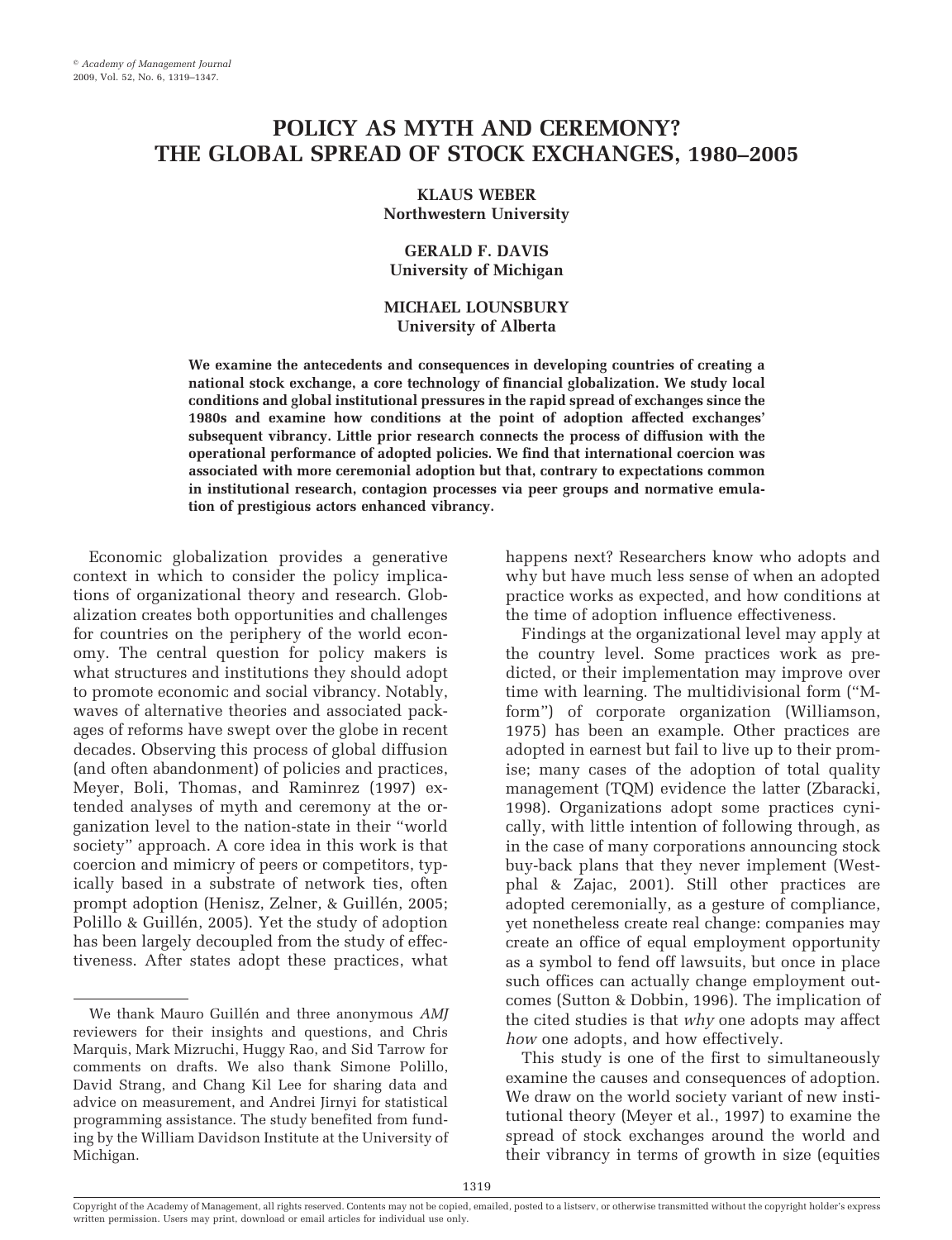listed and market capitalization). Stock exchanges spread widely around the world during the 1980s and 1990s. In 1980, only 59 countries had exchanges, but over the next 25 years, 58 more opened their first indigenous stock exchanges. Table 1 lists the countries that created markets between 1960 and 2005, and Figure 1 graphs the prevalence of markets among independent states over the period 1800 –2005.

Stock exchanges provided a particularly useful context for our study because they were adopted out of diverse motivations and showed great variation in subsequent performance. Exchanges in former Soviet bloc countries were typically created as mechanisms for mass privatization (e.g., Spicer, 2002); other countries, such as Guatemala and Uganda, created them de novo. It is also clear that some exchanges thrived while others floundered. Trading at the Swaziland Stock Exchange, founded by a former World Bank executive in 1990, was limited to a total of 50 transactions for the five listed equities in 2000, but the Shanghai Stock Exchange rapidly achieved valuations that rivaled those of the world's largest developed economies.

We ask two questions: Why did some countries but not others adopt their initial post–World War II stock exchanges between 1980 and 2005? And what made for success? Our contributions are two. First, we seek to draw out the implications for international policy makers of new institutional theory. Second, we contribute to the study of institutions by examining how the sources and consequences of new practices are linked, an undertheorized and underresearched problematic. Empirically, we found that practices adopted through a process of mimesis were more likely to thrive, but those adopted owing to coercive processes were less likely to do so.

# **STOCK MARKETS AND ECONOMIC DEVELOPMENT**

Stock exchanges are a central component of the contemporary global economy, as cross-border financial flows have vastly expanded and equities in emerging markets have attracted substantial attention from globally oriented institutional investors. But this is a relatively recent phenomenon. Formal stock exchanges in the immediate postwar era were largely limited to countries with sufficiently large incomes to generate domestic savings. Of the 49 countries with stock exchanges in 1950, 24 were located in Europe, and 13 were in current or former British colonies such as the United States, Canada, and Australia (Goetzmann & Jorion, 1999). Stock exchanges, in short, were widely legitimate and

**TABLE 1 Countries Creating Stock Markets between 1960 and 2005**

| Year         | Countries                                                                 |
|--------------|---------------------------------------------------------------------------|
| 1960         | Nigeria                                                                   |
| 1961         | Taiwan                                                                    |
| 1962         |                                                                           |
| 1963         |                                                                           |
| 1964         | Malaysia                                                                  |
| 1965         |                                                                           |
| 1966         | Iran                                                                      |
| 1967         |                                                                           |
| 1968         | Jamaica                                                                   |
| 1969         | Ecuador, Tunisia                                                          |
| 1970         |                                                                           |
| 1971         |                                                                           |
| 1972         |                                                                           |
| 1973         |                                                                           |
| 1974         | Cote d'Ivoire, Thailand                                                   |
| 1975         |                                                                           |
| 1976         | Jordan, Costa Rica                                                        |
| 1977         | Indonesia, Paraguay                                                       |
| 1978         |                                                                           |
| 1979         | Bolivia                                                                   |
| 1980         | Fiji                                                                      |
| 1981         | Trinidad and Tobago                                                       |
| 1982         |                                                                           |
| 1983         |                                                                           |
| 1984         | Saudi Arabia, Kuwait                                                      |
| 1985         | Iceland                                                                   |
| 1986         |                                                                           |
| 1987         | Bahrain, Barbados                                                         |
| 1988         | Oman                                                                      |
| 1989         | Ghana, Mauritius, Guatemala, Yugoslavia                                   |
| 1990         | Honduras, China, Soviet Union, Malta,                                     |
|              | Swaziland, Panama, Hungary                                                |
| 1991<br>1992 | Croatia, Poland, Bulgaria<br>Czechoslovakia, Ukraine, Namibia, Lithuania, |
|              | Mongolia, El Salvador                                                     |
| 1993         | Armenia, Latvia, Bhutan, Cyprus                                           |
| 1994         | Botswana, Uzbekistan, Nepal                                               |
| 1995         | Kyrgyz Republic, Malawi, Moldova, Zambia,                                 |
|              | Macedonia, Romania, Estonia                                               |
| 1996         | Lebanon                                                                   |
| 1997         | Uganda, Kazakhstan, Qatar                                                 |
| 1998         | Tanzania                                                                  |
| 1999         | Georgia, Algeria                                                          |
| 2000         | United Arab Emirates, Papua New Guinea,                                   |
|              | Azerbaijan, Vietnam, Bahamas                                              |
| 2001         |                                                                           |
| 2002         | Maldives                                                                  |
| 2003         | Guyana                                                                    |
| 2004         | Iraq                                                                      |
| 2005         | Cape Verde                                                                |
| since 2005   | Suriname (2006), Libya (2007), Syria (2009); in                           |
|              | preparation as of 2009: Cambodia, Lao,                                    |
|              | Albania, Afghanistan                                                      |

institutionalized, but their policy applicability was largely seen as limited to wealthy countries in the "global north."

Given the low level of indigenous savings on which to draw in developing nations, and limited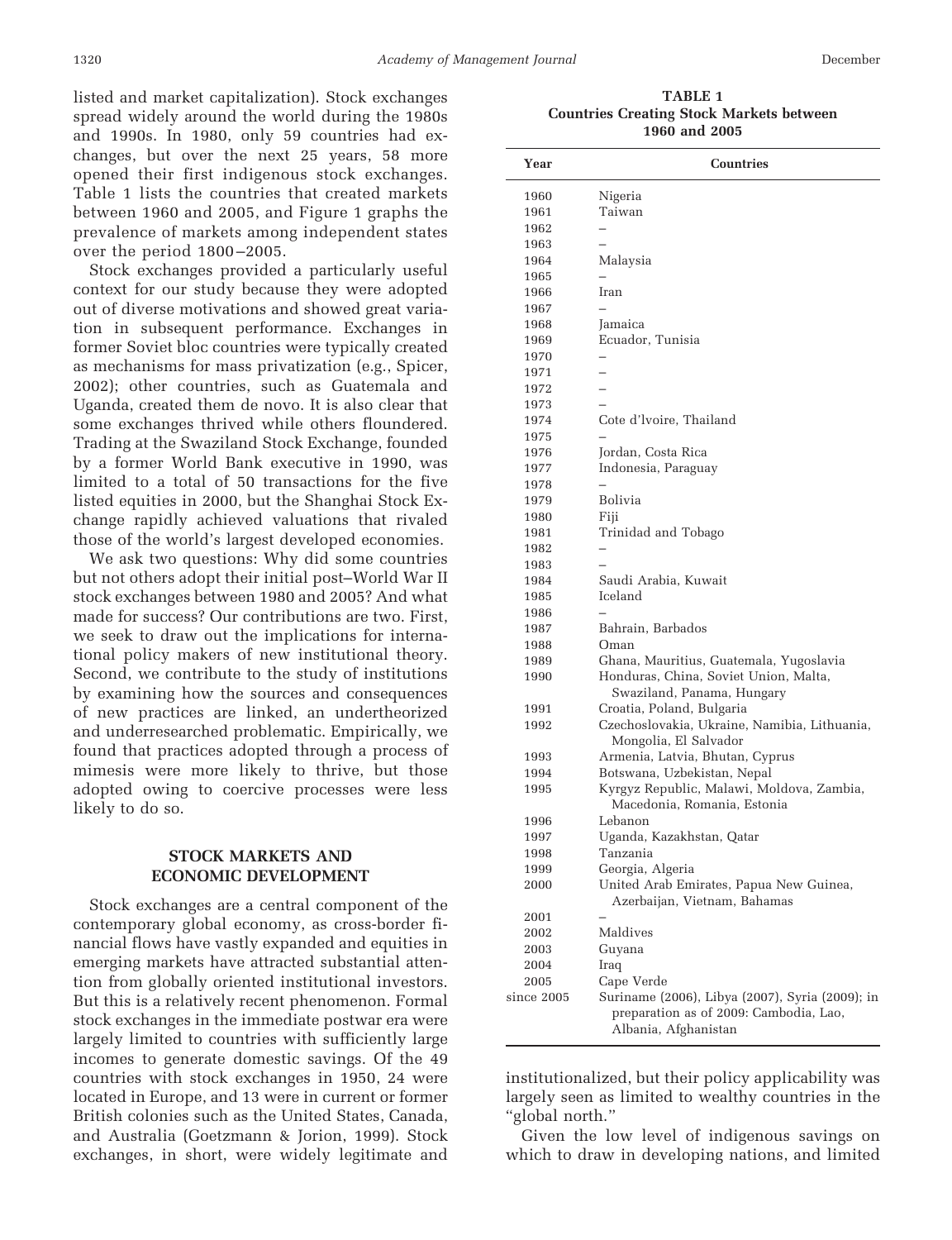#### **FIGURE 1**

# **Prevalence of Stock Markets among Independent Modern Countries, 1800 –2005**



### **Percentage of Independent States with Exchanges (b)**



infrastructures for channeling foreign capital, stock markets played little role in their economic development activity and policy discourse prior to the mid 1980s. Rather, capital for economic development came from other sources, according to the theories of development dominant at the time (Mc-Michael, 1996). In the 1950s and 1960s, state-tostate foreign aid was the dominant form of capital flow from advanced industrial countries to developing economies (Armijo, 1999). During the 1970s,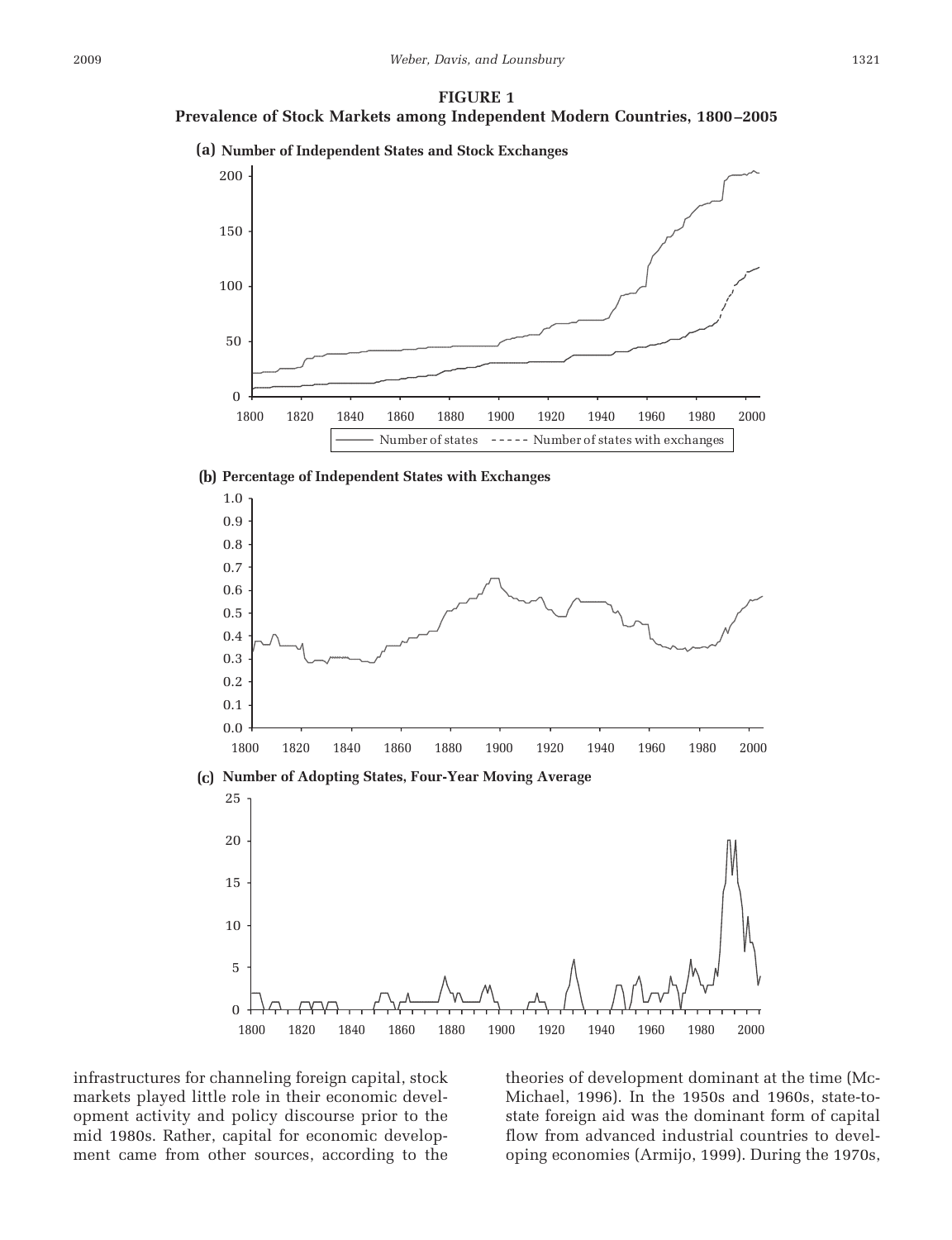long-term lending by banks to governments in developing countries increased dramatically and nearly matched the level of foreign aid. Aggressive bank lending ended abruptly in 1982, when Mexico suspended external debt service and signaled the beginning of a debt crisis throughout the developing world (Manzocchi, 1999). The rest of the 1980s has been called the "lost decade" in development, as private financial flows to developing economies contracted substantially.

In response to the perceived failures of the development project and to the 1980s debt crisis, the *globalization project* (McMichael, 1996) theorized and promulgated a market-based strategy of economic development. Rather than relying on aid or bank-to-state lending, the new model relied on private investment flows to the private sector in developing economies. The International Monetary Fund (IMF) and the World Bank facilitated the spread of this model as part of a package of "structural adjustment" reforms during the 1980s, as did Antoine Van Agtmael (1984), an economist at the International Finance Corporation who coined the phrase "emerging markets" as an appealing alternative to "third world." This shift in thinking legitimated stock markets, already an institutionalized policy solution to managing capital markets in developed countries, as a solution to the different problem of economic development.

Initially, portfolio investment in low-income countries was inconsequential. In the late 1980s, however, portfolio investment in the newly christened emerging markets began to flow in earnest, as investors were attracted by the returns available from high-growth economies. The late 1980s and early 1990s saw a wave of market liberalizations that allowed foreign investors to buy domestic equities (Bekaert, Harvey, & Lundblad, 2005), and by the mid 1990s, the trickle of foreign investment became a torrent as emerging market funds became staples in the portfolios of institutional investors in advanced economies. The World Bank reported this: "In 1986 there were 19 emerging market country funds and 9 regional or global market funds. By 1995 there were over 500 country funds and nearly 800 regional and global funds. The combined assets of all closed- and open-end emerging market funds increased from \$1.9 billion in 1986 to \$10.3 billion in 1989 to \$132 billion at the middle of 1996" (1997: 16).

The new theory of development is reflected in the World Bank's *World Development Report* for 2000. The theory, in brief, is that the creation of "well-regulated" financial markets open to foreign investors provides the surest path to rapid economic development. At the receiving end, businesses in low-income countries gain direct access to the enormous stocks of private capital generated in industrialized countries. Rather than having to rely on aid and loans mediated by political organizations, they receive capital directly from private investors. Bypassing potentially inefficient or corrupt government structures frees local entrepreneurial potential and accelerates economic growth. Policy makers and corporate managers are thus encouraged to make future-oriented decisions about the governance of their economic systems. This system also offers a unique opportunity for capitaldeprived developing countries that can convince investors about the future prospects of their economies. Rather than wait for domestic capital to form in a slow process, they can borrow from or sell equity to foreign savers to speed development and so join the global economy much more quickly. Moreover, stock markets generate a wealth of intelligence through the operation of the price system, which helps guide decisions of both managers and investors. The benefits to investors are rooted in prospective growth rates unattainable in advanced economies and high returns matching the risks involved.

The "financial market theory of development" has found support in several academic studies (for a concise review of the evidence, see chapter 3 of the 2000 *World Development Report*). Filer, Hanousek, and Campos (1999), for instance, reported that stock market activity enhanced economic growth in low- and middle-income countries, in keeping with a number of studies by Levine and his coauthors on the beneficial effects of financial development (Levine, 1998). But if stock markets are so manifestly beneficial, the appropriate question is perhaps not, "Why have they spread so quickly in the recent past?" but "Why do only half the world's economies have them?" The financial market theory of development implies that stock markets will enhance economic growth *to the extent that* they are embedded in an institutional matrix that ensures that their signals guide decision makers toward growth opportunities. But countries vary substantially in the extent to which they provide hospitable climates for financial markets. Thus, the critical question for understanding the *uneven* spread and performance of stock exchanges is, What are the conditions that facilitate or inhibit the creation and development of stock exchanges *in particular countries?*

# **THE POLICY PROCESS OF CREATING AN EXCHANGE**

We regard the creation and development of a stock exchange as a country-level policy decision.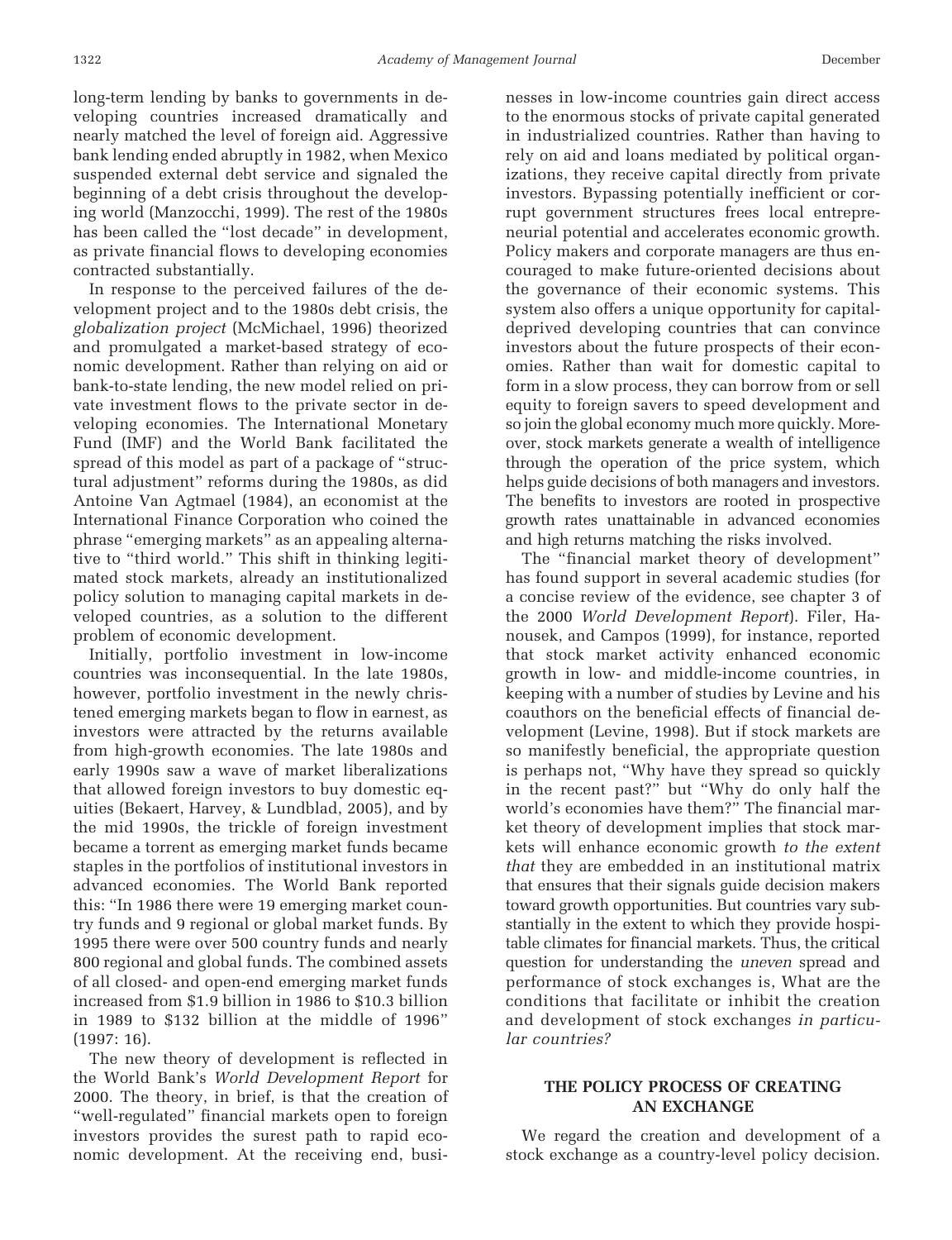This is to emphasize that although government policy makers are essential to the creation of a stock exchange, the process involves other agencies and interest groups and thus requires private and state actors to work in concert (e.g., Lindblom & Woodhouse, 1993). These actors create political impetus and a legal basis and also supply private capital and develop market infrastructure for the operation of an exchange. We thus treat having a stock exchange as an attribute of a country that emerges from a distributed policy making and implementation process involving a wide set of participants. We use the term "policy makers" to refer to this larger group.

An assumption of our theoretical model is that distributed policy making at the country level is broadly analogous to distributed decision making in organizations. The rationale for this assumption follows from how institutional theorists have depicted collective decision-making processes. States are a particular type of organization. Their policies reflect a resolution of conflicts among the diverse interests of their constituents inside and out. Indeed, some foundational works on organizations were written by political scientists drawing explicitly on models of coalitional politics (Cyert & March, 1963; March & Simon, 1958), and a widely read account of the Cuban missile crisis built directly on this model of organizations (Allison, 1971). Dozens of subsequent studies in political science followed Allison in applying organization theory to the operations of states (see Davis and Powell [1990] for a review). Insights from opensystems models of organizations also apply. States and other organizations face an environment of other organizations with which they are more or less interdependent, as well as internal and external pressures for legitimacy. States learn from the experiences of other states that have dealt with similar problems, and their leadership may draw on successful "alters." Thus, there is reason to expect that findings at the organization level will provide insight into country-level policy.

### **Policy Adoption**

Creating a new stock market requires that policy makers have the motivation to pursue this change and the skill to realize it. The many potential triggers for creating a stock exchange broadly relate to the attributes of a country and to conditions external to it. Internal country attributes include a country's level of economic development, political system and ideology, and prior institutional endowment, all of which are believed to motivate and enable internally focused policy makers to

adopt solutions consistent with these factors. Recent research has shown a number of such internal features to be associated with more vibrant stock markets and thus suggests several prompts to adoption. One study directly examined the correlates of having an exchange in December 1998 (Clayton, Jorgenson, & Kavajecz, 2006). Countries with a common law tradition, as opposed to those with a civil law tradition, tend to have superior protections for minority shareholders and were thus more likely to have markets in the first place (cf. La Porta, Lopez-de-Silanes, Shleifer, & Vishny, 1998, 1999a, 1999b). Countries with bigger economies and those with greater openness to trade and investment flows were more likely to have exchanges than those with smaller and more closed economies.

Such cross-sectional findings are subject to a number of limitations. Many of the exchanges examined had been in operation for decades, if not centuries, and there was great potential for reverse causality, with the creation of markets preceding openness to trade and investment as well as, presumably, economic growth. Moreover, many features associated with larger stock markets are fixed or, at the minimum, slow to change. We do not observe widespread shifts from civil law to common law, from Protestantism to Catholicism, or from being a former French colony to being a former British colony. To explain the recent surge of adoptions requires a more dynamic and more contextual account of the policy process.

A number of country-level practices and policies rooted in economic and political liberalism spread rapidly during roughly the same time period as stock exchanges, and research has documented that diffusion—relying on the prior experiences of other adopters—is behind much of this dynamic. Anecdotes and systematic evidence suggest that policy makers consciously assess the expectations and prior policy choices of other countries and of global elites when contemplating policy changes (Simmons, Dobbin, & Garrett, 2006). When considering the implementation of reforms, such as privatization of government-owned industries, or public sector downsizing, policy makers rely on templates obtained from the international professional policy elite, site visits, bilateral meetings, membership in common associations, benchmarking of "best practices," and explicit emulation of the strategies of successful and prestigious predecessors. Other countries, professional communities, and prominent international agencies, such as the IMF and World Bank, influence the motivation for and skillfulness of policy implementation: Policy makers are concerned about the legitimacy of their decisions in the eyes of international as much as local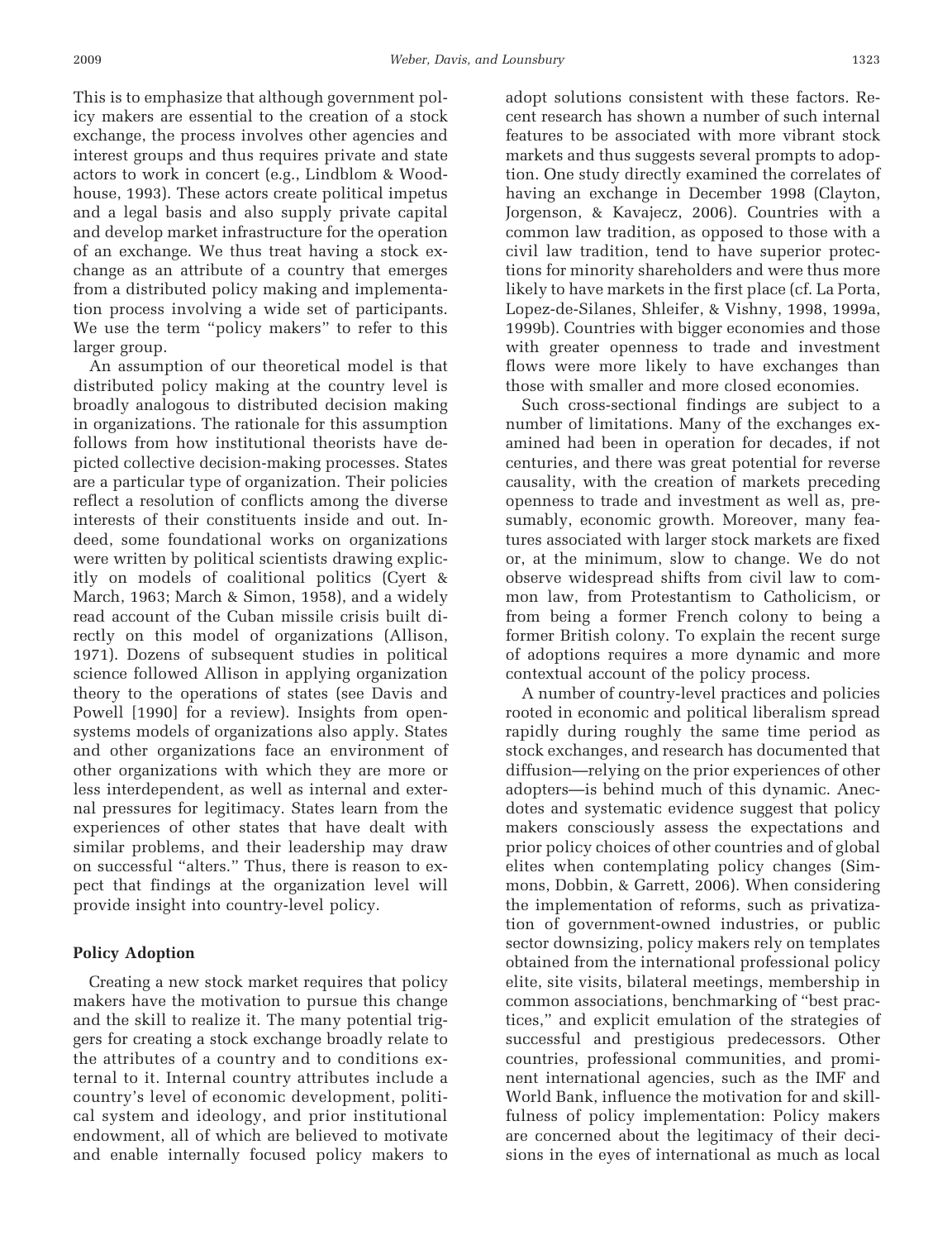audiences, and they draw on knowledge and resources outside as well as inside their countries. Recent sociological work has distinguished a number of mechanisms at work behind diffusion (Lee & Strang, 2006). Each highlights different rationales for policy adoption and different prospects for success based on the international context of policy making.

Simmons, Dobbin, and Garrett (2006) described four mechanisms of international diffusion: coercion, competition, learning, and emulation. *Coercion* occurs when powerful outsiders (states or other actors) impose their models on the policy makers of dependent countries. Both the motivation and the knowledge for adopting a policy come from outside the country. In the case of economic policy, the IMF is particularly implicated in moreor-less coercive efforts at policy reform. This mechanism suggests that states are more likely to adopt a policy to the extent that they are dependent on coercive actors favoring that policy and that their internal motivation and skill for adoption are limited. *Competition* occurs when states adopt a policy thought to provide an advantage relative to competitors, or to avoid a disadvantage. The motive for adoption is social comparison coupled with rivalry; rivalry to some extent impedes the direct transfer of knowledge and resources. This mechanism suggests that states are prone to adopting practices that their economic competitors have previously implemented. *Learning* implies that policy makers learn not only from their own experience but also from that of others. They attend particularly to the actions of proximate alters, such as peers with whom they enjoy close contact. This proximity enables the transfer of ideas and knowledge, which internalizes the motivation and skill for policy change into a country's policy-making process. Learning is indicated when adoption follows from prior adoptions by those in closest proximity (e.g., geographic, cultural, or economic). Although the concept of learning is sometimes more narrowly applied to mimicking practices that have already proven successful (vicarious learning), most learning theorists have pointed out that this is overly restrictive and ignores adaptive learning from proximate others prior to observable successes or when success is ambiguous and causally complex (Levitt & March, 1996; Levy, 1994). Finally, *emulation* occurs when states adopt policies because they are normatively appropriate and have less regard for expected benefits. In emulation, policy makers look to prestigious others and follow the advice of elite professional communities in order to maintain their own status, even in the absence of detailed insight and resources for implementation. These

four mechanisms are notably similar to the three mechanisms of isomorphism identified in neoinstitutional accounts as existing at the organization level: coercive, mimetic (including competition and learning), and normative forces (DiMaggio & Powell, 1983).

### **Policy Implementation**

The neoinstitutional literature further suggests that different reasons for adoption imply different levels of success at implementation, if success is defined as creating the results officially intended. Broadly, coercion should be followed by the least effective implementation, and learning should lead to the most effective implementation, with competition and emulation prompting more mixed levels of success. These differences derive from the extent to which motivations and skills for developing an adopted practice are internalized and embedded in a local setting. This internalization is needed for the ongoing activities that are required for successful implementation of a practice beyond its most formal elements. Early institutional research indicated that early adopters of a practice were in some sense sincere, but late adopters were motivated by unreflective mimicry; thus, earlier adopters might implement practices more forcefully than the mimics (e.g., Tolbert & Zucker, 1983). But the success of late adopters can be quite variable. On the one hand, late adopters may be mere mimics, adopting an innovation because everyone else has and it has become taken for granted. On the other hand, later adopters can learn from the skill and experiences of early and contemporary adopters and implement policies more successfully.

Research on the spread of innovations among organizations supports the notion that both can be true. In a study of hospitals, Westphal, Gulati, and Shortell (1997) found that late adopters of TQM tended to implement the set of elements that had become most prevalent and that such conformity was associated with reduced efficiency but increased legitimacy. Kostova and Roth (2002) found that among international subsidiaries of a multinational, units located in places where quality practices were widespread implemented such practices more fully, but units more dependent on the parent company showed weaker implementation. They also found ceremonial adoption—adopting the practices without believing in their value—was prevalent in units facing regulatory pressures, indicating that coercion might lead to behavior without commitment. And Lounsbury (2001) showed that the majority of recycling programs adopted by universities were symbolic efforts that were under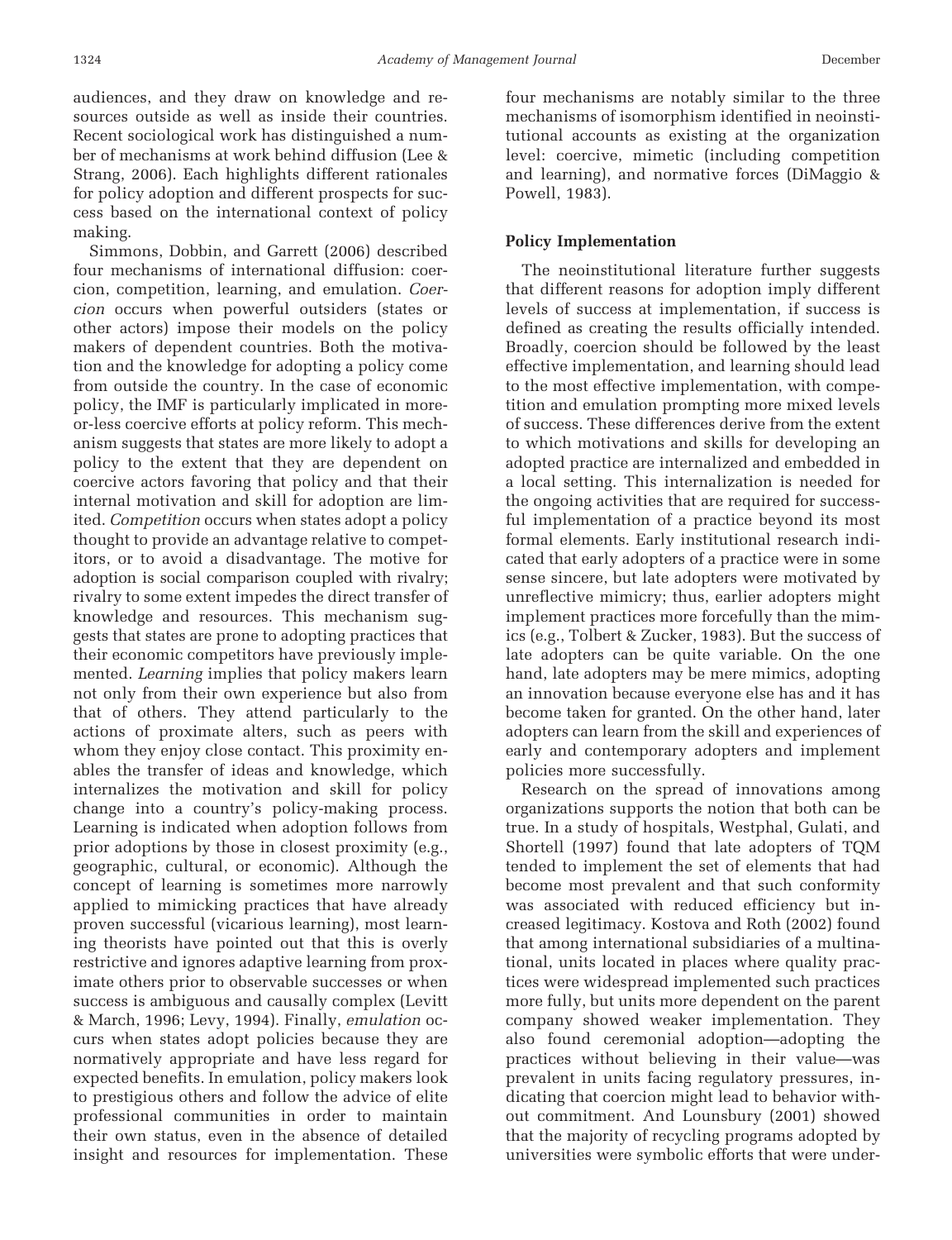resourced and staffed with ecologically ambivalent custodians, but that where local student movements had been mobilized, substantive recycling programs were created and staffed with full-time, ecologically committed managers. In the context of diffusion across countries, Zelner, Henisz, and Holburn (2009) argued that the implementation of the private ownership of electricity generation requires effort subsequent to the initial adoption stage and that partial renegotiations can be linked to local politics.

### **Policy Adoption and Implementation**

Although institutional theorists have mostly focused on the formal adoption of practices, the more limited literature on implementation conveys the key insight that the success of policies and practices in terms of their implementation, maintenance, and ongoing development is intrinsically liked to the conditions of initial adoption. Initial conditions—the different motivations and skills that exist at adoption—provide a form of imprinting that shapes subsequent development and performance (Lounsbury & Ventresca, 2002; Stinchcombe, 1965). Coercion is likely to lead to ceremonial adoption, because neither motivations nor skills are locally embedded in the process; learning, particularly through ties to prior adopters, is likely to lead to more substantive adoption, as motivations are internal and continuing flows of knowledge and experience allow the further development and refinement of a practice; and more equivocal levels of implementation will follow competition and emulation, as both are based on strong internal motivations for adoption but limited access to fine-grained skill and know-how.

In the case of post–World War II stock exchanges, all adopters are effectively late adopters. Stock exchanges have existed since the 17th century and were quite widespread among Western economies by the early years of the 20th. Almost by definition, then, countries that remained without exchanges were on the periphery or semiperiphery of the global economy. And by definition, the basic success of the practice was already proven. The creation of an exchange, like other national policy changes, can occur for diverse reasons and under diverse circumstances. The subsequent vibrancy of the market depends on a country's ability to fully implement, refine, and develop the market, and this subsequent success can be expected to vary according to the motivations and skills existing at the time of adoption. Adoption may be part of a package of reforms aimed at attracting foreign investment, and thus motivated and informed by the

experience of neighbors or competitors, or it may be a perfunctory response to external pressures one reform among several on a checklist aimed at documenting compliance with demands from third parties. In the first instance, we expect the exchange to receive ongoing support, but in the second, support may be perfunctory.

There are two boundary conditions to note about this account. First, the motivations of various policy makers are not directly observable. However, by observing both the antecedents of adoption and its consequences, one can infer the distinction between "sincere" and "ceremonial" adoption that has been central to the neoinstitutional perspective. Second, the success of a stock market is not entirely under the control of policy makers. Even true believers in the efficacy of markets cannot command a stock exchange to grow (although, conversely, it is possible to sabotage a market).

# **HYPOTHESES: THE CREATION AND VIBRANCY OF STOCK MARKETS**

In the sections that follow, we focus first on the intranational factors promoting the creation and vibrancy of exchanges after 1980 and then focus on the international factors. We pair hypotheses about the antecedents of adoption with hypotheses about the effects of these antecedents on market growth.

# **Prior Economic Development and Institutional Endowment**

Stock exchanges require a minimum level of national economic development to be feasible and economically useful. Both the size of an economy and the development of financial and economic infrastructure are relevant. Clayton et al. (2006) found that gross domestic product (GDP) per capita was significantly related to the presence of an exchange in 1998, and we anticipate that, although economic growth is potentially both a cause and a consequence of having an exchange, larger and wealthier economies are more likely to create exchanges than smaller and poorer ones. Countries with greater prior financial development are also more likely to create exchanges, as the development of banking sectors both supports and complements the operation of stock markets (Levine & Zervos, 1998). Thus, countries with more expansive domestic credit are more likely to create exchanges. And economies that are already more open to trade are more likely to create exchanges. Clayton et al. (2006) found that measures of "economic freedom" compiled by the Heritage Founda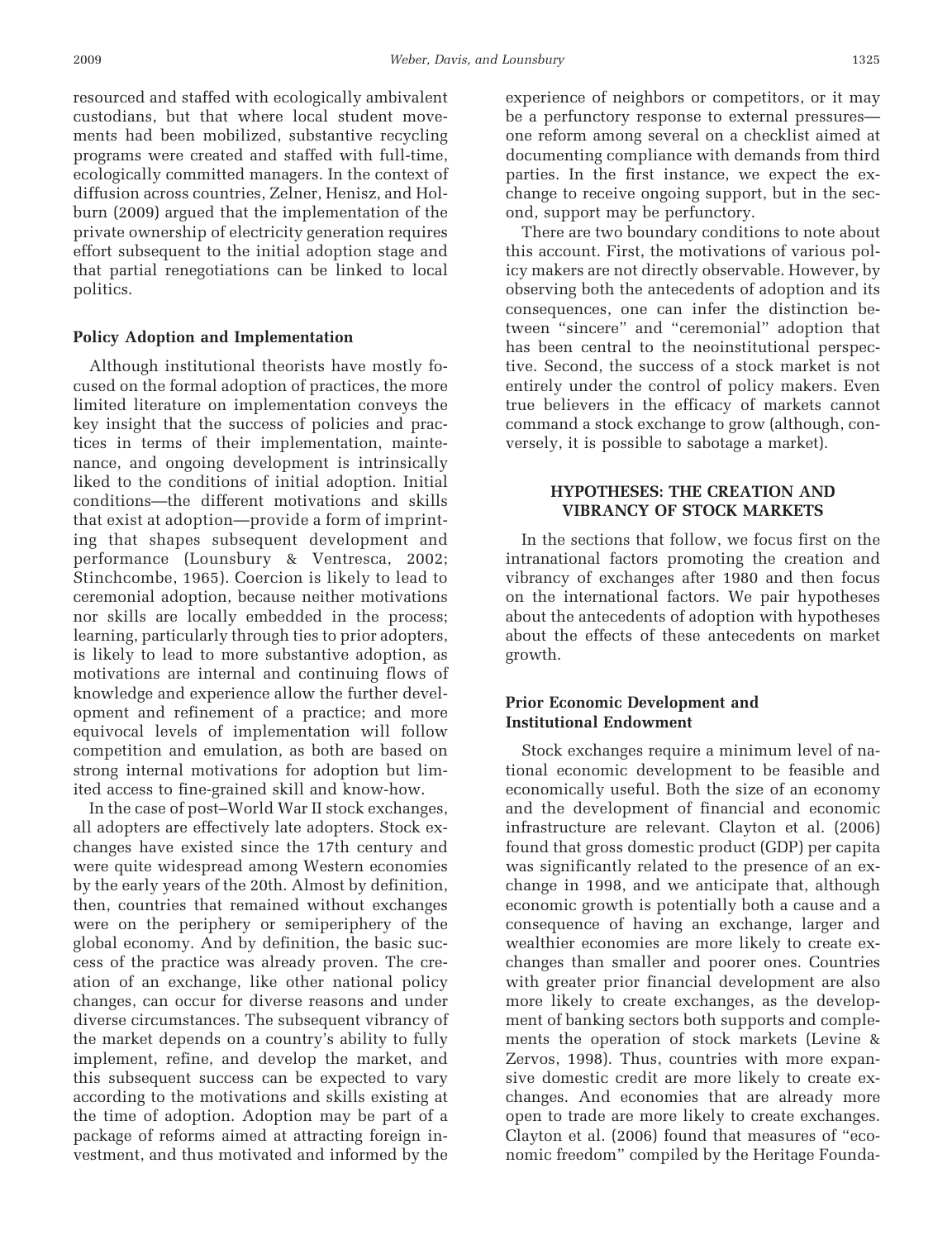tion—particularly openness to trade and foreign investment—were correlated with the presence of an exchange. We therefore expected prior economic openness to be related to subsequent creation of exchanges. Although we did not derive formal hypotheses on these factors, we do include them as essential control measures.

The extent to which an exchange, once opened, becomes economically significant has also received attention in recent years (see La Porta, Lopez-de-Silanes, Shleifer, and Vishny [2000] for a review). Some of the exchanges created since 1980 have remained miniscule relative to the sizes of the economies in which they are nested (for example, the market capitalization of all of Kazakhstan's public companies was roughly 0.2 percent of GDP in 1998), but others have become quite significant (the equivalent figure for Trinidad and Tobago was 61.5 percent). Given the varying motivations for adoption, it is then important from a policy perspective to investigate whether differences in the conditions of adoption relate to differences in exchange performance.

Scholars in the international comparative research tradition have emphasized the importance of a country's existing institutional background for its subsequent economic development. A historically evolved institutional matrix of cultural and political arrangements enables some but constrains other development directions (North, 1990). Researchers in corporate finance have identified a set of institutions particularly relevant in the context of financial markets, including a country's predominant religion; colonial legacies such as laws, language, and the education of national elites; and political system (La Porta & Lopez-de-Silanes, 1998; La Porta et al., 1998, 2000). The common rationale behind these factors is that stock markets are more compatible with domestic institutions that support open participation and arms-length economic relationships.

A commercial culture derived from Protestantism, a democratic political system, and the legal and cultural protection of investors is therefore expected to foster the creation of market institutions (La Porta et al., 2000). The link between economic organization and religion goes back to Weber (1904/1958), who argued that particular strains of Protestantism facilitated the development of capitalism in the West following the Reformation. Protestantism has been positively associated with the viability of existing capital markets within nations, arguably because the relatively less hierarchical nature of Protestant tradition facilitates the horizontal ties useful for market transactions (La Porta et al., 1999b). The comprehensive influence of colonial

powers exports institutional factors from metropolitan countries to former colonies. Note that colonial legacies encompass but go beyond legal systems (La Porta et al., 1999b). Not only laws, but also the training of local elites in metropolitan countries, administrative structures, and traditions shaped in the transition to statehood shape a country's subsequent policy orientation toward markets and private investment.

Given the rather different economic policy orientations of Britain and France in the colonial area (Dobbin, 1994), we would expect former British colonies to be more prone to create stock market– based economic systems and former French colonies to be less inclined to do so and more likely to pursue more statist paths to development. Finally, financial markets are thought to be less amenable to direct influence by political authorities than alternative institutions. Rulers whose ideology is founded on authoritarian or socialist ideas should be suspicious of uncontrolled flows of capital in private hands and use their power to create different governance structures. Conversely, more democratic and less left-leaning regimes are expected to support the transparency and the potential dispersion of economic participation of public trading, as a check against the concentration of economic power and information. Because of their pervasiveness and relative permanence, we expected these factors to have a parallel influence on adoption and performance.

*Hypothesis 1a. A country's historical conditions favoring investor-based systems (Protestantism, British colonial influence, political democracy, and nonsocialist ideology) increase the likelihood of stock exchange adoption.*

*Hypothesis 1b. Stock exchanges in countries favoring investor-based systems (characterized by Protestantism, British colonial influence, political democracy, and nonsocialist ideology) are larger than those in countries not favoring investor-based systems.*

### **Mechanisms of Diffusion**

Although internal conditions of economic and financial development, as well as an existing institutional endowment, are implicated in the creation and vibrancy of stock exchanges, they are not themselves sufficient to explain the dynamics of adoption. The spread of new exchanges, like the spreads of privatization, financial openness, and democracy, have all followed a classic S-shaped diffusion curve characteristic of contagion processes (Simmons et al., 2006). Whether through coercion, ob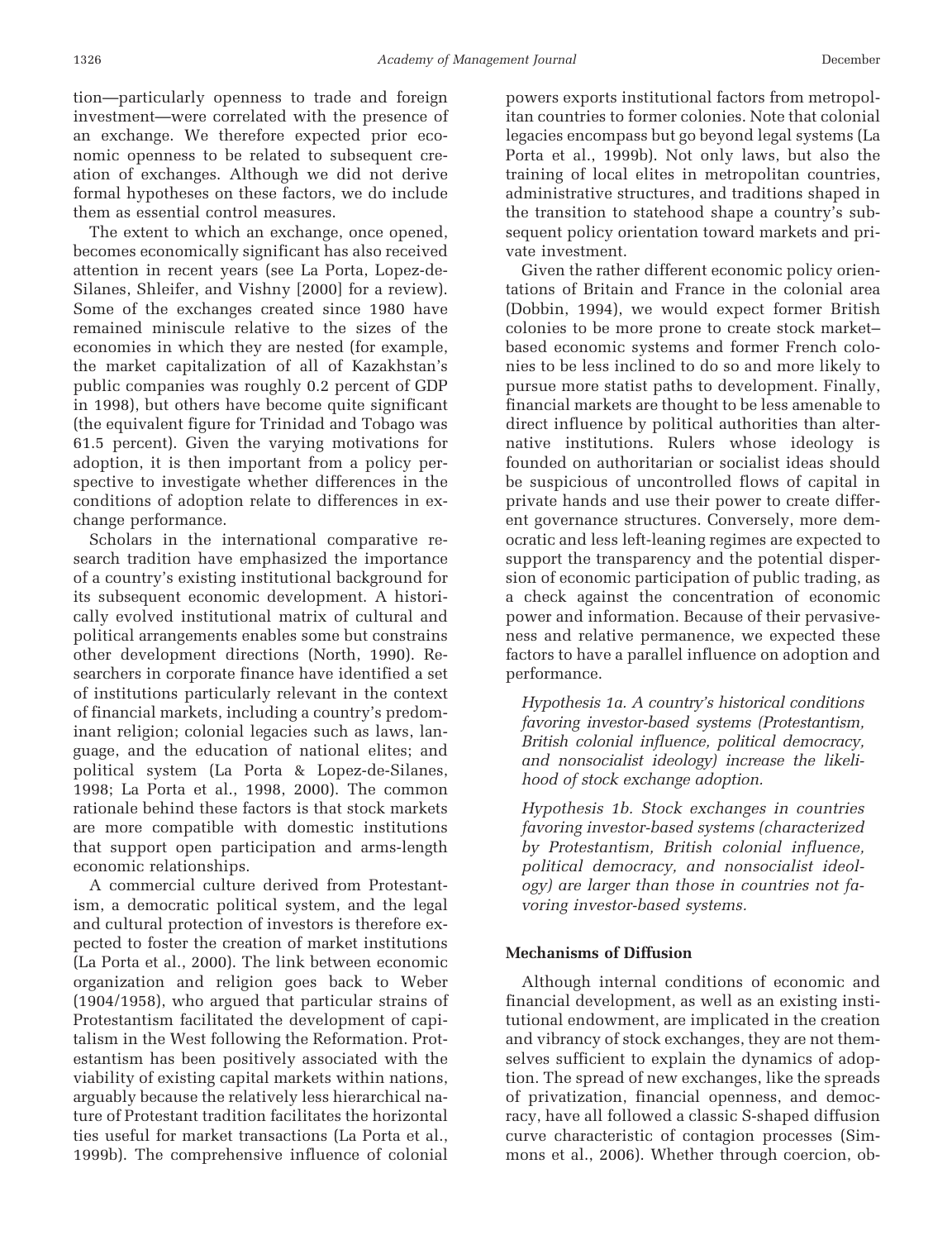servation, or direct contact, it is evident that each of these practices was adopted as part of an interdependent process among countries, not as the product of isolated decision making by national policy makers. In view of prior research at the organizational level, we also expected exchanges to continue to be marked in their performance by the initial external conditions prevailing at the time of adoption (Lounsbury & Ventresca, 2002; Stinchcombe, 1965). Below, we derive hypotheses from each of four mechanisms of global diffusion identified by Simmons et al. (2006): coercion, competition, learning, and emulation. We hypothesize first the antecedents to exchange adoption and then the expected effect of these initial conditions on subsequent exchange performance. As we noted previously, although motivations and skills existing at the time of adoption may be impossible to measure directly, observation of subsequent success can serve as indicators about a key claim of neoinstitutional theory: whether symbolic or perfunctory adoption is likely to lead to weak implementation, as market success cannot be mandated; and whether "sincere" adoption is more likely to be followed by strong implementation.

*Coercion.* Coercion occurs when dependent states adopt practices because of pressures emanating from the center of the global economy (the "global core") and its agencies (Chase-Dunn, Kawano, & Brewer, 2000; Strang, 1990). With the ascent of a neoliberal approach to economic governance, the creation of local stock markets is in line with the belief system of powerful actors at the core of the global economic system. Company shares traded on an exchange can be bought and sold in a manner that is swift and inexpensive, compared to making foreign direct investments. This ease of investment is particularly attractive to the growing number of institutional investors in core countries, especially the United States, that need market infrastructures to access assets and "rents" in peripheral countries (Useem, 1996). Stock markets also promise to reduce the direct influence of local political elites over choice of investments, degree of control, and ease of exit.

A country's immediate financial dependency on international agencies and core countries provides the structural linkage for coercive power and is expected to increase the influence of the global elite over local policies. Financial aid and credits disbursed and administered by international development agencies such as the World Bank and the IMF are particularly potent in this regard (International Monetary Fund, 1997; McMichael, 1996). The World Bank and the IMF provide not only money but also economic policy advice and program assistance. They do so as instruments of core states and global elites who define the agencies' goals and policies and supply the resources necessary for their operation (Brune, Garrett, & Kogut, 2004; Gowan, 1999). Lending at concessional rates plays a particular role in the transfer of policy agendas. Concessional aid involves loans that are disbursed at discounted interest rates but are tied to the implementation of specific development programs and policies stipulated by the IMF or World Bank, such as structural adjustment programs aimed at changing a country's financial and fiscal systems. The dependency on international agencies for aid has been shown to have a significant impact on the adoption of organizations and policies in line with the institutional paradigms of the global core (Henisz et al., 2005; Polillo & Guillén, 2005).

# *Hypothesis 2a. The more financially dependent a country is on concessional aid from the IMF and the World Bank, the more likely it is to create a stock exchange.*

But it is also clear that practices resulting from coercive pressures are more likely to reflect ceremonial compliance because motivations, skills, and resources for making the practices thrive do not become distributed in a local setting (cf. Kostova & Roth, 2002). Agencies such as the IMF cannot demand that a market grow big. The sustained vibrancy of exchanges requires more comprehensive institutional alignments that are beyond the scope of the policy interventions under the control of international policy makers. Notably, IMF programs are project-based, with a specified scope usually centered on legal and governmental action and with monitoring mechanisms limited to compliance with the formal conditions attached to episodic concessional lending (Vreeland, 2003). IMF programs may thus be successfully implemented, but continued growth of markets requires sustained changes in the beliefs and motivations of multiple market stakeholders. Just as corporations create weak equal employment offices to visibly signal compliance with coercive pressures (Edelman, 1992), so states dependent on aid may signal their compliance with the adoption of structures that are more symbolic than substantive and relatively decoupled from other elements of the countries' institutions. This scenario makes the creation of "perfunctory" exchanges more likely.

# *Hypothesis 2b. Stock exchanges adopted in the wake of IMF/World Bank aid are smaller than those adopted without such aid.*

*Competition.* A second mechanism of diffusion is competition. Policy makers are driven in part by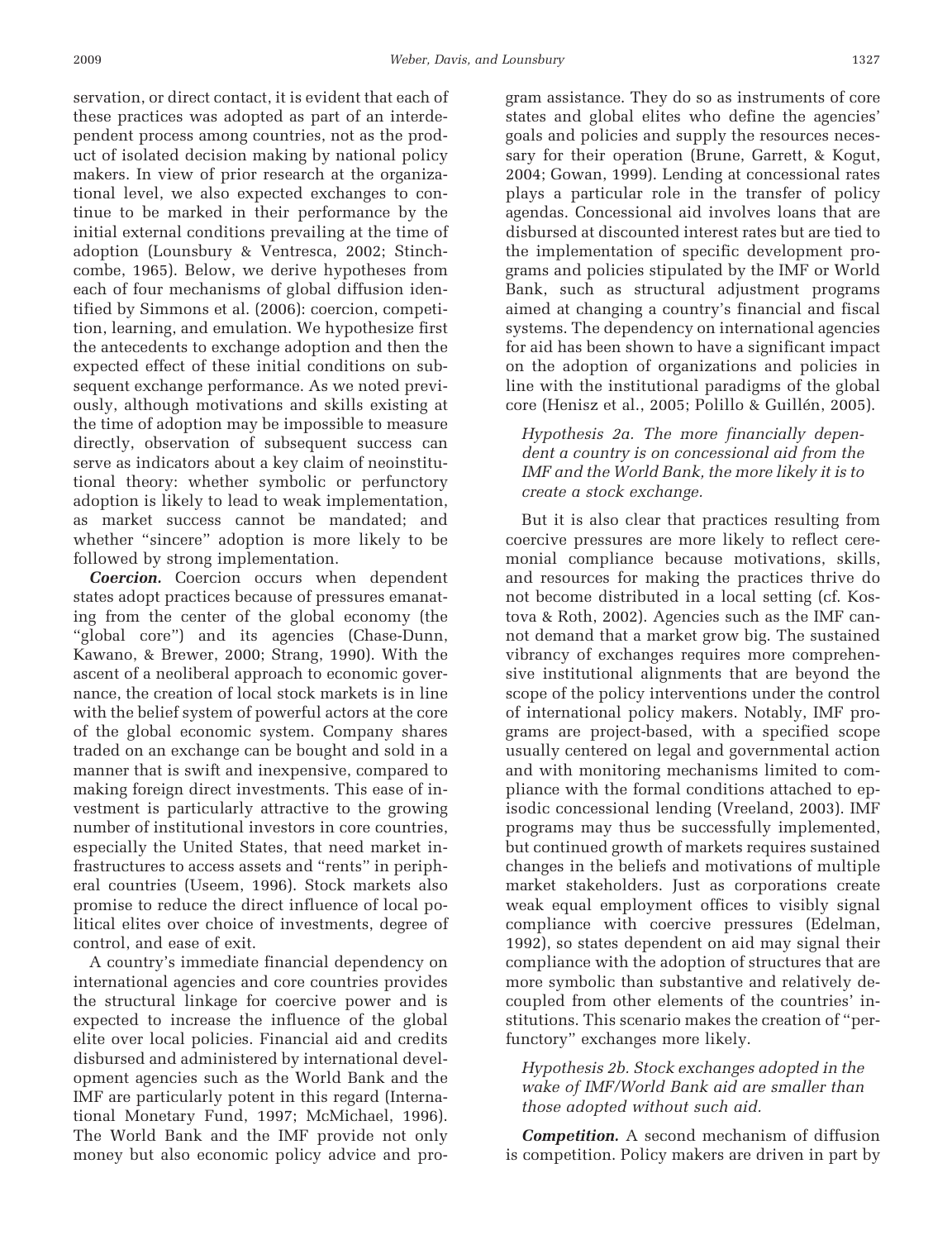the actions of other states with which they compete in the global economy. Consider, for instance, the global garment industry: although Mauritius, Cambodia, and Honduras may share little in terms of language, history, and culture, policy makers are acutely aware that these countries are competitors when it comes to providing finished garments for the branded clothing industry, and each may attend to its competitive position relative to the others. (Cambodia, for instance, competes on the basis of its high level of compliance to labor standards.) Burt (1987) cast competition as (structural) equivalence in network terms: adopting the actions of those sharing similar relations with third parties. The underlying mechanism is one of seeking an edge in contests between rivals that could replace each other in performing a role (Mizruchi, 1993). In the case of economic infrastructure, competition is often over trade relationships. Thus, the most relevant competitors are those that trade with the same third parties. Prior research has supported this argument; for instance, Polillo and Guillén (2005) found that states were more likely to adopt central bank independence to the extent that trade competitors had previously done so. If the creation of an exchange makes a country a more attractive partner for trade and investment, then moves by states are likely to be followed by countermoves by their competitors.

*Hypothesis 3a. The more a country's competitors in trade have adopted stock exchanges, the more likely the country is to create a stock exchange.*

Policy adoption due to competition is more ambiguous in its effects than adoption through coercion. If practices and policies are simply designed to reflexively keep up with rival countries and to match their moves, their implementers may lack the insight and capabilities for effective implementation. And to the extent that rivals refrain from sharing knowledge, insights from competitors' adoptions may be limited to easily observable features. Adoption may be mostly symbolic, and the resulting exchanges are likely to be relatively small. On the other hand, if adoption is central to ongoing competitive rivalry and rival countries are effective in their implementation, the ongoing monitoring of competitors and rivalry can be expected to pull a focal country toward enlarging its exchange as a more sustained activity. Given this ambivalent treatment of competitive mimicry in institutional theory, we alternatively hypothesize:

*Hypothesis 3b. Stock exchanges adopted through mimicry of competitors are smaller than those adopted for other motivations.*

*Hypothesis 3c. Stock exchanges adopted through mimicry of competitors are bigger than those adopted for other motivations.*

*Learning.* A third mechanism of diffusion is learning—that is, drawing on the experiences of others, particularly those seen to be successful pioneers and relevant peers. In contrast to competitiondriven adoption, which typically occurs through external observation, learning relies on proximity and direct channels of communication. Proximate others are more salient, more observable, and more trusted sources of information about appropriate conduct (Davis & Greve, 1997; Greve, 1998). It should be noted that knowledge contagion and learning can occur from both the successful and unsuccessful experiences of others. As a result, ideas and policies are likely to diffuse through networks of proximate countries. The relevant measure of proximity is of course context specific. In the international economic policy sphere, shared regional identities and trade ties particularly heighten learning processes. Regional proximity subsumes several drivers of contagion, including the information effect of geographic proximity; similar historical and cultural experiences that increase the relevance and attention to communication of experiences; and routine policy consultations in regional intergovernmental treaty organizations. The adoption of stock exchanges by geographically proximate states can therefore be expected to increase a focal country's likelihood of adoption. Trade ties similarly are a conduit for the spread of information and practices (Henisz et al., 2005; Waters,  $1995$ ).<sup>1</sup>

 $1$  We note here that proximity is intended as an observable proxy for the degree of communication among policy makers in a country and its alters. It is impossible to observe the actual relevant communication among policy makers, but our expectation is that closer proximity (in geopolitical space or through trade) is associated with a greater volume of relevant communication. Note that Polillo and Guillén (2005) and Henisz et al. (2005) used trade ties to prior adopters as a proxy for normative rather than informational learning influence. However, their rationale was based on group cohesion leading to normative consensus pressures and consequently their measure used cumulative adoption by trade partners. In contrast, our interest is in the effect of recent adoption events among late adopters, so arguments at the aggregate level are less salient. Moreover, normative emulation is based on seeking credibility in the eyes of actors with normative authority, and it is unclear that such normative authority can be attributed to every trade partner. Hence, any interpretation of trade cohesion as only about emulation confounds normative influence with more ge-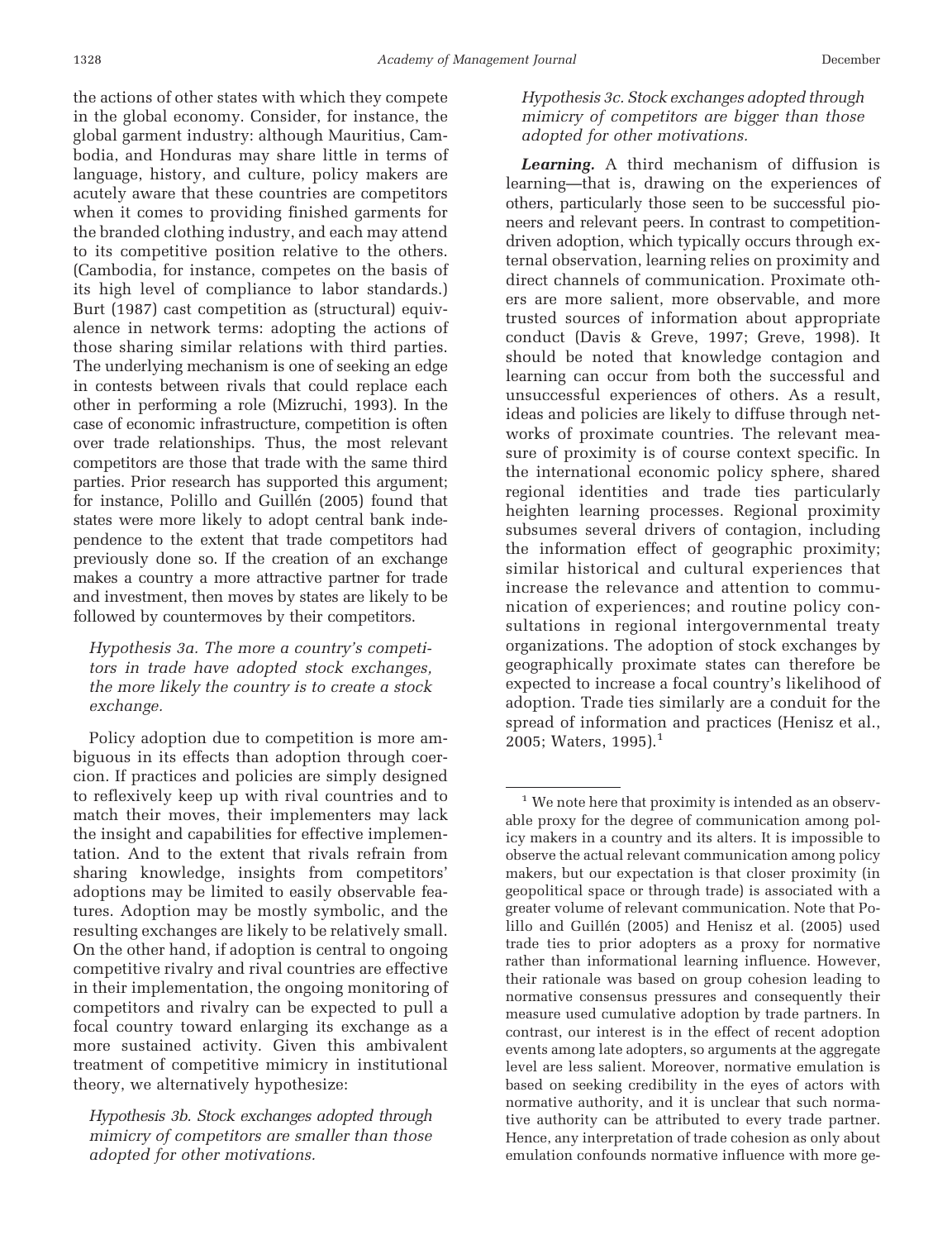*Hypothesis 4a. The more a country's regional neighbors and trade partners have adopted stock exchanges, the more likely the country is to create a stock exchange.*

Exchanges adopted out of learning are likely to be those implemented most successfully. The motivation for adoption is based on interest in and engagement with the practice rather than externally induced compliance. Ongoing contact with prior adopters allows for ongoing vicarious learning and exchange of useful information. Moreover, countrylevel ties based on direct trade and regional proximity foster a multiplexity of ties between the various government, investor, business, and policy communities that are critical for effective implementation and exchange performance. Thus, to the extent that learning was the mechanism at play in proximity-based adoption, we expected successful and sustained implementation and performance.

# *Hypothesis 4b. Stock exchanges adopted in the wake of adoptions by regional neighbors and trade partners are larger than those adopted without such prior adoptions.*

*Emulation.* A final explanation for the purposeful creation of new institutions in states is central to the world society perspective (Meyer et al., 1997). Just as organizations may adopt practices for ceremonial purposes rather than to meet technical requirements (Meyer & Rowan, 1977), developing countries might adopt policies and corresponding organizations for reasons of *global* legitimacy. The technical functionality of policies is secondary in this perspective, and a symbolic function of emulating the prescriptions of high-status elites replaces it. The motivation for adoption is to appeal to the normative expectations of prominent external audiences, not to solve local problems, and knowledge is based more on general broad ideologies than on deep insight. A considerable number of studies have documented such processes in the global diffusion of policies, institutions, and organizations, from environmental protection (Frank, Hironaka, & Schofer, 2000) and democracy (Wejnert, 2005) to policy orientations such as economic liberalism (Simmons & Elkins, 2004) and the specific practices of deregulation (Henisz et al., 2005), intergovernmental investment treaties

(Elkins, Guzman, & Simmons, 2006), and central bank independence (Polillo & Guillén, 2005). To wit, countries may create exchanges because they are seen as generally appropriate by high-status evaluators that represent the membership of the "society of nations."

The transnational world stage around the issues of economic development is akin to an increasingly structured organizational field at the national level, and this increasing "structuration" gives rise to isomorphic processes (DiMaggio & Powell, 1983). In the field of economic development policy, a nexus of actors develops fieldwide norms for institutional design and development policies with limited regard to local conditions. Development discourse shaped in dominant Western countries at the core of the global political economy serves as a template for how nations should manage their economies. Professional development consultants and economists in transnational "epistemic communities" frame the debate and rationalize institutional solutions (Fourcade-Gourinchas, 2001; Haas, 1992). Policy makers in developing countries are peripheral and less prestigious participants in this world community. Faced with the society of nations and global elites as arbiters of their conduct, they manage legitimacy by implementing templates theorized by global professional elites and used by high-status countries.

If more peripheral countries create financial markets in an effort to maintain legitimacy and gain prestige, two factors can be expected to explain uneven adoption through emulation on the part of more peripheral countries. First, a country's closeness to the core of the world economic system increases its visibility and hence global elites' scrutiny of its policies. Moreover, closeness to the core increases a country's desire to conform with core actors' institutional norms in an effort to attain the status of a member of the core. Greater integration into the core of the capitalist system, in terms of a country's position in international economic and political networks, has been shown to further the diffusion of other policies emanating from the core (Polillo & Guillén, 2005; van Rossem, 1996; Wejnert, 2005). It is noteworthy that almost all capitalist countries conventionally designated as core, and many designated as semiperipheral, created exchanges well before the 1980s, so that the further spread of exchanges in the 1980s and 1990s amounts to an expansion of a core institution to more peripheral countries, with a parallel creation of more advanced financial institutions, such as options exchanges, at the core. The process of normative emulation among late adopters therefore resembles middle-status conformity processes (Phil-

neric information flows between countries. Following Waters (1995), we treat trade-based proximity more agnostically as facilitating interaction, information exchange, and learning, and we reserve emulation arguments for a country's connectedness to specific actors that more clearly possess normative authority.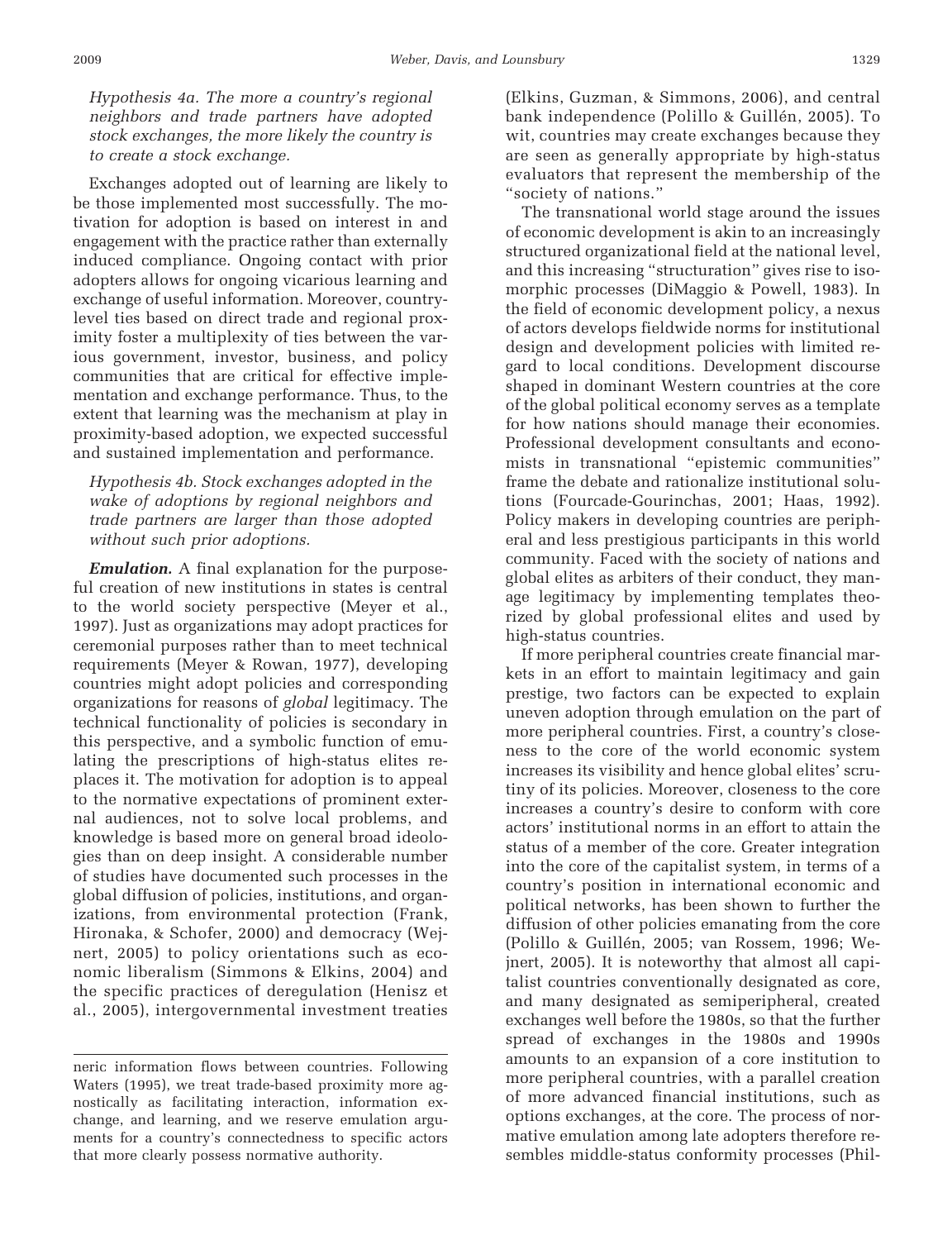lips & Zuckerman, 2001)— countries closer to the core and in the middle of the world system distribution face higher expectations to live up to their position and have stronger desires to associate with the core through symbolic actions.

A second fulcrum of normative exposure is the extent to which local participants in policy making are part of global professional networks. Professional epistemic communities play a key role in normative institutional pressures (DiMaggio & Powell, 1983; Haas, 1992). For example, an epistemic community of U.S.-trained economists is often credited with having promoted economic liberalization in Latin America when they gained local footholds (Murillo, 2002; Simmons et al., 2006). Variation in countries' policy adoption results from varying exposure of countries to these professionals and from varying structural access of global professionals to local policy makers.

*Hypothesis 5a. Given controls for other internal, coercive, and mimetic factors, countries are more likely to create stock exchanges to the extent that they are subject to normative pressures through greater centrality in the world economic system and ties to the global financial community.*

Institutional research portrays adoption out of emulation as prone to being decoupled from implementation for several reasons. First, the legitimacy benefits of adoption are likely to accrue to states regardless of the vigor of their subsequent implementation (cf. Westphal & Zajac, 1998). Second, the practices developed by high-status actors may not be workable or functional for emulators that occupy a different structural position. They may lack the requisite skill to move beyond ritualistic emulation because knowledge, for example, is based on generic ideologies rather than fine-grained insight. "Whereas conventional logic-of-development arguments suggest that countries will adopt certain programs when they are developmentally ready for them, world polity theorists have found that countries embrace new norms for symbolic reasons even when they cannot begin to put them into practice.... Even in the realm of economic policy, countries may adopt new global norms before they are really ready" (Simmons et al., 2006: 800 – 801). The policy makers proximate to prior adopters are likely to have continued direct communication relevant to locally successful implementation, yet those that adopt out of emulation of high-status others are more prone to adoption without knowledge relevant to their local setting and with a primary motivation of symbolic legitimacy.

*Hypothesis 5b. Given controls for geographic and trade proximity to prior adopters, stock exchanges adopted by more central countries and those tied into the epistemic financial community are smaller than those adopted by other countries.*

Although it may seem counterintuitive that the exchanges of more central countries are smaller, it is important to emphasize that the population contemplated here is only those nations that did not have exchanges prior to 1980. Obviously, core economies, such as members of the Organisation for Economic Cooperation and Development (OECD), and some countries on the semiperiphery, had already created exchanges by then. Our argument is that exchanges will be smaller among those countries that are more central is *relative to other late adopters*, who according to neoinstitutional theory are particularly prone to legitimacy-based adoption of practices (Tolbert & Zucker, 1983).

### **METHODS**

#### **Population and Sample**

The "at risk" population of our study was any country that existed in 1980 or subsequently and did not have a stock exchange as of 1980. We excluded Communist countries in the Soviet bloc from the risk set prior to 1989. The list of countries was compiled from the United Nations (UN) directory of countries and the U.S. Central Intelligence Agency (CIA) *World Factbook.* By 1980, 59 countries had established one or more exchanges, which excluded these countries from the risk set. Additional countries entered the risk set when they became formally independent and exited the risk set when they were dissolved or created exchanges. Excluding exchanges created prior to 1980 raised issues of "left censoring." However, restricting the study period was justified for theoretical and empirical reasons. It was only with the shift to economic liberalism the early 1980s that stock markets came to play the role for economic policy that is at the heart of our arguments. Not surprisingly then, the 1980s and 1990s capture a rapid increase in adoption events (see Figure 1). Only 14 exchanges were created in the 20 years from 1960 to 1980, despite the fact that numerous countries gained independence during this period. By contrast, 54 countries opened exchanges in the 20 years from 1980 to 2000, nearly doubling the number of countries with exchanges. The period from 1980 to 2005 therefore captures the phenomenon of theoretical interest: temporal processes of global policy diffu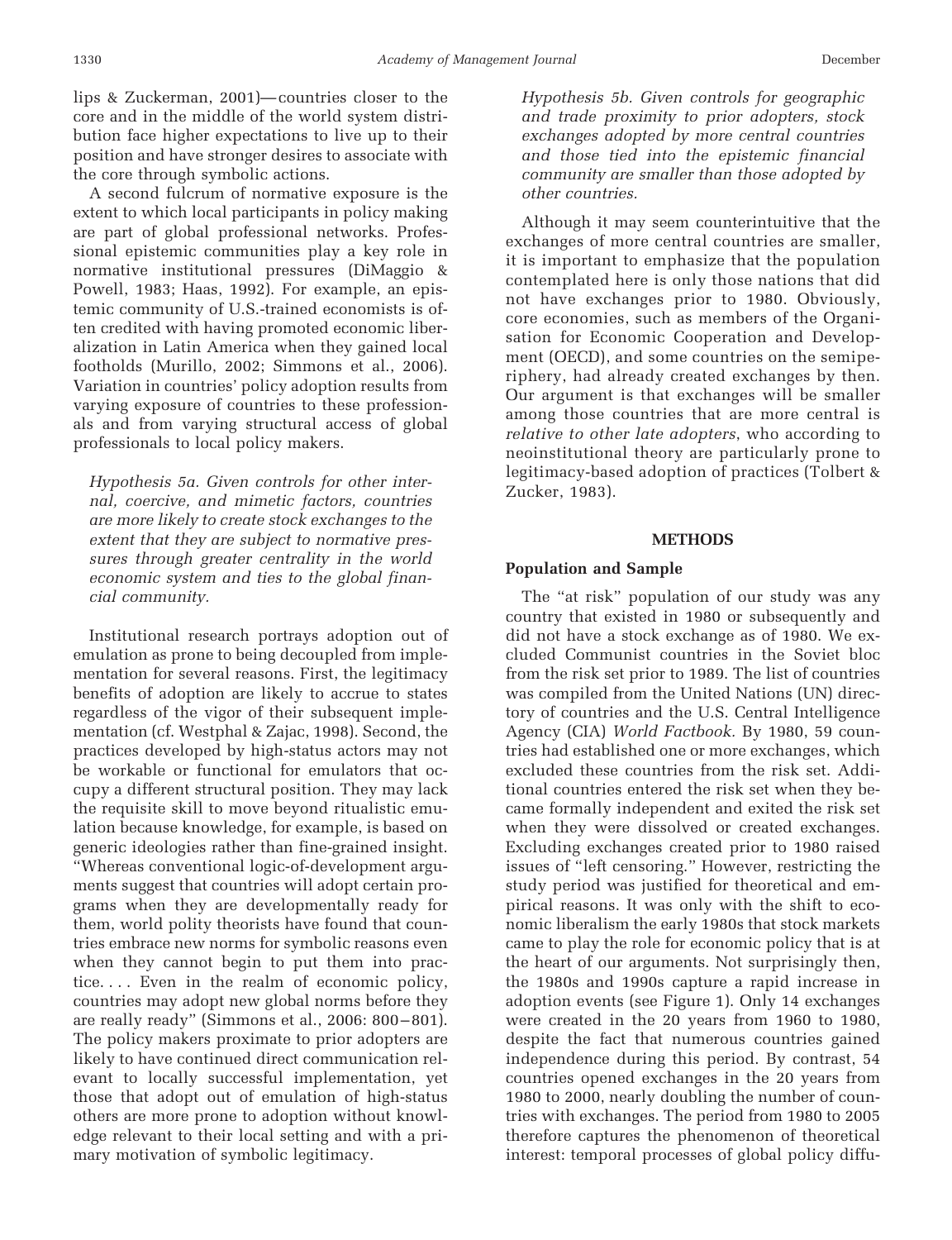sion. To assess whether our results were affected by left censoring, we also tested a two-stage selection model (Heckman, 1979). The first-stage model estimated the chance that a country already had an exchange in  $1980$ ,<sup>2</sup> and we then inserted the inverse Mills ratio from this model as a control into the adoption model. The control variable itself was not statistically significant, and all substantive effects remained unchanged.

### **Dependent Variables**

*Stock market creation.* Our first dependent variable was the time of establishment of a country's first stock exchange. We ignored the subsequent creation of additional exchanges as well as the existence of commodity exchanges.<sup>3</sup> If an exchange existed on a country's territory prior to independence, the country was excluded from the risk set. The date of establishment of an exchange was the first trading day reported in the *Handbook of World Stock Derivatives and Commodity Exchanges.* We checked entries in this book for each year of its publication and cross-referenced exchange web pages and regional associations to verify complete coverage and to obtain the exact dates. This was done because founding events are sometimes reported only with some delay in the *Handbook* and because new exchanges could potentially close or merge shortly after their founding. None of the exchanges in our sample closed or was moved as part of regional consolidation. The Appendix describes this variable and all our other variables in greater detail.

*Stock market vibrancy.* Our second set of dependent variables addressed the vibrancy of the stock markets created between 1980 and 2005. These data came from the 2007 World Development Indicator (WDI), a compilation of information from various sources published by the World Bank. We measured the number of domestic companies listed on an exchange and their combined market capitalization as a percentage of country GDP. Market capitalization was the share price of all listed firms times the number of their shares outstanding. The two measures captured different aspects of market performance. The number of traded companies indicated the attractiveness of listing shares on the exchange for companies as well as the investment choices available to investors. If the goal of market creation is to stimulate indigenous entrepreneurship and promote market governance of economic assets, then the number of companies listing on an exchange is an apt indicator of vibrancy.4 Market capitalization, on the other hand, captures what overall portion of a country's economy is governed by financial markets. A country can have many small companies listed on an exchange while large sectors of the economy remain closely held or under state control. If the intention of the market is to link the real economy to the world's financial system, then market capitalization relative to GDP is a good measure of vibrancy, and it is the most commonly used metric in the studies following LaPorta et al. (La Porta & Lopez-de-Silanes, 1998; La Porta et al., 1999a).<sup>5</sup>

#### **Independent Variables**

*National institutional endowment.* We used several indicators of the compatibility of historical domestic institutions with stock exchanges: the percentage of a country's population of Protestant religionists in 1980 (La Porta et al., 1999b), a dummy variable for countries that were French colonies or protectorates prior to independence (coded from the *World Factbook*), a country's level of political democracy, and whether the ideology of a country's government was left-leaning (data for both the latter were from the Polity IV database). We also tested an opposite coding for British colonial history, and a coding for the origin of a country's legal system

<sup>2</sup> We included population, GDP per capita, years since independence, and dummy variables for world system position (van Rossem, 1996) and region (UN classification) in this estimation. The pseudo- $R^2$  of this selection equation was .63.

<sup>&</sup>lt;sup>3</sup> In almost every case, the first stock exchange remained the only one during the study period. The most notable exceptions are Ukraine (with 5 exchanges, one of which accounts for 95 percent of turnover) and Russia, with 60 registered stock exchanges.

<sup>4</sup> Factors other than institutional processes affect the supply of companies that could potentially list on an exchange, most prominently their country's size and stage of economic development. In the reported models, we control for country size and economic and financial development, effectively scaling the variable by these variables. As a robustness check, we also replicated the reported models with a dependent variable of the number of companies listed normalized by a country's GDP and omitting the GDP/capita control. This specification yielded consistent results.

<sup>5</sup> Trading volume, another potential indicator of vibrancy, was not reported consistently enough by the exchanges in our sample and could not be used as an outcome measure. Foreign portfolio investments in equities, which could be construed as a less immediate indicator of an exchange's success in attracting foreign capital, was also not reported consistently enough for countries in this sample.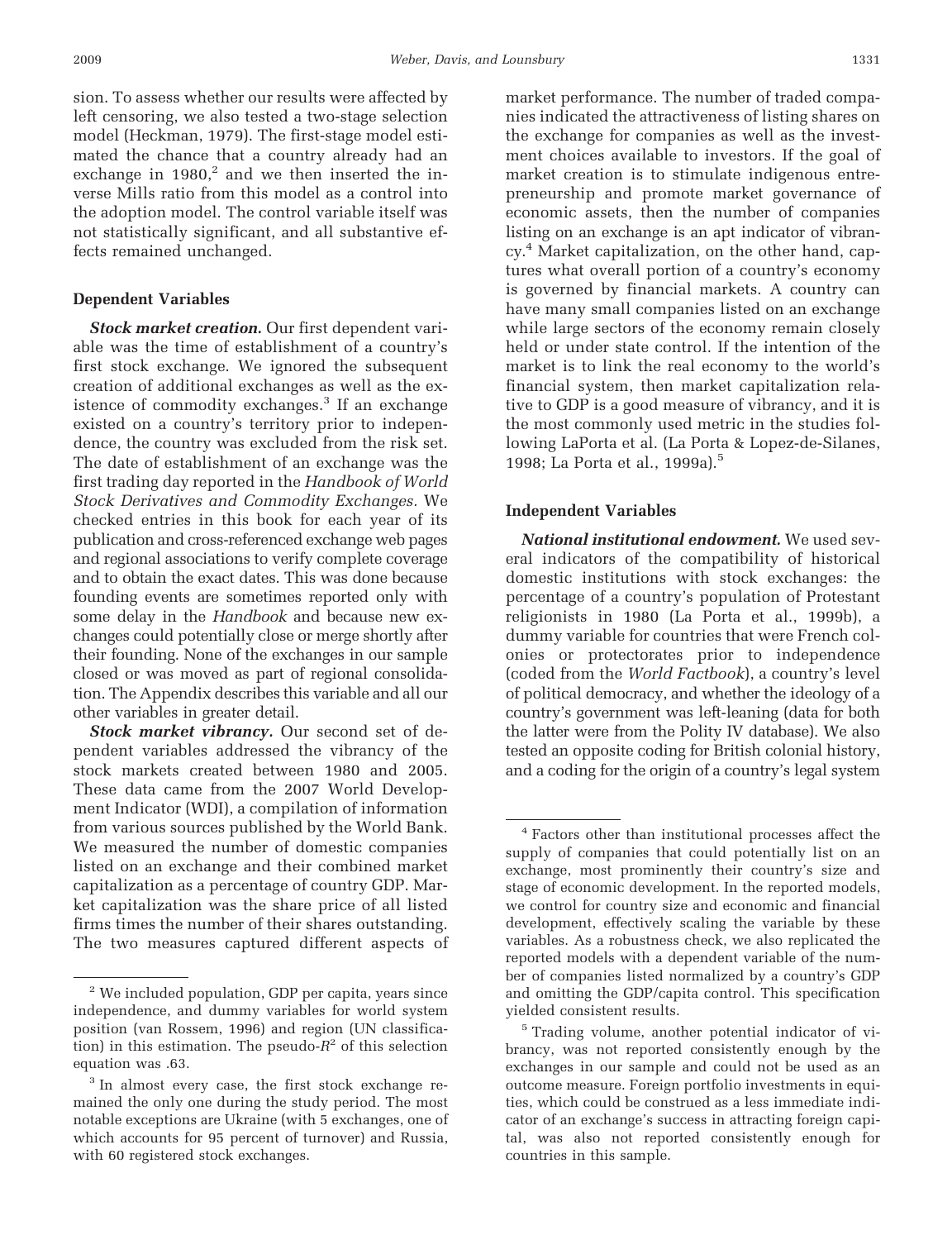(British common law or French civil law; see La Porta et al. [1998]). As expected, countries that were former British colonies consistently showed a pattern opposite to that of former French colonies. Legal traditions followed a similar pattern but produced weaker effects. Colonial history and legal tradition were so highly correlated that we could not include both in our analysis at the same time.

*Dependence on international aid.* We measured aid dependency as the concessional aid a country had received from the IMF and World Bank divided by the country's GDP (source: WDI database). Concessional aid is disbursed at a discounted interest rate but is tied to the implementation of specific development programs and policies stipulated by the IMF or World Bank. We treated concessional aid as a proximate channel of influence for global policy making communities located in international financial institutions. As concessional aid is mainly available to poor and highly indebted countries, we did, however, also explore whether the factors that *qualify* a country to receive this form of aid fully explain the creation and performance of stock markets, net of *receiving* aid. We implemented a selection model for receiving aid that included economic development, balance of payments, credit, and regional variables and entered the selection term in the main diffusion and performance models.<sup>6</sup> The selection term was marginally significant, but the coefficient and significance of the aid variable remained unchanged relative to the models reported. This result supported our view that the actual receipt of aid constitute a specific channel of influence for international policy diffusion beyond the general economic conditions of countries.

*Intercountry competition.* We measured the degree to which countries were influenced by their competitors' adoption behavior using countries' positions in the international trade network. We measured intercountry competition on the basis of a country pair's similarities in patterns of trade. Conceptually, the variable reflected competition owing to countries' structural equivalence in the world trade system and was calculated as the normalized correlation between the import and export shares of two countries across trade partners, as used by Lee and Strang (2006). Intercountry competition served as the weight for the influence that a prior adoption event in the other country exerted on a focal country. Annual trade data came from the United Nations COMTRADE database. We updated the measure of trade competition every five years and updated prior adoption events annually, thus obtaining an annually updated variable.

Our measure of competition differs from others, developed by Guler, Guillén, and Macpherson (2002) and Polillo and Guillén (2005), that are based on the concept of role equivalence, in that we used trade data at the country aggregate level instead of the product category level. (For a general discussion of structural versus role equivalence see, e.g., Mizruchi [1993].) Guler et al. (2002) suggested that their measure provides a more precise approximation of intercountry competition than do structural equivalence measures, because it combines information about product categories and the direction of trade, while structural equivalence measures only take into account competition for access to aggregate country-level markets. The trade-off is that reliable product-level reporting of trade is relatively uncommon for many low-income countries, especially during the early years included in our study. Although our measure is therefore coarser-grained, it allowed us to include a larger number of the many less developed countries in our risk set.

*Intercountry learning.* We measured two sources of contagion processes that map onto different dimensions of proximity among countries. The first measure is the number of recent adoption events in a country's region; regions were as defined by the World Bank. These regional groupings are widely used in reporting and analyses in the international economic policy community and approximate regional reference groups and data reporting as well as geographic proximity. We focused on recent adopters because recent events have been shown to be most salient and relevant in diffusion processes (Strang & Tuma, 1993).<sup>7</sup> We controlled for the cumulative percentage of prior adopters in a region

<sup>6</sup> We included population, GDP/capita, financial reserves in months of exports, total debt/GDP, total domestic credit/GDP, trade/GDP, and dummies for world system position (van Rossem, 1996) and region (UN regions) in the selection equation. The pseudo- $R^2$  of the selection equation was .52.

<sup>7</sup> We used a count of regional adoption events in past years in the reported analyses, performing several robustness checks on this specification. We tested alternative variables with 3-, 5-, 10-, and 15-year windows. Using the 3- and 5-year windows yielded the same pattern of results as reported here. The direction of the coefficient remained consistent, but its statistical significance dropped for the 10- and 15-year windows. We also tested 3-, 5-, 10-, and 15-year window variables in which the weight of adoption events exponentially decreased with time. All four of these "time fade" variables yielded results highly consistent with the variable reported here,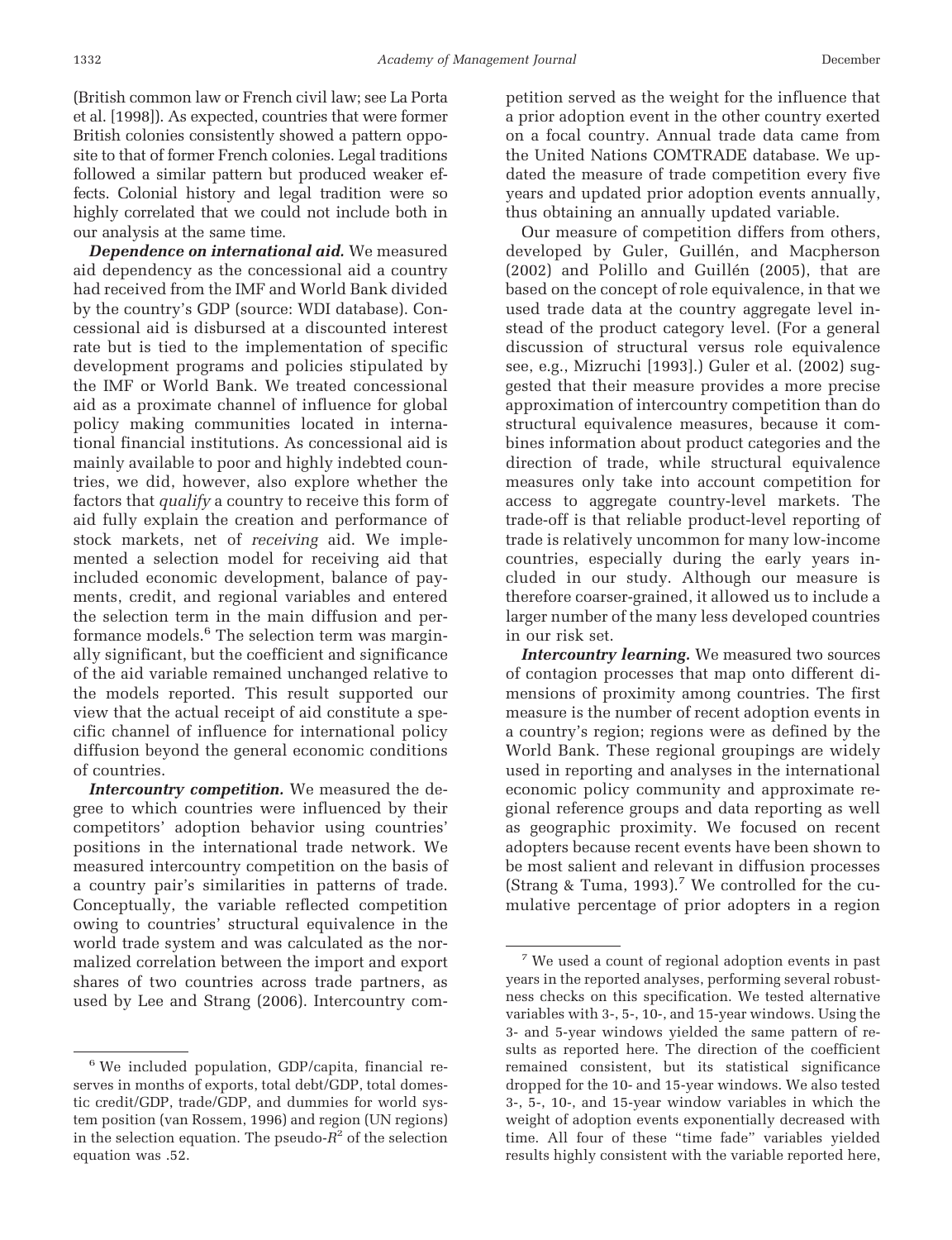and the total size of the regional risk set. The second measure used proximity in trade networks to weigh adoption events. Following the "cohesion in trade" measure developed by Guillén and colleagues (Guler et al., 2002; Polillo & Guillén, 2005: 1784), we captured intercountry learning processes by using bilateral trade data to measure the ratio of imports and exports from the influencing country to all imports and exports received by the influenced country annually. Annual trade data were from COMTRADE. Our measure weighted previous adoptions of a stock exchange by trade ties with adopters.

*Normative emulation.* We tested three indicators of normative world society mechanisms. First, we created a binary variable for a country being home to the headquarters of one or more international professional financial associations, which are associations of public and private finance professionals and organizations, as listed in the *Yearbook of International Associations.* Headquarters located in one of the generally more peripheral countries in the risk set suggested that this country had greater exposure to international financial expert communities and their normative discourse. We treated international professional financial associations as providing proximate channels of influence, similarly to how we treated concessional aid. A host country's economic and financial development and the global spread of development finance as a field are likely to influence the local presence of an international financial organization, and hence that presence cannot be treated as fully exogenous. We therefore interpret our findings for this variable strictly in terms of a proximate diffusion mechanism rather than as a broad causal factor. Second, we used a country's overall position in the world system in 1993, as reported by van Rossem (1996). Van Rossem used a block-modeling approach to collapse five types of intercountry ties (imports, exports, diplomatic, arms trade, troops) into four categories: core, semiperiphery, periphery 1, and periphery 2. We used core as the base category and collapsed both periphery clusters into one because many periphery 2 members were dependent territories that were excluded from our analysis. Although world system position is likely to change slowly, and 1993 fell in the middle of our sampling period, we also created an annual variable for a country's position. We focused on the global trade network as the most relevant tie for economic policy and calculated a country's "close-

supporting the importance attached to recent events in the diffusion literature.

ness centrality" in the world trade system from annual input-output matrices of imports and exports. Closeness centrality reflects an established pattern whereby countries closer to the core are connected more directly to more others. Following van Rossem (1996: 512), we counted bilateral trade as a tie if either exports to or imports from the other country amounted to at least 1 percent of a focal country's GDP. We used annually standardized centrality measures to control for changes in the number of countries participating in global trade.

# **Control Variables**

We controlled for the absolute size of a country with the natural logarithm of its population. We also controlled for gross national product (GNP) per capita (at current international prices) as a measure of a country's wealth and availability of capital. We used the natural logarithm of GNP per capita. We used GDP growth to control for economic dynamism. Several measures of a country's prior financial development, balance of payments position, and economic openness were also included. The natural logarithm of domestic credit over GDP was our proxy for financial development. Capital account balance scaled by GDP can be seen as indicative of a country's role in international capital flows, and total trade over GDP (logged) captures how integrated a country is in the global economy. We also included dummy variables for former Soviet countries and a time dummy for the 1990s to control for potentially unique dynamics in these countries and this time period.8 In the models for exchange vibrancy, we additionally controlled for liberalization of access for foreign investors, using the data on the "official equity market liberalization date" collected by Bekaert et al. (2005).

### **Analyses**

We used semiparametric Cox proportional hazards models with robust standard errors to estimate

<sup>&</sup>lt;sup>8</sup> We performed robustness checks for alternative controls: urbanization as a proxy for industrial development, bank lending as an alternative proxy for financial development, gross capital formation as a proxy for development progress, inward FDI as a proxy for economic openness, and status as an "offshore financial center" as designated by the IMF (www.imf.org/external/np/ofca/ ofca.asp) or the BIS (www.fsforum.org/publications/ r\_0004b.htm). The coefficient pattern and significance of all substantive variables remained consistent with any one of those variables. To maximize degrees of freedom, we did not include these potential controls in the estimations shown in this study.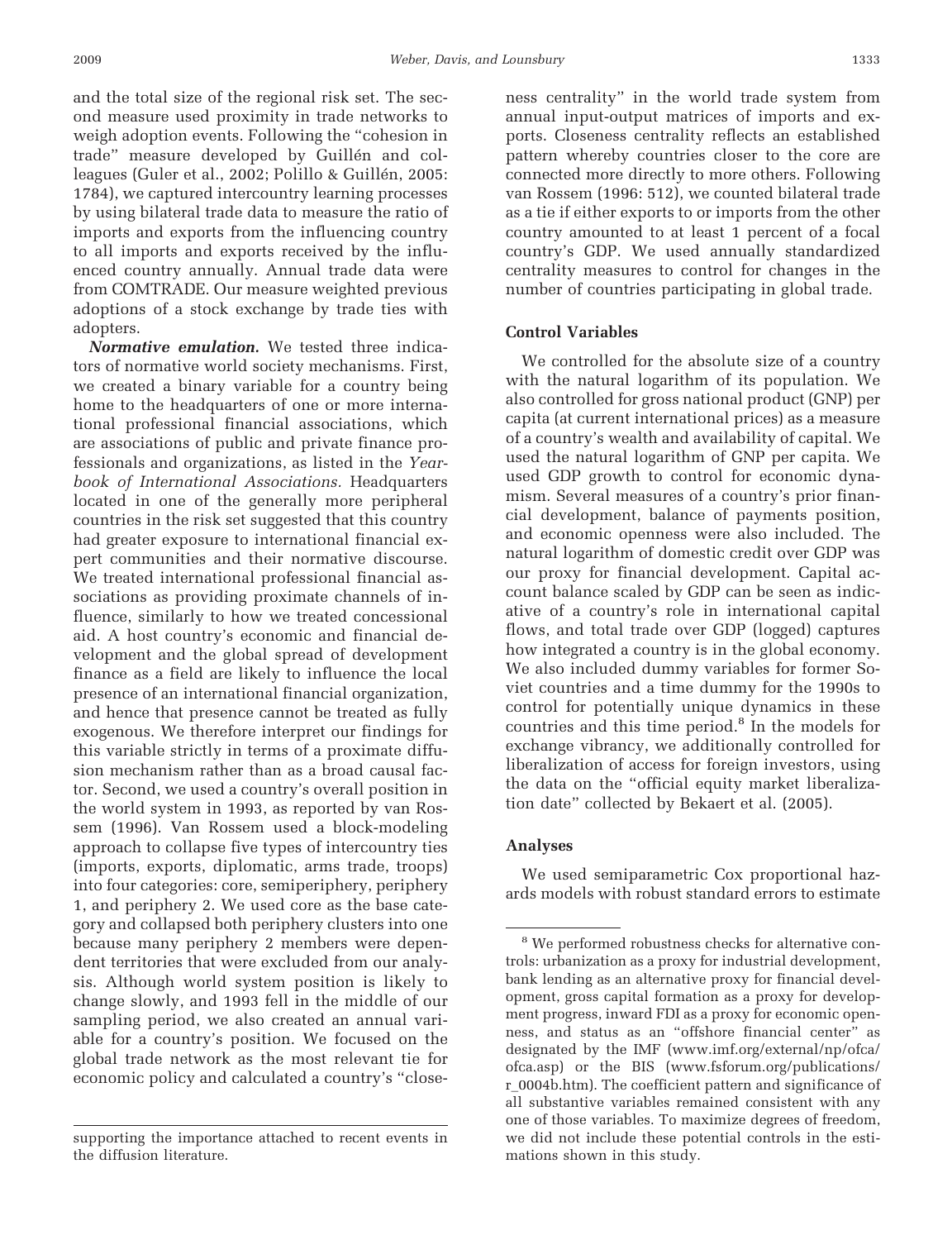countries' "transition rates"—that is, the rates at which they moved from nonadopter to adopter. The unit of observation was the country-year. Time to adoption was measured from January 1, 1980 (the beginning of our sample period), or from the point at which a country first became independent, if this was after 1980. We replicated the analyses reported here using Cox models with two alternative specifications for correlated errors withincountry: clustering by country and shared frailty models. All substantive results were robust across these specifications.

We used population-averaged generalized estimating equations (GEE; Zeger & Liang, 1986) with robust standard errors to predict exchange vibrancy and specified all models with AR(1) temporal autocorrelation. We specified a logarithmic link function (family negative binomial) for the number of companies listed on an exchange and replicated this analysis using a measure that normalized the number of companies by country GDP. We specified a logarithmic link function (family Gaussian) for market capitalization. We measured global institutional variables at the time an exchange was created to account for conditions at the time of adoption. We measured nation-level control variables concurrently to account for changing national conditions for exchange vibrancy. The number of observations for our analyses of vibrancy was limited to the 58 adopters. These analyses allowed inferences only about the vibrancy of exchanges created between 1980 and 2005 and did not speak to broader economic performance differences between adopters and nonadopters.

One methodological challenge in international diffusion research, known as "Galton's problem," is to distinguish true cross-national influence caused by interdependence between countries from common exogenous shocks or correlated country-level factors. Inadequate modeling of simultaneous interdependence tends to misestimate the relative importance of common shocks and between-country processes (Anselin, 2006; Franzese & Hays, 2007, 2008). This is a matter of both relative measurement and proper specification of spatial autocorrelation. To address the common problem of underestimating interdependence, Franzese and Hays (2007, 2008) proposed the use of spatial autoregressive (SAR) models based on specifying a proximity matrix  $W(N \times N)$  countries in our case) on theoretical grounds and taking into account systematic and stochastic spatial components. We present SAR models that replicate the analyses for exchange performance using the Franzese and Hays approach in addition to the GEE implementation. We note that our data structure is more complex

than the basic SAR case. Our data contain multiple spatial dimensions (region, trade cohesion, trade competition), and the two trade-based measures of proximity are also time-varying. Although the general SAR approach has very recently been generalized to this data structure in the form of multiparametric spatiotemporal autoregressive (m-STAR) models (Franzese, Hays, & Kachi, 2008), the reliability of this approach has not been evaluated. Spatial lag models may also generalize, but to our knowledge they have not been tested for hazard rate models (Franzese, 2008 personal communication), which would be desirable for reporting fully parallel analyses of adoption and performance as suggested by our hypotheses. In light of these issues, we present separate spatial lag models of exchange performance as a validation for the main analysis, estimating separate models for each spatial dimension. We used time-varying proximity matrices for the two trade variables. The spatial autocorrelation parameter in these models represents ongoing intercountry influence at time *t*, and the coefficients of the context conditions at the time of exchange creation can be interpreted as the effect of founding conditions at  $t_0$ . In an exploratory m-STAR replication of these analyses, we found that the three spatial dimensions were consistently jointly significant and the main substantive findings were confirmed. However, the magnitude of each dimension's spatial lag coefficient varied across specifications, and maximum-likelihood estimates for exchange liberalization could not be obtained without the omission of some variables. This result points to limitations in our data (sample size, correlation among spatial dimensions) that are such that SAR models cannot well attribute concurrent interdependence to the dimensions of region, trade cohesion, and trade competition (Franzese & Hays, 2008: 40). Hence, we present single-parameter SAR models as robustness checks.

#### **RESULTS**

Table 2 reports pooled summary descriptive statistics and correlations for countries in the risk set. As Table 2 shows, correlations are generally low to moderate. Table 3 shows estimates of adoption models. We report models for only control variables; variables corresponding to each hypothesis; and combined models with all predictors included. The estimates shown are based on a consistent sample of 75 at-risk countries for which data on all included variables were available. We replicated this analysis with varying numbers of countries depending on data availability (75–113 countries, 869 –1916 country-years). These analyses con-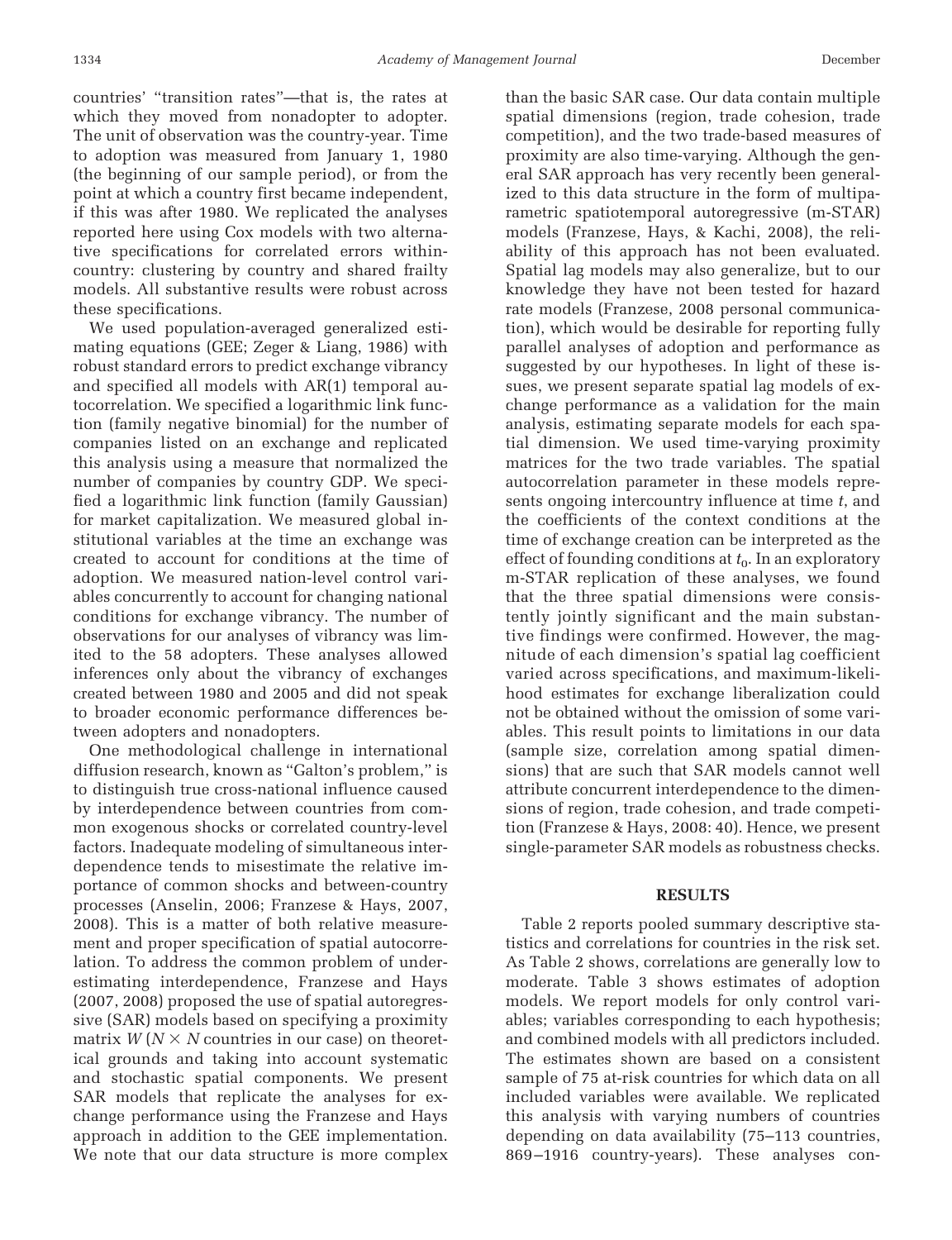|                                                                                                                                                                                                                                                                                                                                                                                                                                                        |                                                                                                                                         |                                                                                                                                  |                                                                                                                                       |                                                                                                                                                |                                                                                                                                                    |                                                                                                                                    |                 | Descriptive Statistics and Pairwise Correlations <sup>ª</sup>             |                          |                                                              |                                                                                      | 7 THTML                                                                                                                        |                                                      |                    |                                |                                    |                    |                        |                                           |                                  |                |                                |                 |                 |                     |        |                |     |
|--------------------------------------------------------------------------------------------------------------------------------------------------------------------------------------------------------------------------------------------------------------------------------------------------------------------------------------------------------------------------------------------------------------------------------------------------------|-----------------------------------------------------------------------------------------------------------------------------------------|----------------------------------------------------------------------------------------------------------------------------------|---------------------------------------------------------------------------------------------------------------------------------------|------------------------------------------------------------------------------------------------------------------------------------------------|----------------------------------------------------------------------------------------------------------------------------------------------------|------------------------------------------------------------------------------------------------------------------------------------|-----------------|---------------------------------------------------------------------------|--------------------------|--------------------------------------------------------------|--------------------------------------------------------------------------------------|--------------------------------------------------------------------------------------------------------------------------------|------------------------------------------------------|--------------------|--------------------------------|------------------------------------|--------------------|------------------------|-------------------------------------------|----------------------------------|----------------|--------------------------------|-----------------|-----------------|---------------------|--------|----------------|-----|
| Variables                                                                                                                                                                                                                                                                                                                                                                                                                                              | Mean                                                                                                                                    | s.d.                                                                                                                             | Min.                                                                                                                                  | Max.                                                                                                                                           | T                                                                                                                                                  | $\mathbf{N}$                                                                                                                       | S               | ₩                                                                         | Ю                        | 6                                                            | Z                                                                                    | $\infty$                                                                                                                       | e                                                    | $\overline{10}$    | $\Xi$                          | 12                                 | 13                 | $^{14}$                | 15                                        | 17<br>16                         | 18             | 19                             | $\overline{20}$ | ন্ন             | 22                  | 23     | 24             | 25  |
| 10. Capital account balance<br>13. Former French colony<br>12. Protestant population<br>16. IMF/WB concessional<br>Market capitalization<br>3. Exchange liberalized<br>11. Domestic credit/GDP<br>14. Level of democracy<br>8. Former Soviet bloc<br>Companies listed <sup>b</sup><br>15. Left government<br>Trade openness<br>7. Years 1990-99<br>$5.$ GDP/capita $^{\rm c}$ 6. GDP growth<br>4. Population <sup>c</sup><br>Эä<br>$\frac{1}{2}$<br>o, | $7.02$<br>$2.86$<br>0.13<br>0.25<br>7.72<br>0.44<br>0.17<br>12.95<br>0.19<br>$-1.15$<br>0.38<br>149.72<br>23.72<br>4.34<br>0.50<br>2.91 | 7.37<br>0.57<br>0.73<br>32.13<br>0.44<br>2.02<br>1.34<br>0.50<br>0.34<br>0.97<br>0.39<br>6.94<br>1.45<br>1.18<br>19.71<br>562.89 | 0.43<br>2.48<br>4.14<br>51.03<br>0.00<br>0.00<br>$-2.97$<br>0.00<br>0.00<br>$-10.00$<br>$-2.00$<br>0.00<br>0.00<br>$-4.61$<br>$-1.18$ | $1.00\,$<br>5.54<br>1.00<br>14.08<br>10.88<br>106.28<br>1.00<br>5.64<br>20.24<br>96.60<br>1.00<br>10.00<br>2.00<br>229.23<br>18.79<br>5,825.00 | $-0.9$<br>.24<br>$-0.04$<br>.18<br>$-0.09$<br>$-0.05$<br>$-0.4$<br>$\frac{16}{1}$<br>$-0.03$<br>.02<br>$\overline{0}$ .<br>.04<br>$-0.5$<br>$-0.7$ | $-16$<br>$-105$<br>$-37$<br>$-0.3$<br>09<br>$-29$<br>$\Xi$<br>$-0.20$<br>$-25$<br>$-0.5$<br>E,<br>$-27$<br>$\frac{51}{2}$<br>$-14$ |                 | 1<br>8883188<br>88888<br>.22<br>$-18$<br>$-13$<br>$-11$<br>$-41$<br>$-41$ |                          | $-10$<br>0.58<br>$-0.2$<br>$-0.06$<br>$-0.1$<br>$-0.4$<br>07 | a<br>a<br>a<br>a<br>a<br>a<br>a<br>a<br>a<br><br>$-0.03$<br>.19<br>$-0.08$<br>$-.02$ | $\begin{array}{cccc}\n5 & 1 & 1 & 1 & 1 & 1 \\ -1 & 1 & 1 & 1 & 1 & 1 \\ 1 & 1 & 1 & 1 & 1 & 1\n\end{array}$<br>.12<br>$-0.06$ | $-35$<br>$-25$<br>$-12$<br>04<br>$-10$<br>$\ddot{=}$ | a a a a a<br>E     | .19<br>$-17$<br>$-11$<br>$-21$ | $-13$<br>$-26$<br>$-.18$<br>$-0.8$ | 0.08<br>$-0.18$    | $3^{4}_{0}$            | $\Xi$                                     |                                  |                |                                |                 |                 |                     |        |                |     |
| 17. Adoptions, competition                                                                                                                                                                                                                                                                                                                                                                                                                             | 26.74                                                                                                                                   | 11.11                                                                                                                            | $-5.44$                                                                                                                               | 52.01                                                                                                                                          | FO.                                                                                                                                                | .12                                                                                                                                | OO.             | $\ddot{17}$                                                               | .02                      | $\ddot{0}$                                                   | $-.02$                                                                               | $\frac{13}{2}$                                                                                                                 | 03                                                   | 5.                 | 0.5                            | $-0.09$                            | .04                | .16                    | $-0.05$                                   | $\ddot{\circ}$                   |                |                                |                 |                 |                     |        |                |     |
| Adoptions, region<br>weights<br>weights<br>18.                                                                                                                                                                                                                                                                                                                                                                                                         | 0.66                                                                                                                                    | 1.25                                                                                                                             | 0.00                                                                                                                                  | 8.00                                                                                                                                           | $-0.07$                                                                                                                                            | $-17$                                                                                                                              | $-.13$          | .14                                                                       | .02                      | $-.18$                                                       | 39                                                                                   | 34                                                                                                                             | $-.02$                                               | $-.02$             | $-11$                          | $-.10$                             | $-.03$             | $\overline{12}$        | $-0.3$                                    | $-0.05$<br>$-0.07$               |                |                                |                 |                 |                     |        |                |     |
| Regional cumulative<br>adoption<br>19.                                                                                                                                                                                                                                                                                                                                                                                                                 | 0.42                                                                                                                                    | 0.23                                                                                                                             | 0.00                                                                                                                                  | 0.85                                                                                                                                           | .22                                                                                                                                                | 04                                                                                                                                 | .28             | .06                                                                       | 40                       | 09                                                           | $\ddot{17}$                                                                          | $-41$                                                                                                                          | $\overline{21}$                                      | $-.02$             | .20                            | $-14$                              | $-.20$             | $\overline{31}$        | $-0.04$                                   | $-0.08$                          | .22            | $\ddot{0}$                     |                 |                 |                     |        |                |     |
| Adoptions, cohesion<br>Regional risk set<br>weights<br>20.21                                                                                                                                                                                                                                                                                                                                                                                           | 27.35<br>0.10                                                                                                                           | 13.80<br>0.11                                                                                                                    | 0.00<br>0.00                                                                                                                          | 46.00<br>0.80                                                                                                                                  | $-.13$<br>$-0.08$                                                                                                                                  | $-0.5$<br>$\frac{1}{2}$                                                                                                            | $-0.5$<br>$\Xi$ | $-15$<br>$-15$                                                            | $-.35$<br>$\overline{0}$ | $-0.4$                                                       | $-0.06$<br>00                                                                        | $-35$<br>$-12$                                                                                                                 | $-.23$<br>03                                         | $-0.03$            | $-26$<br>03                    | $-0.09$<br>.18                     | 30000              | $-.14$<br>$\ddot{.}13$ | $-10$<br>$-0.1$                           | $-0.02$<br>$-0.07$               |                | $-155$<br>$-10$<br>$0^{2}_{0}$ | $-0.04$         |                 |                     |        |                |     |
| World system: Core<br>22. World system:<br>23. World system:                                                                                                                                                                                                                                                                                                                                                                                           | 0.02<br>.05                                                                                                                             | 0.14<br>23                                                                                                                       |                                                                                                                                       | 1.00<br>001.1                                                                                                                                  | 0.87                                                                                                                                               | $-.13$<br>80.                                                                                                                      | $-0.8$<br>$-27$ | $\frac{31}{23}$                                                           | 08, 15                   | $-0.06$                                                      | $\frac{5}{10}$                                                                       | 0, 29                                                                                                                          | $-0.3$<br>$-111$                                     | $-0.04$<br>$-0.05$ | $-16$<br>$-103$                | $-10$<br>$-.14$                    | $-0.07$<br>$-0.02$ | $-11$<br>$-11$         | $\begin{array}{c} 0.0 \\ 0.0 \end{array}$ | $-10$<br>$-10$                   | 0.05           | $\frac{12}{23}$<br>$02_{.15}$  | $-11$<br>$-111$ | $-109$<br>$-10$ | $-0.04$             |        |                |     |
| Semiperiphery<br>World system:<br>Periphery<br>24.                                                                                                                                                                                                                                                                                                                                                                                                     | 0.92                                                                                                                                    | 0.27                                                                                                                             | 0.00                                                                                                                                  | 1.00                                                                                                                                           | $-.35$                                                                                                                                             | 05                                                                                                                                 | $-16$           | $-.37$                                                                    | $-17$                    | $\overline{0}$                                               | $-0.5$                                                                               | .27                                                                                                                            | $\overline{10}$                                      | 06                 | $-0.7$                         | .18                                | $\sim$             | $\ddot{0}$             | $-10$                                     | $-0.07$<br>$\cdot$ <sup>12</sup> | $-16$          | $-.26$                         | .16             | $\frac{13}{2}$  | .52<br>$\mathbf{I}$ | $-.84$ |                |     |
| International finance<br>association<br>25.                                                                                                                                                                                                                                                                                                                                                                                                            | 0.16                                                                                                                                    | 0.37                                                                                                                             | 0.00                                                                                                                                  | 1.00                                                                                                                                           | $-.12$                                                                                                                                             | $\frac{3}{2}$                                                                                                                      | $-0.1$          | 08                                                                        | .18                      | $\approx$                                                    | 05                                                                                   | 00                                                                                                                             | $\frac{15}{1}$                                       | $-0.3$             | .16                            | 03                                 | $-0.04$            | .14                    | $-0.01$<br>$-16$                          |                                  | .02            | -07<br>02                      | $-0.03$         | $-0.08$         | $_{09}$             | $-0.5$ | $\overline{c}$ |     |
| World system:<br>Centrality<br>26.                                                                                                                                                                                                                                                                                                                                                                                                                     | 58.87                                                                                                                                   | 9.48                                                                                                                             | 0.00                                                                                                                                  | 91.53                                                                                                                                          | .23                                                                                                                                                | $\overline{0}$                                                                                                                     | 23              | .37                                                                       | $\overline{z}$           | $\overline{14}$                                              | 50.                                                                                  | .14                                                                                                                            | $-0.4$                                               | $-0.07$            | $\overline{11}$                | $-.14$                             | $-0.04$            | -07                    | $-.02$                                    | $-0.08$                          | $-0.03$<br>.19 | $\ddot{34}$                    | $-0.5$          | $-.19$          | 32                  | .23    | $-35$          | .18 |
| $n = 132$ countries, 2,090-3,313 country-years, dependin<br>$b$ Outcome variables for adopters only; $n = 55$ countries,<br>i<br>$\frac{1}{2}$                                                                                                                                                                                                                                                                                                         |                                                                                                                                         |                                                                                                                                  |                                                                                                                                       |                                                                                                                                                |                                                                                                                                                    |                                                                                                                                    |                 | g on variable, except as otherwise indicated<br>588-775 country-years     |                          |                                                              |                                                                                      |                                                                                                                                |                                                      |                    |                                |                                    |                    |                        |                                           |                                  |                |                                |                 |                 |                     |        |                |     |

Logarithm.

 $\begin{array}{c} \textbf{TABLE 2} \\ \textbf{1.1.1.1.2.2}\\ \textbf{1.2.1.3.3.5}\\ \textbf{1.3.1.5.5}\\ \textbf{2.1.1.5.5}\\ \textbf{3.1.1.5.5}\\ \textbf{4.2.1.5.5}\\ \textbf{5.3.1.5.5}\\ \textbf{6.4.1.5.5}\\ \textbf{7.4.1.5.5}\\ \textbf{8.5.1.5.5}\\ \textbf{9.6.1.5.5}\\ \textbf{1.1.5.5.5}\\ \textbf{1.2.1.5.5}\\ \textbf{1.3.1.5.5}\\ \textbf{$ **TABLE 2**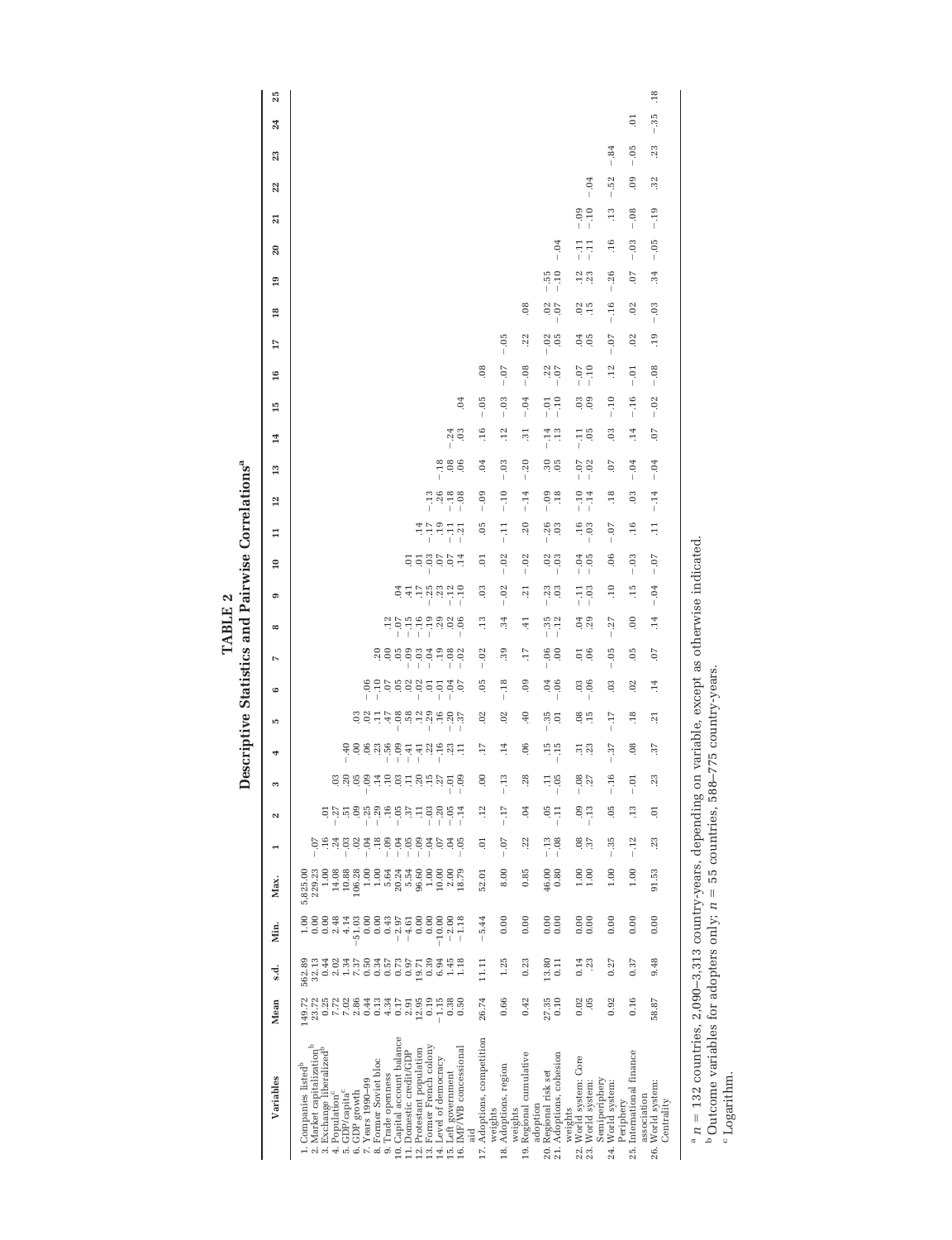TABLE 3<br>Cox Proportional Hazard Models of Exchange Adoption<sup>a</sup> **Cox Proportional Hazard Models of Exchange Adoptiona TABLE 3**

|                                                                                                                                                                                                                                                                                                             |                                                                                                                                              |                                                                                                                                                                                                                                       |                                                                                                                                                                                       |                                                                        |                                                                                                      | Time to Adoption, 75-Country Sample                                              |                                                                         |                                                        |                                                                                       |                                                                                                                                                                      |                                                                     |
|-------------------------------------------------------------------------------------------------------------------------------------------------------------------------------------------------------------------------------------------------------------------------------------------------------------|----------------------------------------------------------------------------------------------------------------------------------------------|---------------------------------------------------------------------------------------------------------------------------------------------------------------------------------------------------------------------------------------|---------------------------------------------------------------------------------------------------------------------------------------------------------------------------------------|------------------------------------------------------------------------|------------------------------------------------------------------------------------------------------|----------------------------------------------------------------------------------|-------------------------------------------------------------------------|--------------------------------------------------------|---------------------------------------------------------------------------------------|----------------------------------------------------------------------------------------------------------------------------------------------------------------------|---------------------------------------------------------------------|
| Variables                                                                                                                                                                                                                                                                                                   | Model 1                                                                                                                                      | Model 2                                                                                                                                                                                                                               | s<br>Model                                                                                                                                                                            | Model 4                                                                | Model 5                                                                                              | Model 6                                                                          | Model 7                                                                 | Model 8                                                | Model 9                                                                               | Model 10                                                                                                                                                             | Model 11                                                            |
| MF/WB concessional aid<br>Capital account balance<br>Adoptions, competition<br>Protestant population<br>Former French colony<br>Jomestic credit/GDP<br>Level of democracy<br>Former Soviet bloc<br>Left government<br>rade openness<br>Years 1990-99<br>GDP growth<br>GDP/capita <sup>t</sup><br>Population | ទី២៩៩១<br>ខេត្តវីទីខ្ម<br>(0.15)<br>(0.24)<br>$\begin{array}{c} 0.02 \\ 1.55 \\ 1.65 \end{array}$<br>$0.37*$<br>0.46<br>0.53<br>0.20<br>0.16 | (0.01)<br>(0.15)<br>$_{(0.07)}^{(0.02)}$<br>(0.42)<br>(0.46)<br>(0.41)<br>(0.20)<br>(1.09)<br>(0.17)<br>$\begin{array}{c} 1.46 \\ 1.16^{**} \\ 0.09 \\ -0.35 \end{array}$<br>$0.36*$<br>$2.67*$<br>0.02<br>$0.02^{+}$<br>0.15<br>0.14 | stere and de la signa<br>Stere and de la signa<br>Stere and de la signa<br>$0.23$<br>$0.42**$<br>$0.28$ $0.26$ $0.02$ $0.074$ $0.044$<br>$-2.45*$<br>$0.10$<br>$0.01$<br>0.04<br>0.13 | $0.18**$ $(0.04)$<br>enseara<br>Enseara<br>Enseara                     | (0.02)<br>assetää<br>Essetää<br>0.16<br>0.44 **<br>0.60 *<br>1.57 **<br>0.60<br>0.21<br>0.21<br>0.03 | rassage<br>Lise<br>Reference                                                     | ensaggen<br>Ensaggen                                                    |                                                        | ត្តក្តួតធុតុត្ត<br>តួតួចិត្តមុតុត្ត<br>ទី១១១១១១១                                      | $0.17**$ (0.05)<br>ana ang ang<br>Sangan<br>Sangang ang ang<br>$-0.26$ $-0.05$ $0.05$ $0.05$ $-0.05$ $-0.05$ $-0.05$ $-0.05$ $-0.05$ $-0.05$ $-0.05$ $-0.05$ $-0.05$ |                                                                     |
| $\mathsf{weights}_{t-1}$ $\mathsf{Adophon}, \mathsf{region} \text{ weights}_{t-1}$<br>Regional cumulative                                                                                                                                                                                                   |                                                                                                                                              |                                                                                                                                                                                                                                       |                                                                                                                                                                                       |                                                                        |                                                                                                      | $\begin{array}{cc} 0.68^{**} \, (0.20) \\ 2.07 & (1.34) \end{array}$<br>$2.07\,$ | $\begin{array}{cc} 0.67^{**}\ (0.20) \\ 1.91 \qquad (1.39) \end{array}$ |                                                        |                                                                                       | $0.91**$ $(0.20)$<br>3.33* $(1.44)$                                                                                                                                  | $0.97**$ $(0.21)$<br>2.25 $(1.54)$                                  |
| Adoptions, cohesion<br>$\frac{\text{adoption}_t - 1}{\text{Regional risk} \cdot \text{set}_t - 1}$                                                                                                                                                                                                          |                                                                                                                                              |                                                                                                                                                                                                                                       |                                                                                                                                                                                       |                                                                        |                                                                                                      | $-0.05**$ (0.03)                                                                 | $\begin{array}{c} -0.06** (0.03) \\ -1.34 \end{array}$                  |                                                        |                                                                                       | $-0.06**$ (0.02)                                                                                                                                                     | $\begin{array}{c} (0.03) \\ (2.80) \end{array}$<br>$-0.06*$<br>1.28 |
| Semiperiphery<br>weights $_{t-1}$<br>World system:                                                                                                                                                                                                                                                          |                                                                                                                                              |                                                                                                                                                                                                                                       |                                                                                                                                                                                       |                                                                        |                                                                                                      |                                                                                  |                                                                         | $-2.19*$ (0.91)                                        | (0.96)<br>$-2.18*$                                                                    | $-4.26**$ (1.33)                                                                                                                                                     | (2.42)<br>$-5.03*$                                                  |
| international professional<br>World system: Periphery<br>finance association                                                                                                                                                                                                                                |                                                                                                                                              |                                                                                                                                                                                                                                       |                                                                                                                                                                                       |                                                                        |                                                                                                      |                                                                                  |                                                                         | $(0.92)$<br>$(0.40)$<br>$-1.51$<br>$0.68$ <sup>+</sup> | $(0.92)$<br>$(0.40)$<br>$-1.26$<br>0.73 <sup>+</sup>                                  | $(1.13)$<br>$(0.53)$<br>$-1.78$<br>0.46                                                                                                                              | $(1.55)$<br>$(0.56)$<br>$-1.42$<br>0.94 <sup>+</sup>                |
| World system: Centrality                                                                                                                                                                                                                                                                                    |                                                                                                                                              |                                                                                                                                                                                                                                       |                                                                                                                                                                                       |                                                                        |                                                                                                      |                                                                                  |                                                                         |                                                        | (0.05)<br>$0.08^{+}$                                                                  |                                                                                                                                                                      | (0.07)<br>$0.15*$                                                   |
| Log-likelihood<br>Observations<br>Adoptions<br>Pseudo $\mathbb{R}^2$<br>Countries<br>Wald $\chi^2$                                                                                                                                                                                                          | 44.88<br>0.12<br>$-108.5$<br><b>75</b><br>35<br>869                                                                                          | 0.19<br>$-99.79$<br>60.82<br>75<br>35<br>869                                                                                                                                                                                          | $75$<br>$75$<br>$-36$<br>$-69$<br>$-69$<br>0.21<br>869                                                                                                                                | $\begin{array}{r} 869 \\ 755 \\ 35 \\ -106.51 \\ 50.78 \\ \end{array}$ | $75\n75\n75\n-107.23\n50.37\n50.37$                                                                  | $0.518$ $0.730$ $0.730$ $0.730$ $0.730$                                          | 889<br>58.74 367<br>60.22                                               | $759\n75\n75\n75.27\n-105.27\n71.37\n0.15$             | $\begin{array}{r} 869 \\ 755 \\ 755 \\ -104.34 \\ 84.11 \\ 84.11 \\ 0.15 \end{array}$ | $\begin{matrix} 699 \\ 755 \\ 362.77 \\ -123.3 \\ 0.33 \end{matrix}$                                                                                                 | $869$<br>$78.83$<br>$743.36$<br>$145.36$                            |

Robust standard errors are in parentheses.

a Robust st<br>
<sup>b</sup>Logarithr<br>
<sup>+</sup> *p* < .05<br>
\*\* *p* < .05<br>
\*\* *p* < .01 b Logarithm.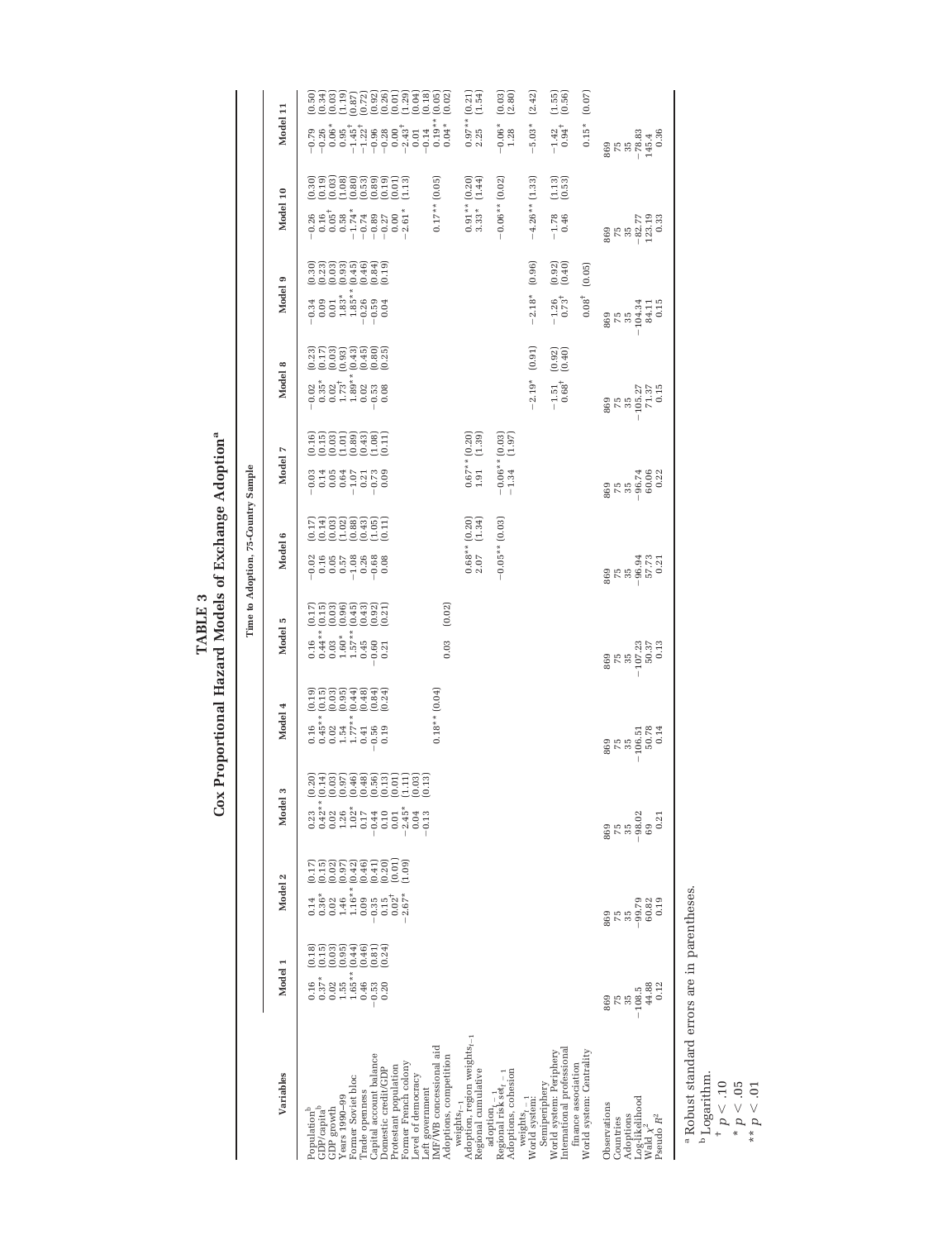firmed the results shown in Table 3 and suggested that the findings were robust for different country sets. Table 4 shows the results of analyses of the vibrancy of the exchange for the different modeling frameworks. Panel 4a shows models for the number of companies listed on an exchange, and panel 4b shows models for market capitalization. We again show models for a set of 52 adopting countries for which most variables were available and for 34 countries for which we could obtain data for all variables. Panel 4c shows an additional analysis of equity market liberalization (that is, granting foreigners unrestricted access to a market [Bekaert et al., 2005]). Only 4 of the 56 exchanges were formally liberalized from their inception (Lebanon, Namibia, Poland, and Romania), so that their subsequent opening to foreign investors can be seen as a proxy for the extent of implementation—full implementation of the neoliberal economic policy logic behind the global diffusion of exchanges in the study period. Model 4c was specified as a GEE with a probit link function (family binary) with AR(1) temporal autocorrelation. We used LeSage's (1999) Baysean probit to implement the probit analysis in a spatial autocorrelation framework.

Table 3 shows that a French colonial legacy reduces the likelihood that a country creates an exchange, and Table 4 suggests that exchanges created by these countries tend to have fewer listed companies. We found no link between the level of Protestantism, the level of democracy, or the ideology of a country's rulers and the propensity to create an exchange. We did, however, find a tentative negative association between Protestant religion and number of companies listed, and conversely there were indications of a positive relationship between Protestantism and subsequent market size. The pattern of results for colonial legacy and to a lesser extent for Protestantism are consistent with Hypotheses 1a and 1b, stating that a country's prior institutional legacy influences both its likelihood of creating an exchange and the exchange's performance. In robustness checks not reported here, we found a mirror pattern for exchanges created by former British colonies, as expected in view of prior research on historical institutions. Note that even a more complete implementation of a neoliberal policy through formal market liberalization does not eradicate this effect of common history.

Hypotheses 2a and 2b led us to expect that coercive policy diffusion, in the form of dependence on concessional IMF and World Bank aid, would be positively associated with the creation of an exchange but negatively associated with the exchange's vibrancy. Table 3 confirms Hypothesis 2a, showing a robust, positive effect of aid on adoption.

Panel 4a shows support for Hypothesis 2b, especially once spatial autocorrelation is taken into account. The negative effect on the number of companies listed is consistent over all statistically significant specifications. The receipt of concessional aid at the time of exchange creation also reduces market capitalization once spatial autocorrelation is modeled, at least in the smaller sample of countries with complete data (panel 4b, models 6, 9, 12). $9$  It does not affect liberalization, which may indicate that the coercive influence of international agencies is limited to the adoption of a specific formal program. Overall, this pattern shows good support for predictions associated with coercive mechanisms of diffusion.

Hypothesis 3a, relating to competitive diffusion mechanisms, is supported: the creation of exchanges by role-equivalent others increases the chance of adoption (Table 3). Hypotheses 3b and 3c present alternative rationales that link competitive diffusion to vibrancy. We found a marginally positive effect of trade competition at the point of founding on market capitalization in the SAR implementation (panel 4b, models 6, 9, 12) and observed a more consistent effect of autocorrelation based on contemporary trade competition in the models of market capitalization and liberalization. This pattern suggests that competitive adoption fosters policy implementation more through continued rivalry than through the initial imprinting process.

Table 3 shows that regional contagion processes promote the creation of exchanges, but trade ties do not. Table 4 further suggests that adoption influenced by regional contagion or the behavior of trade partners at the outset increases the chance of more complete implementation of the policy logic (liberalization) and is associated with higher market capitalization and more listed companies in subsequent years. In addition, the significant autocorrelation parameter in all models using regional or trade-cohesion-based proximity weights supports the notion of ongoing influence between countries tied through either dimension. This pattern lends general support to the learning view of peer diffusion articulated in Hypotheses 4a and 4b. Contagion through regional and trade ties may facilitate substantive implementation of the innovation, counter to much of the received wisdom in neoinstitutional theory. The strong spatial autocorrelation effects suggest that this is a result of focal

<sup>&</sup>lt;sup>9</sup> In additional exploratory analyses, we also found concessional aid to reduce subsequent foreign portfolio investment flows. These analyses are available from the authors upon request.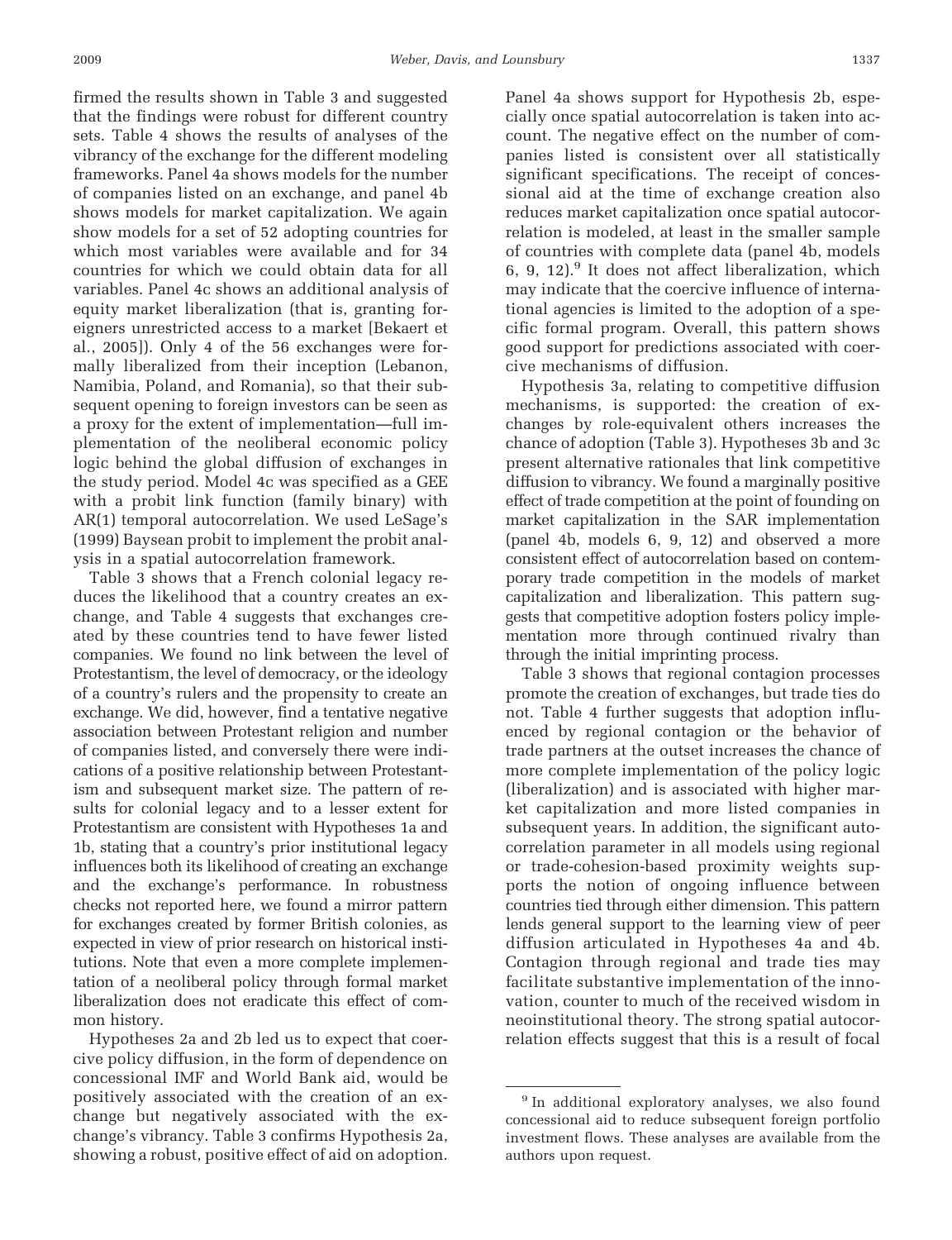GEE Panel Regression and SAR Spatial Models of Performance of Newly Created Exchanges<sup>a</sup> **TABLE 4**

|                                                                                              |                                      | <b>GEE Population Averaged</b>                   |                                            |                                              | Spatial Lag SAR, Region                                       |                                                    |                                                                                | Spatial Lag SAR, Trade Cohesion                                 |                                                                     |                                             | Spatial Lag SAR, Trade Competition               |                                                                |
|----------------------------------------------------------------------------------------------|--------------------------------------|--------------------------------------------------|--------------------------------------------|----------------------------------------------|---------------------------------------------------------------|----------------------------------------------------|--------------------------------------------------------------------------------|-----------------------------------------------------------------|---------------------------------------------------------------------|---------------------------------------------|--------------------------------------------------|----------------------------------------------------------------|
| Variables                                                                                    | Model                                | $\mathbf{N}$<br>Model                            | s<br>Model                                 | 4<br>Model                                   | ю<br>Model                                                    | $\bullet$<br>Model                                 | Model 7                                                                        | $\infty$<br>Model                                               | Φ<br>Model                                                          | Model 10                                    | Model 11                                         | Model 12                                                       |
| Panel 4a. Domestic                                                                           |                                      |                                                  |                                            |                                              |                                                               |                                                    |                                                                                |                                                                 |                                                                     |                                             |                                                  |                                                                |
| companies listed <sup>b</sup><br>Exchange liberalized                                        | (0.25)<br>0.14                       | (0.26)<br>0.05                                   | $-0.17*$ (0.08)                            | $0.34**$ $(0.11)$                            | 0.07                                                          | (0.15)<br>0.05                                     |                                                                                |                                                                 | (0.09)                                                              |                                             | (0.18)<br>0.01                                   | 0.14(0.25)                                                     |
| Years since creation                                                                         | $0.10**$ (0.02)                      | (0.02)<br>$0.12**$                               | $0.11**$ $(0.03)$                          | $0.05**$ (0.01                               | $\begin{matrix} 0.12 \\ 0.01 \\ 0.06 \end{matrix}$<br>$0.06*$ | (0.01)<br>$0.05**$                                 | $\begin{array}{c} 0.25** (0.08) \\ 0.04** (0.01) \\ 0.22** (0.03) \end{array}$ | $\begin{array}{cc} 0.00 & (0.08) \\ 0.05**& (0.01) \end{array}$ | (0.01)<br>$-0.06$ $(0.04**)$                                        | $0.39**$ $(0.10)$<br>$0.07**$ $(0.01)$      | (0.02)<br>$0.12**$                               | 0.10(0.07)                                                     |
| Population <sup>c</sup>                                                                      | $0.32**$ (0.07)                      | (0.11)<br>$0.32**$<br>$0.20^{+}$                 | (0.24)<br>0.32                             | (0.03)<br>$0.24**$ (<br>0.09 <sup>†</sup> (  | (0.06)<br>$0.27**$<br>$0.04^+$                                | (0.10)<br>$0.35**$                                 | $0.12**$                                                                       | $0.22**$ $(0.04)$<br>$0.08*$ $(0.04)$                           | (0.05)<br>$0.22**$                                                  | $0.34**$ $(0.04)$                           | (0.09)<br>$0.50**$                               | 0.51 (0.36)                                                    |
| GDP/capita <sup>c</sup><br>GDP growth                                                        | (0.12)<br>(0.01)<br>$0.24*$<br>0.01  | (0.01)<br>(0.12)<br>0.01                         | (0.20)<br>(0.01)<br>0.33<br>$-0.01$        | (0.01)<br>(0.05)                             | (0.01)<br>$0.02*$                                             | (0.08)<br>(0.01)<br>0.08<br>0.01                   | 3600<br>1999<br>1999<br>$0.02*$                                                | (0.01)<br>$0.02**$                                              | (0.06)<br>(0.01)<br>0.00                                            | $0.011$<br>$0.011$<br>$0.18**$<br>$0.02*$   | (0.09)<br>(0.01)<br>$0.04**$<br>$0.17*$          | 0.15(0.16)<br>0.01(0.02)                                       |
| Years 1990-99                                                                                | (0.06)<br>$0.17**$                   | (0.06)<br>$0.18**$                               | (0.08)<br>$0.21*$                          | (0.10)<br>$0.02$<br>$0.28**$                 | (0.10)<br>$0.26*$                                             | (0.11)<br>0.16                                     | $0.14^{+}$                                                                     | (0.07)<br>$0.14*$                                               | (0.07)<br>0.09                                                      | $0.21*$                                     | (0.15)<br>$0.32*$                                | 0.21(0.22)                                                     |
| Former Soviet bloc<br>Trade openness                                                         | (0.29)<br>(0.27)<br>0.32<br>$-0.14$  | (0.29)<br>(0.28)<br>0.25<br>$-0.18$              | (0.35)<br>(0.45)<br>0.20<br>$-0.45$        | (0.09)<br>(0.16)<br>$0.25**$<br>$-0.08$      | $(0.20)$<br>$(0.16)$<br>$-0.14$                               | $(0.25)$<br>$(0.22)$<br>$-0.18$<br>$-0.07$         | (0.08)<br>(0.12)<br>$0.32**$<br>0.05                                           | (0.13)<br>(0.11)<br>$0.05\,$<br>$-0.04$                         | (0.18)<br>(0.17)<br>$-0.19$<br>$-0.10$                              | (0.10)<br>(0.14)<br>$0.49**$<br>0.08        | $(0.30)$<br>$(0.16)$<br>0.09<br>0.11             | $\begin{array}{c} -0.47\ (0.48) \\ -0.23\ (0.38) \end{array}$  |
| Capital account balance                                                                      | (0.06)<br>0.01                       | (0.07)<br>$-0.02$                                | (0.05)<br>$0.11*$                          | (0.21)<br>$-0.46*$                           | (0.21)<br>$-0.49*$                                            | (0.21)<br>$-0.75*$                                 | (0.15)<br>$0.40**$                                                             | (0.14)<br>$-0.42**$                                             | (0.20)<br>$-0.59**$                                                 | (0.22)<br>$-0.62**$                         | (0.31)<br>$-0.93*$                               | $\begin{array}{c} -1.39 \ (0.94) \\ 0.38 \ (0.28) \end{array}$ |
| Domestic credit/GDP <sup>c</sup><br>Protestant population                                    | (0.05)<br>(0.01)<br>$-0.01*$<br>0.08 | (0.06)<br>(0.00)<br>$-0.01$ <sup>+</sup><br>0.08 | (0.03)<br>(0.01)<br>$0.13**$<br>$-0.01$    | $(0.07)$<br>$(0.00)$<br>$-0.01**$<br>$0.15*$ | (0.00)<br>(0.07)<br>$0.09^\dagger$<br>0.00                    | (0.09)<br>(0.00)<br>$0.23**$<br>0.00               | (0.06)<br>$-0.01**$ $(0.00)$<br>$0.14***$                                      | (0.05)<br>(0.00)<br>0.00<br>$0.05\,$                            | (0.00)<br>(0.08)<br>$0.16^+$<br>0.00                                | (0.06)<br>(0.00)<br>$-0.01**$<br>$0.22**$   | (0.11)<br>(0.00)<br>$-0.01$ <sup>+</sup><br>0.10 | 0.00(0.00)                                                     |
| Former French colony<br>IMF/WB concessional                                                  | $-1.20**$ (0.33)                     | (0.22)<br>(0.41)<br>$-1.51**$<br>$-0.53*$        | (0.68)<br>(0.22)<br>$-0.36^{+}$<br>$-0.48$ | $-1.57**$ (0.33)                             | (0.33)<br>(0.12)<br>$-0.47**$<br>$-1.63**$                    | (0.14)<br>(0.61)<br>$-0.54**$<br>$-1.03^{\dagger}$ | $-0.94**$ $(0.24)$                                                             | (0.23)<br>(0.08)<br>$-0.87**$<br>$0.27**$                       | (0.45)<br>(0.13)<br>$-0.34**$<br>$-0.87*$                           | (0.31)<br>$-1.44**$                         | (0.48)<br>(0.18)<br>$-1.95**$<br>$-0.61**$       | 2.07 (1.70)<br>$-0.81(0.56)$                                   |
| Adoptions, competition<br>$_{\rm aid_0}$                                                     |                                      |                                                  | (0.01)<br>0.00                             |                                              |                                                               | (0.00)<br>0.00                                     |                                                                                |                                                                 | (0.00)<br>0.00                                                      |                                             |                                                  | 0.00(0.01)                                                     |
| weights <sub>to</sub>                                                                        |                                      |                                                  |                                            |                                              |                                                               |                                                    |                                                                                |                                                                 |                                                                     |                                             |                                                  |                                                                |
| Adoptions, region                                                                            |                                      | (0.06)<br>$-0.05$                                | (0.13)<br>$-0.07$                          |                                              | (0.03)<br>$-0.03$                                             | (0.04)<br>0.04                                     |                                                                                | (0.02)<br>0.02                                                  | (0.03)<br>$0.05^+$                                                  |                                             | (0.04)<br>0.04                                   | 0.13(0.09)                                                     |
| Regional cumulative<br>weights <sub>to</sub>                                                 |                                      | (0.56)<br>$1.44*$                                | (0.85)<br>$1.51^{\dagger}$                 |                                              | (0.31)<br>$0.75*$                                             | (0.38)<br>$0.81*$                                  |                                                                                | $0.71**$ $(0.21)$                                               | $0.66**$ (0.25)                                                     |                                             | $1.60**$ $(0.47)$                                | 1.56(1.16)                                                     |
| Adoptions, cohesion<br>Regional risk set <sub>to</sub><br>adoption <sub>10</sub>             |                                      | (0.02)<br>$-0.02$                                | $(0.03)$<br>$(2.03)$<br>1.18<br>$-0.01$    |                                              | (0.01)<br>0.00                                                | (0.01)<br>(0.91)<br>$0.02^{+}_{+0.53}$             |                                                                                | (0.00)<br>$-0.01$ <sup>+</sup>                                  | $(0.01)$<br>$(0.62)$<br>$\begin{array}{c} 0.01 \\ 1.05 \end{array}$ |                                             | (0.01)<br>$-0.02^+$                              | $0.02(0.02)$<br>$2.48(2.20)$                                   |
| World system:<br>weights <sub>t0</sub>                                                       |                                      | (0.64)<br>$1.26*$                                | $1.76*$ (0.86)                             |                                              | (0.25)<br>$1.15**$                                            | $2.24**$ (0.33)                                    |                                                                                | $0.63**$ $(0.17)$                                               | $1.24**$ (0.30)                                                     |                                             | $1.43**$ $(0.38)$                                | 2.93(1.91)                                                     |
| World system: Periphery <sub>10</sub><br>International professional<br>Semiperiphery $_{t0}$ |                                      | $(0.59)$<br>$(0.23)$<br>$0.46^+$<br>0.27         | $(0.71)$ $(0.36)$<br>$0.79*$<br>0.47       |                                              | $(0.26)$<br>$(0.11)$<br>0.29                                  | (0.28)<br>(0.13)<br>$0.58**$<br>$0.57*$            |                                                                                | (0.17)<br>(0.07)<br>$0.22**$<br>0.05                            | (0.17)<br>(0.15)<br>$0.42**$<br>$0.35*$                             |                                             | (0.16)<br>(0.36)<br>$0.49**$<br>0.13             | $0.83(0.67)$<br>$0.99(0.66)$                                   |
| World system: Centrality <sub>10</sub><br>finance association <sub>f0</sub>                  |                                      |                                                  | (0.04)<br>0.01                             |                                              |                                                               | (0.02)<br>0.01                                     |                                                                                |                                                                 | (0.01)<br>0.02                                                      |                                             |                                                  | 0.04(0.04)                                                     |
| Spatial AR                                                                                   |                                      |                                                  |                                            | $0.56**$ $(0.14)$                            | $0.50**$ $(0.06)$                                             | $0.38**$ (0.06)                                    | $0.37**$ $(0.01)$                                                              | $0.37*$ $(0.01)$                                                | (0.17)<br>$0.37*$                                                   | (0.06)<br>0.04                              | $0.40**$ $(0.08)$                                | 0.48(0.94)                                                     |
| Wald $\chi^2/\mathrm{log\text{-}likelihood}$ $R^2$<br>Observations<br>Countries              | 164.54<br>581<br>$\overline{51}$     | 235.31<br>$\overline{51}$<br>581                 | 434.34<br>371<br>34                        | $-715.37$<br>0.42<br>581<br>$\overline{51}$  | $-685.14$<br>0.50<br>581<br>$\overline{51}$                   | $-409.96$<br>$0.52$<br>34<br>371                   | $.763.57$<br>$0.39$<br>581<br>$\overline{51}$                                  | $-715.92$ $0.47$<br>581<br>$\overline{5}1$                      | $-419.71$<br>$0.54$<br>34<br>371                                    | $-763.91$<br>0.40<br>581<br>$\overline{5}1$ | $-716.45$<br>0.48<br>581<br>$\overline{51}$      | $-419.80$<br>$0.54$<br>34<br>371                               |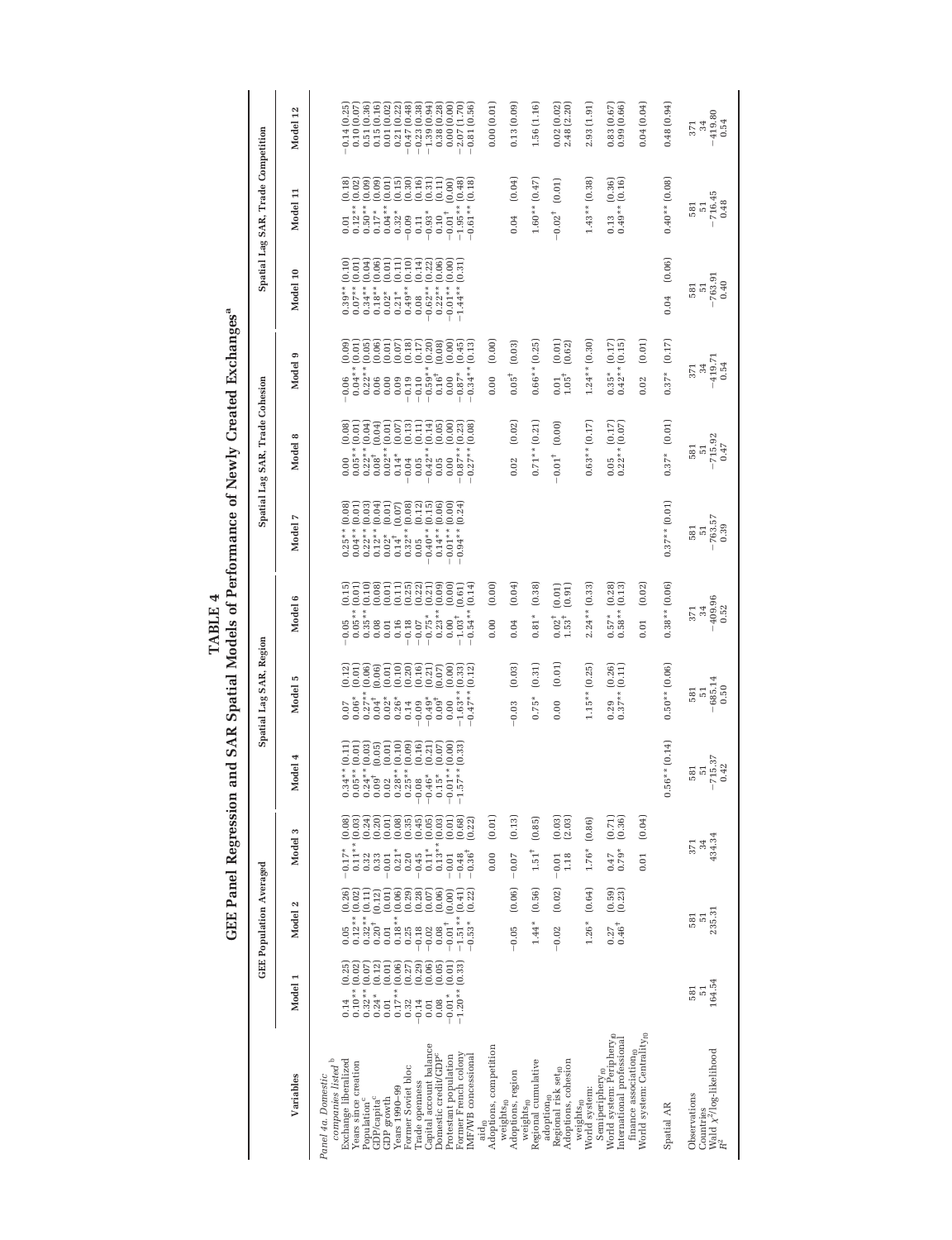$\begin{array}{c} \textbf{TABLE 4} \\ \textbf{Continued} \end{array}$ **Continued TABLE 4**

|                                                                                              |                                                       | <b>GEE Population Averaged</b>   |                            |                                                           |                                                 | Spatial Lag SAR, Region                                             |                                                                           |                                                                  | Spatial Lag SAR, Trade Cohesion                            |                                                        |                                              | Spatial Lag SAR, Trade Competition                            |                                                                               |
|----------------------------------------------------------------------------------------------|-------------------------------------------------------|----------------------------------|----------------------------|-----------------------------------------------------------|-------------------------------------------------|---------------------------------------------------------------------|---------------------------------------------------------------------------|------------------------------------------------------------------|------------------------------------------------------------|--------------------------------------------------------|----------------------------------------------|---------------------------------------------------------------|-------------------------------------------------------------------------------|
| Variables                                                                                    | Model 1                                               | Model 2                          |                            | Model 3                                                   | Model 4                                         | Model 5                                                             | Model 6                                                                   | Model 7                                                          | $\infty$<br>Model                                          | ග<br>Model                                             | Model 10                                     | Model 11                                                      | Model 12                                                                      |
| capitalization <sup>d</sup><br>Panel 4b. Market                                              |                                                       |                                  |                            |                                                           |                                                 |                                                                     |                                                                           |                                                                  |                                                            |                                                        |                                              |                                                               |                                                                               |
| Exchange liberalized<br>Years since creation                                                 | (0.17)<br>(0.03)<br>$0.13**$<br>0.20                  | $0.15**$<br>0.00                 | (0.19)<br>(0.03)           | (0.03)<br>(0.08)<br>$0.11**$<br>$-0.17*$                  | (0.12)<br>(0.01)<br>$0.06**$<br>$-0.11$         | (0.13)<br>$0.09**$ (0.01)<br>$-0.30*$                               | (0.02)<br>(0.17)<br>$0.11**$<br>$-0.33*$                                  | (0.08)<br>(0.01)<br>$0.05**$<br>0.12                             | (0.09)<br>$0.08**$ (0.01)<br>$-0.18*$                      | (0.10)<br>$0.09**$ (0.01)<br>$-0.21*$                  | $0.04$ $(0.03)$<br>$0.02**$ $(0.00)$         | (0.03)<br>(0.00)<br>$0.03**$<br>$-0.06*$                      | (0.05)<br>(0.01)<br>$0.03^{1}$<br>0.07                                        |
| GDP/capita <sup>c</sup><br>Population <sup>c</sup>                                           | (0.10)<br>(0.17)<br>$0.55**$<br>0.09                  | $0.47**$<br>0.03                 | (0.14)<br>(0.16)           | (0.20)<br>(0.24)<br>0.33<br>0.32                          | (0.02)<br>(0.05)<br>$0.18**$<br>$0.37**$        | $0.21**$ $(0.02)$<br>$0.40**$ (0.05)                                | (0.10)<br>(0.11)<br>$0.41**$<br>$0.49**$                                  | (0.02)<br>(0.03)<br>$0.14***$<br>$0.35**$                        | $0.33**$ $(0.04)$<br>$0.13**$ $(0.01)$                     | (0.06)<br>(0.05)<br>$0.25**$<br>$0.35**$               | (0.00)<br>(0.01)<br>$0.05**$<br>$0.12**$     | (0.01)<br>(0.01)<br>$0.04**$<br>$0.11**$                      | $(0.05)$<br>$(0.06)$<br>$0.08^{+}_{11}$                                       |
| Years 1990-99<br>GDP growth                                                                  | (0.02)<br>(0.09)<br>$0.03^+$<br>0.14                  | $0.03^\dagger$<br>$0.15^{\rm +}$ | (0.09)<br>(0.02)           | (0.08)<br>(0.01)<br>$0.21*$<br>$-0.01$                    | (0.11)<br>(0.01)<br>$0.04**$                    | $0.04**$ (0.01)<br>$0.29**$ $(0.11)$                                | (0.12)<br>(0.01)<br>0.01<br>0.13                                          | $\begin{bmatrix} 0.01 \\ 0.08 \end{bmatrix}$<br>$0.02**$<br>0.04 | (0.07)<br>$0.02**$ $(0.01)$<br>$0.16*$                     | (0.08)<br>(0.01)<br>0.00<br>0.08                       | (0.00)<br>(0.03)<br>$0.01**$<br>$0.01\,$     | (0.00)<br>(0.02)<br>$0.01**$<br>$0.05*$                       | 0.00                                                                          |
| Former Soviet bloc                                                                           | (0.33)<br>$-1.14**$                                   | $-1.48**$                        | (0.49)                     | (0.35)<br>0.20                                            | (0.15)<br>$-0.34*$                              | (0.21)<br>$-0.16$                                                   | (0.29)<br>$0.52^+$                                                        | $-0.78**$ $(0.08)$                                               | $-0.47**$ (0.15)                                           | (0.18)<br>0.10                                         | (0.03)<br>$0.28**$                           | (0.05)<br>$-0.15**$                                           | e<br>Subside<br>Subside<br>$0.02$<br>$0.02$<br>$0.19$ <sup>+</sup>            |
| Capital account balance<br>Domestic credit/GDP <sup>c</sup><br>Trade openness                | (0.20)<br>(0.11)<br>(0.30)<br>$0.50*$<br>0.21<br>0.08 | 0.29<br>$-0.23$<br>0.06          | (0.09)<br>(0.27)<br>(0.21) | (0.03)<br>(0.45)<br>(0.05)<br>$0.13**$<br>$0.11*$<br>0.45 | (0.03)<br>(0.23)<br>$0.72**$<br>$0.15*$<br>0.14 | (0.12)<br>(0.24)<br>(0.08)<br>$0.55**$<br>$-0.29$                   | (0.25)<br>(0.23)<br>(0.10)<br>$1.00**$<br>$0.19^+$<br>0.07                | (0.06)<br>(0.16)<br>$0.60**$<br>0.01<br>0.06                     | (0.16)<br>$0.38**$ (0.08)<br>(0.05)<br>$0.16**$<br>$-0.18$ | (0.13)<br>(0.15)<br>$0.60**$<br>$0.11^\dagger$<br>0.03 | (0.06)<br>(0.02)<br>$0.21**$<br>0.00<br>0.02 | (0.03)<br>(0.05)<br>(0.02)<br>$0.12**$<br>$0.05**$<br>$-0.06$ | 0.01<br>0.03                                                                  |
| Former French colony<br>Protestant population                                                | (0.01)<br>(0.37)<br>0.10<br>0.01                      | $-0.25$<br>0.01                  | (0.01)<br>(0.32)           | (0.68)<br>(0.01)<br>$-0.01$<br>$-0.48$                    | (0.07)<br>(0.36)<br>$0.01*$<br>0.58             | (0.00)<br>(0.37)<br>$0.26**$<br>$-0.64^+$<br>0.00                   | (0.00)<br>(0.76)<br>$0.01**$<br>$-0.73$                                   | $(0.05)$<br>$(0.00)$<br>(0.25)<br>0.00<br>0.20                   | (0.00)<br>(0.25)<br>0.00                                   | (0.07)<br>(0.00)<br>(0.49)<br>$0.01**$<br>$-0.46$      | 0.00<br>0.00<br>0.00<br>0.00<br>0.07         | (0.00)<br>(0.08)<br>0.00<br>$-0.07$                           | $(0.03)$<br>$(0.00)$<br>(0.18)<br>0.00<br>0.15                                |
| IMF/WB concessional                                                                          |                                                       | $-0.06$                          | (0.32)                     | (0.26)<br>$-0.36$                                         |                                                 | (0.14)<br>$-0.08$                                                   | (0.16)<br>$0.51**$                                                        |                                                                  | (0.09)<br>$-0.22$<br>$-0.02$                               | (0.11)<br>$-0.33**$                                    |                                              | (0.03)<br>$-0.01$                                             | (0.06)<br>$0.10^{+}$                                                          |
| Adoptions, competition<br>weights <sub>t0</sub><br>$_{\mathrm{aid}_\mathrm{f0}}$             |                                                       |                                  |                            | (0.01)<br>0.00                                            |                                                 |                                                                     | (0.01)<br>$0.01^{\dagger}$                                                |                                                                  |                                                            | $0.01**$ $(0.00)$                                      |                                              |                                                               | (0.00)<br>$0.02^{+}$                                                          |
| Adoptions, region                                                                            |                                                       | $0.13^{\dagger}$                 | (0.08)                     | (0.10)<br>$0.17^{+}$                                      |                                                 | (0.02)<br>$0.04^{+}$                                                | (0.03)<br>$0.05^+$                                                        |                                                                  | $0.05**$ $(0.02)$                                          | (0.01)<br>$0.01^\dagger$                               |                                              | $0.02**$ $(0.01)$                                             | (0.01)<br>0.00                                                                |
| Regional cumulative<br>$weights_{t0}$                                                        |                                                       | $1.25^+$                         | (0.64)                     | (0.85)<br>$1.51^{\rm +}$                                  |                                                 | (0.33)<br>0.29                                                      | $1.34**$ $(0.43)$                                                         |                                                                  | $0.50**$ (0.22)                                            | $1.04**$ $(0.25)$                                      |                                              | (0.07)<br>$0.16*$                                             | (0.19)<br>$0.33^{+}$                                                          |
| Regional risk set <sub>fo</sub><br>Adoptions, region<br>$ad$ option <sub>to</sub>            |                                                       | 0.02                             | (0.02)                     | (0.03)<br>(2.03)<br>1.18<br>0.07                          |                                                 | $0.02**$ (0.01)                                                     | $\begin{array}{c} 0.08^{**} \, (0.01) \\ 7.96^{**} \, (1.13) \end{array}$ |                                                                  | $0.02**$ (0.00)                                            | $0.05**$ $(0.01)$<br>5.33 ** $(0.68)$                  |                                              | $0.01**$ (0.00)                                               | (0.01)<br>(0.91)<br>$0.02^{+}_{1.70^{+}}$                                     |
| World system:<br>weights <sub>t0</sub>                                                       |                                                       | 0.11                             | (0.50)                     | (0.86)<br>$1.76*$                                         |                                                 | (0.25)<br>0.35                                                      | (0.37)<br>0.54                                                            |                                                                  | (0.17)<br>0.18                                             | (0.23)<br>0.27                                         |                                              | (0.05)<br>0.06                                                | (0.09)<br>0.09                                                                |
| World system: Periphery <sub>10</sub><br>International professional<br>Semiperiphery $_{t0}$ |                                                       | $0.52*$<br>$-0.03$               | (0.60)<br>(0.23)           | (0.71)<br>(0.36)<br>$0.79*$<br>0.47                       |                                                 | $\begin{array}{cc} 0.31 & (0.21) \\ 0.45^{**} & (0.12) \end{array}$ | (0.32)<br>(0.15)<br>$0.07$<br>$0.72**$                                    |                                                                  | $(0.14)$<br>$(0.08)$<br>$0.36**$<br>0.12                   | $(0.20)$<br>$(0.12)$<br>$0.55**$<br>0.05               |                                              | (0.04)<br>(0.03)<br>$0.12**$<br>0.04                          | $_{(0.10)}^{(0.07)}$<br>$\begin{smallmatrix} 0.03 \ 0.18 \end{smallmatrix}^+$ |
| World system: Centrality <sub>to</sub><br>finance association <sub>to</sub>                  |                                                       |                                  |                            | (0.04)<br>0.01                                            |                                                 |                                                                     | (0.02)<br>$-0.01$                                                         |                                                                  |                                                            | (0.01)<br>0.00                                         |                                              |                                                               | (0.00)<br>0.00                                                                |
| Spatial AR                                                                                   |                                                       |                                  |                            |                                                           | $0.54**$ $(0.05)$                               | $0.42**$ (0.05)                                                     | $0.27**$ (0.08)                                                           | $0.37**$ $(0.01)$                                                | $0.37**$ $(0.01)$                                          | (0.07)<br>$0.37*$                                      | $0.78**$ $(0.01)$                            | $0.80**$ $(0.01)$                                             | $0.80**$ $(0.10)$                                                             |
| Wald $\chi^2/\log$ -likelihood $R^2$<br>Observations<br>Countries                            | 520<br>49<br>129.84                                   | 520<br>49<br>206.49              |                            | 371<br>34<br>434.34                                       | $-691.42$<br>0.46<br>49<br>520                  | 0.54<br>520<br>49<br>$-674.39$                                      | 0.63<br>34<br>371<br>$-400.96$                                            | 0.49<br>49<br>520<br>$-731.96$                                   | 0.56<br>520<br>49<br>$-691.85$                             | 0.64<br>34<br>371<br>$-405.52$                         | 0.48<br>520<br>49<br>$-728.27$               | 0.56<br>520<br>49<br>$-687.69$                                | 0.65<br>34<br>371<br>$-401.93$                                                |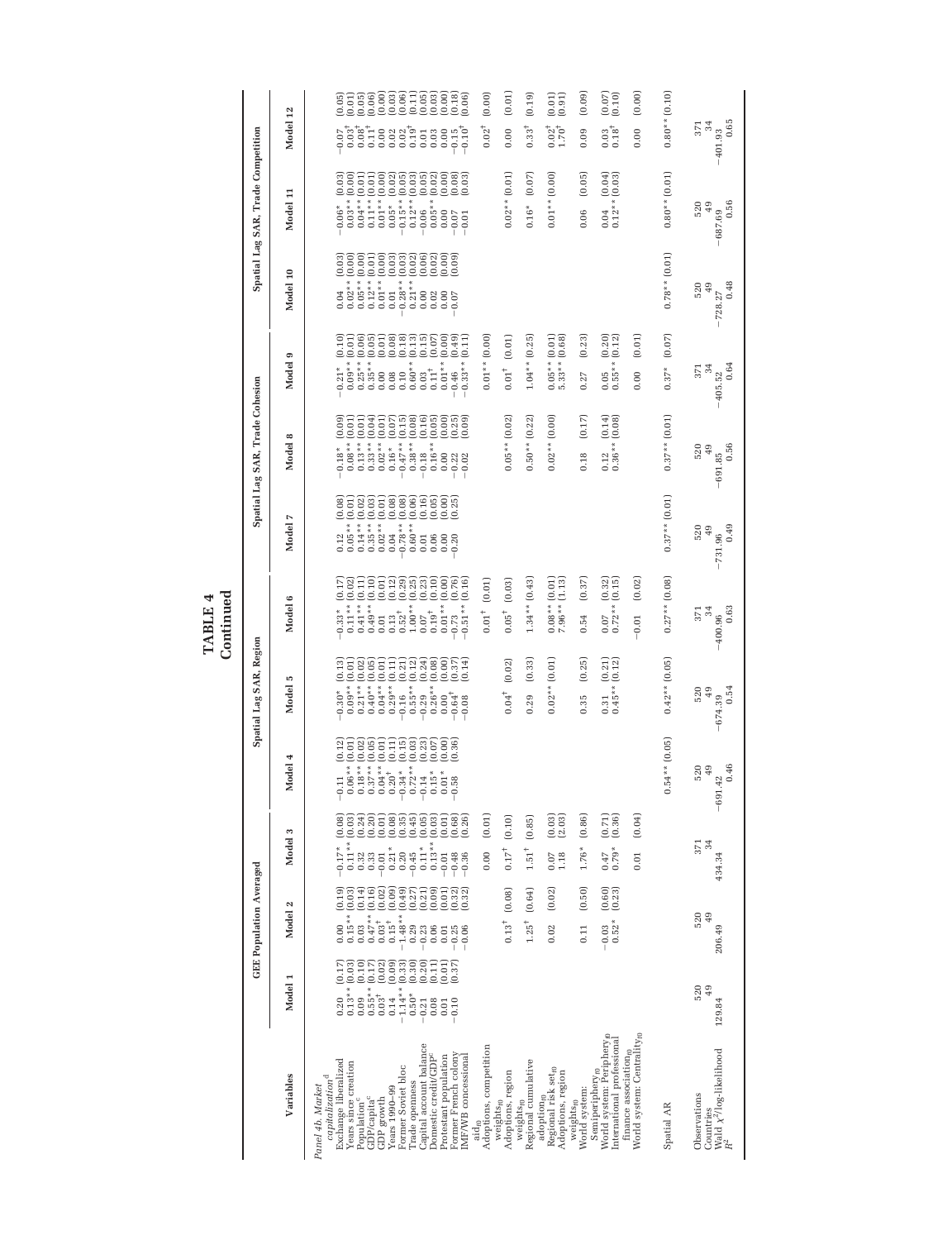TABLE 4<br>Continued **Continued TABLE 4**

|                                                                                                                      |                                            | GEE Population Averaged, Probit          |                                                                                                                                                                                                                                                                                                       |                                                             | SAR, Baysean Probit, Region            |                                                               |                                                                                     | SAR, Baysean Probit, Trade Cohesion                            |                                                  |                                              | SAR, Baysean Probit, Trade Competition                |                                                                                                              |
|----------------------------------------------------------------------------------------------------------------------|--------------------------------------------|------------------------------------------|-------------------------------------------------------------------------------------------------------------------------------------------------------------------------------------------------------------------------------------------------------------------------------------------------------|-------------------------------------------------------------|----------------------------------------|---------------------------------------------------------------|-------------------------------------------------------------------------------------|----------------------------------------------------------------|--------------------------------------------------|----------------------------------------------|-------------------------------------------------------|--------------------------------------------------------------------------------------------------------------|
| Variables                                                                                                            | Model 1                                    | Model 2                                  | Model 3                                                                                                                                                                                                                                                                                               | Model 4                                                     | Model 5                                | c<br>Model                                                    | Model 7                                                                             | æ<br>Model                                                     | ¢<br>Model                                       | Model 10                                     | Model 11                                              | Model 12                                                                                                     |
| Exchange liberalized<br>liberalization <sup>d</sup><br>Panel 4c. Market                                              |                                            |                                          |                                                                                                                                                                                                                                                                                                       |                                                             |                                        |                                                               |                                                                                     |                                                                |                                                  |                                              |                                                       |                                                                                                              |
| Years since creation<br>Population <sup>c</sup>                                                                      | $0.10**$ (0.03)<br>(0.13)<br>0.13          | $0.13**$ $(0.03)$<br>0.21                | $0.12**$ (0.03)                                                                                                                                                                                                                                                                                       | (0.02)<br>$0.06**$<br>$0.36**$                              | $0.14**$ (0.02)<br>(0.11)<br>$0.47**$  | $0.11**$ $(0.03)$                                             | $0.05**$ $(0.01)$<br>(0.03)<br>$0.14**$                                             | $0.08**$ (0.01)<br>$0.16**$                                    | (0.01)<br>(0.10)<br>$0.06**$<br>$0.61**$         | $0.14**$ $(0.03)$<br>(0.10)<br>$0.38**$      | (0.03)<br>(0.15)<br>$0.214*$<br>$0.43**$              | $\begin{array}{c} 0.16** (0.03) \\ 1.65** (0.30) \\ 1.19** (0.26) \end{array}$                               |
| GDP/capita <sup>c</sup>                                                                                              | (0.11)<br>0.14                             | $(0.19)$<br>$(0.12)$<br>0.15             |                                                                                                                                                                                                                                                                                                       | $\begin{array}{c} (0.07) \\ (0.08) \end{array}$<br>$0.27**$ | (0.11)<br>$0.25*$                      | $\begin{array}{c} 1.54** (0.22) \\ 1.21** (0.18) \end{array}$ | (0.04)<br>$0.15**$                                                                  | $(0.05)$<br>$(0.05)$<br>$0.10*$                                | (0.10)<br>$0.44**$                               | (0.14)<br>$0.41**$                           | (0.15)<br>$0.24*$                                     |                                                                                                              |
| Years 1990-99<br>GDP growth                                                                                          | (0.01)<br>(0.02)<br>$0.10**$<br>$-0.01*$   | (0.04)<br>(0.01)<br>$0.14***$<br>0.01    | $\begin{array}{ll} 0.773 & (0.44)\\ 0.73 & (0.41)\\ -0.87 & (0.01)\\ -0.87 & (0.01)\\ -0.13 & (0.01)\\ -0.13 & (0.01)\\ -0.13 & (0.01)\\ -0.13 & (0.01)\\ -0.13 & (0.01)\\ -0.01 & (0.01)\\ -0.02 & (0.01)\\ -0.02 & (0.01)\\ -0.03 & (0.02)\\ -0.04 & (0.01)\\ 0.07 & (0.02)\\ -0.07 & (0.01)\\ 0.0$ | (0.14)<br>(0.02)<br>$0.61**$<br>0.02                        | (0.02)<br>(0.17)<br>$0.83**$<br>0.02   | (0.03)<br>(0.21)<br>$0.92**$<br>$0.06*$                       | (0.08)<br>(10.01)<br>$0.13^{+}$<br>0.00                                             | $(0.09)$<br>$(0.20)$<br>(0.01)<br>$0.24**$<br>$0.52**$<br>0.01 | (0.01)<br>(0.11)<br>$0.27**$<br>$-0.03*$         | $0.25$<br>$0.25$<br>$0.29$<br>$0.01$<br>0.31 | (0.02)<br>$(0.26)$<br>$(0.51)$<br>$0.61*$<br>$0.02\,$ | $-0.07**$ (0.04)<br>$0.70*$ (0.28)<br>1.72** (0.83)                                                          |
| Former Soviet bloc<br>Trade openness                                                                                 | (0.39)<br>(0.19)<br>$0.33^{+}$<br>$\,0.61$ | (0.25)<br>(0.47)<br>0.14<br>0.36         |                                                                                                                                                                                                                                                                                                       | (0.15)<br>(0.24)<br>$0.67**$<br>0.16                        | (0.38)<br>(0.27)<br>0.28<br>0.35       | (0.52)<br>(0.54)<br>$2.67**$                                  | $0.38**$<br>$0.35**$                                                                | (0.12)<br>0.11                                                 | (0.26)<br>(0.23)<br>$0.66**$<br>$1.15**$         | (0.34)<br>$0.96**$<br>$0.95**$               | (0.36)<br>$1.37**$<br>0.37                            |                                                                                                              |
| Capital account balance<br>Domestic credit/GDP <sup>c</sup>                                                          | (0.15)<br>(0.02)<br>$-0.14$<br>0.02        | $(0.02)$<br>$(0.02)$<br>$0.04^+$<br>0.02 |                                                                                                                                                                                                                                                                                                       | (0.36)<br>(0.11)<br>0.12<br>0.12                            | (0.41)<br>(0.15)<br>0.27<br>0.03       | (0.47)<br>(0.24)<br>$-0.57*$<br>0.34                          | $\begin{array}{c} (0.12) \\ (0.18) \\ (0.06) \end{array}$<br>$0.08^\dagger$<br>0.19 | $(0.19)$<br>$(0.06)$<br>0.05<br>0.00                           | (0.12)<br>(0.22)<br>$-0.18*$<br>$-0.15$          | (0.53)<br>(0.18)<br>0.52<br>0.20             | (0.18)<br>(0.55)<br>0.10<br>$0.02\,$                  | $\begin{array}{cc} 3.06^{**} & (0.71) \\ -0.47 & (0.61) \\ -0.46 & (0.29) \end{array}$<br>$-0.47$<br>$-0.46$ |
| Protestant population                                                                                                | (0.01)<br>$0.02*$                          | (0.01)<br>$0.03*$                        |                                                                                                                                                                                                                                                                                                       | (0.00)<br>$0.03**$                                          | (0.00)<br>$0.03**$                     | (0.01)<br>$0.02**$                                            | (0.00)<br>$0.01**$                                                                  | (0.00)<br>$0.01**$                                             | (0.00)<br>$0.01**$                               | (0.01)<br>$0.03**$                           | (0.01)<br>$0.03**$                                    | (0.01)<br>$0.03**$                                                                                           |
| IMF/WB concessional $\mathrm{aid}_\mathrm{f0}$<br>Former French colony                                               | (1.06)<br>$1.88^{\rm +}$                   | (0.95)<br>(0.02)<br>1.52<br>0.04         |                                                                                                                                                                                                                                                                                                       | (0.58)<br>$3.15**$                                          | (0.53)<br>(0.26)<br>$2.01**$<br>0.23   | (1.50)<br>(0.32)<br>$-1.59$<br>0.00                           | (0.23)<br>$.19**$                                                                   | (0.23)<br>(0.12)<br>$0.87**$<br>0.08                           | (0.60)<br>(0.16)<br>$-0.86^{\dagger}$<br>$-0.01$ | (0.78)<br>$3.24**$                           | (0.75)<br>(0.31)<br>$2.32**$<br>0.25                  | (1.75)<br>(0.39)<br>$-2.68^+$<br>$-0.05$                                                                     |
| Adoptions, competition<br>weights <sub>t0</sub>                                                                      |                                            |                                          |                                                                                                                                                                                                                                                                                                       |                                                             |                                        | (0.01)<br>0.01                                                |                                                                                     |                                                                | (0.01)<br>0.00                                   |                                              |                                                       | (0.01)<br>0.01                                                                                               |
| Adoptions, region weights <sub>to</sub><br>Regional cumulative                                                       |                                            | (0.09)<br>(1.01)<br>$2.10*$<br>0.13      | $(0.29)$<br>$0.07*$<br>$0.59*$<br>2.92 <sup>+</sup>                                                                                                                                                                                                                                                   |                                                             | (0.04)<br>$2.00**$ (0.60)<br>0.04      | $-0.32**$ (0.07)<br>$3.76**$ (0.77)                           |                                                                                     | (0.02)<br>(0.31)<br>$1.45**$<br>0.00                           | (0.04)<br>(0.36)<br>$0.12**$<br>$1.93**$         |                                              | (0.82)<br>(0.06)<br>$3.84**$<br>0.00                  | $0.33**$ $(0.10)$<br>5.17 ** $(1.08)$                                                                        |
| Adoptions, cohesion<br>Regional risk set <sub>to</sub><br>adoption <sub>10</sub>                                     |                                            | (0.02)<br>$0.06*$                        | $(6.03)$<br>(4.04)<br>$0.07*$<br>3.12                                                                                                                                                                                                                                                                 |                                                             | $0.03**$ $(0.01)$                      | $0.07**$ (0.02)<br>$7.18**$ (1.93)                            |                                                                                     | (0.01)<br>0.02                                                 | (0.01)<br>(1.06)<br>$0.03**$<br>$2.25*$          |                                              | $0.07**$ (0.02)                                       | $0.10**$ $(0.02)$<br>5.53* $(2.86)$                                                                          |
| World system:<br>weights <sub>t0</sub>                                                                               |                                            | (0.81)<br>$2.06*$                        | $4.18**$ $(1.31)$                                                                                                                                                                                                                                                                                     |                                                             | $2.44**$ $(0.49)$                      | $3.48**$ $(0.81)$                                             |                                                                                     | (0.22)<br>0.97                                                 | (0.38)<br>$1.71**$                               |                                              | $2.55**$ (0.63)                                       | $4.69**$ (1.09)                                                                                              |
| World system: Periphery <sub>10</sub><br>International professional<br>Semiperiphery $_{t0}$                         |                                            | $(0.85)$<br>$(0.43)$<br>$0.84*$<br>0.90  | $(0.61)$<br>$(0.60)$<br>0.77<br>0.30                                                                                                                                                                                                                                                                  |                                                             | $1.63**$ $(0.49)$<br>$0.60**$ $(0.21)$ | (0.67)<br>(0.17)<br>$0.18^\dagger$<br>0.38                    |                                                                                     | $0.55**$ (0.22)<br>$0.27**$ (0.10)                             | (0.30)<br>(0.13)<br>0.31<br>0.01                 |                                              | (0.28)<br>(0.65)<br>$0.71**$<br>$1.41*$               | $\begin{array}{cc} 0.87 & (0.84) \\ 0.06^{**} & (0.41) \end{array}$                                          |
| $\begin{array}{l} \text{frame association}_\textit{no} \\ \text{World system: Centrality}_{\textit{fo}} \end{array}$ |                                            |                                          | (0.08)<br>$-0.09$                                                                                                                                                                                                                                                                                     |                                                             |                                        | $-0.17**$ (0.14)                                              |                                                                                     |                                                                | (0.02)<br>$-0.06**$                              |                                              |                                                       | (0.05)<br>$-0.17$                                                                                            |
| Spatial AR                                                                                                           |                                            |                                          |                                                                                                                                                                                                                                                                                                       | $0.79**$ $(0.03)$                                           | $0.48**$ $(0.07)$                      | $0.51**$ (0.07)                                               | $0.50**$ $(0.00)$                                                                   | $0.50^{+}$ $(0.00)$                                            | (0.00)<br>$0.50**$                               | $0.49**$ $(0.02)$                            | $0.47**$ $(0.02)$                                     | $0.47**$ (0.02)                                                                                              |
| Observations<br>Pseudo $R^2$<br>Countries                                                                            | 606<br>52                                  | 606<br>52                                | 34<br>371                                                                                                                                                                                                                                                                                             | 606<br>52<br>0.57                                           | 606<br>52<br>0.90                      | 34<br>371<br>0.95                                             | 606<br>52<br>0.66                                                                   | 606<br>52<br>0.84                                              | 371<br>34<br>0.90                                | 606<br>52<br>0.57                            | 606<br>52<br>0.79                                     | 371<br>24<br>0.86                                                                                            |
| Wald $\chi^2$                                                                                                        | 47.71                                      | 222.5                                    | 1413.92                                                                                                                                                                                                                                                                                               |                                                             |                                        |                                                               |                                                                                     |                                                                |                                                  |                                              |                                                       |                                                                                                              |

Standard errors are in parentheses.

a Standard errors are in parentheses.<br><sup>b</sup> AR(1) temporal error structure specified; spatial autoregressive models. "Spatial lag" models (Franzese & Hays, 2007) use region, trade cohesion, and trade competition as respectiv b AR(1) temporal error structure specified; spatial autoregressive models. "Spatial lag" models (Franzese & Hays, 2007) use region, trade cohesion, and trade competition as respective in weights.

Logarithm.

AR(1) temporal error structure specified. Probit autoregressive models use Bayesian procedure (LeSage, 1999).

c Logarith<br>
<sup>d</sup> AR(1) ten<br>
<sup>*t</sup> p* < .05<br> *\* p* < .05<br> *\* p* < .01</sup>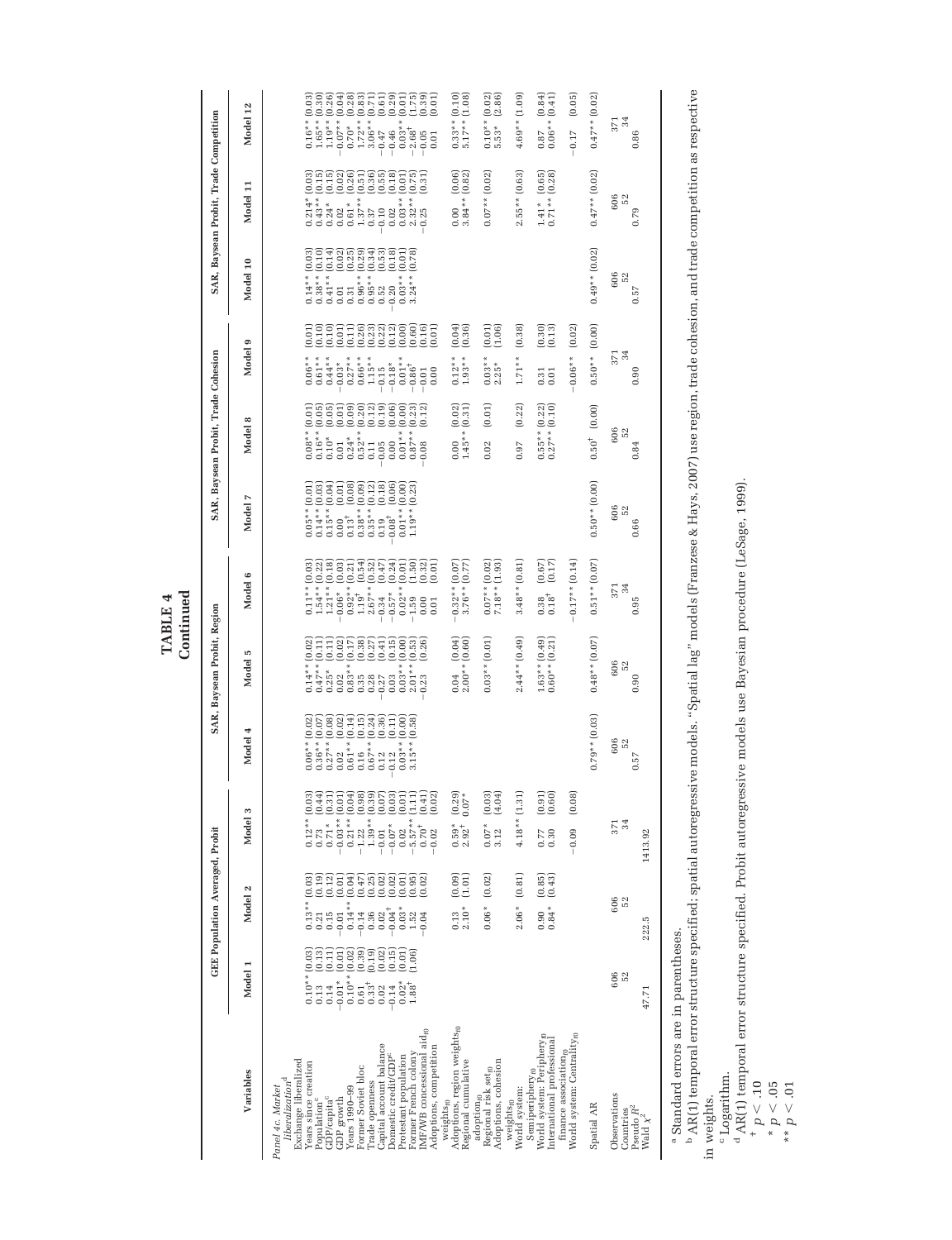adopters continuing to learn from nearby adopters as much as of imprinting at founding (Davis & Greve, 1997; Greve, 1998). Proximate adopters may also enhance the performance of a focal country via investment spillovers (Henderson & Cockburn,  $1996$ ).<sup>10</sup>

Hypotheses 5a and 5b predict that normative and status-based emulation processes, as a result of world system position and exposure to professional communities, prompt policy adoption but hinder subsequent vibrancy. We found support for Hypothesis 5a: countries with international professional finance associations and more central positions in the world trade network were more likely to create stock markets. However, contrary to Hypothesis 5b, adoption influenced by the presence of finance associations is positively associated with the number of companies listed, market capitalization, and market liberalization, all of which associations suggest that exposure to global professional communities enhances policy implementation. It appears that professional communities not only play the normative function so clearly emphasized in the neoinstitutional literature (DiMaggio & Powell, 1983; Simmons et al., 2006), but also, in the international realm, provide non-state-based channels for ongoing diffusion of practical knowledge about institutions that conform to their ideology.

Semiperipheral countries are less likely to create exchanges (compared to the baseline category of those at the core), but when they do, they tend to have larger numbers of listed companies and to be more likely to liberalize their exchanges. Peripheral countries that adopt exchanges show a similar effect. More generally, normative emulation by countries more connected to the core global elite appears to go beyond purely ceremonial adoption and toward more complete conformity with high-status actors, because adoption is based on a deeper internalization of normative policy logics diffusing from the core. As a result, policy makers neither seek to decouple formal practices from contrasting internal beliefs nor lack the capability to implement them.

#### **DISCUSSION AND CONCLUSION**

Two questions motivated this study: First, what is the role of international institutional diffusion processes in the adoption of economic policies and the organizational infrastructures associated with them? And second, does institutionally triggered adoption make for bad policy? That is, does international diffusion generally lead to "merely ceremonial" adoption of a policy? Most international institutional research has thus far only studied adoption and paid little attention to questions of operational performance. We studied the creation and vibrancy of national stock markets since the 1980s as a critical component of the organizational infrastructure for market-based approaches to economic policy.

The answer to the first question is that institutional processes at the global level did indeed play an important role in diffusing stock markets to countries at the periphery of the capitalist "world society" during this period. We found evidence for international coercive, competitive, learning, and emulation processes. The answer to the second question is perhaps more provocative. Only international development aid seemed to match the pattern expected for ceremonial adoption: IMF and World Bank aid was a conduit for the creation of stock markets and was associated with these markets being less vibrant. However, linkages to international finance experts and regional and trade-based contagion appeared to enhance the robustness of exchange implementation and performance. These findings have implications for international policy implementation and for institutional research.

### **Implications for Policy Research**

This study addresses two pragmatic policy-related questions. The first is, Does it matter—are the statistical effects we found of sufficient magnitude to inform policy decisions? The second is, What is the practical implication; what advice, however tentative, would one give to those concerned with national and international economic development? In regard to the first question, it should be noted that our study was designed to draw inferences

<sup>&</sup>lt;sup>10</sup> From our high-level data, we cannot conclusively attribute regional and trade contagion to learning mechanisms. The rationale for attributing learning processes to regional and trade cohesion is mainly based on the existing literature reviewed above. A narrower test would be to examine whether learning-based imitation takes into account the performance of the observed practice. The limitation for this approach in our sample of late adopters is that the policy itself is already proven to be successful, so that the relevant dimension of learning is not so much the generic success of the practice but access to proximate and fine-grained information. In addition, learning can occur from the success or failure of others when it comes to implementation. Empirically, with our use of one-year time lags in our models, the performance of another country's exchange cannot be observed by an adopter at the time of a its own decision. We tested if perhaps a prior adopter's general economic performance (growth in GDP or GDP/capita) improved the adoption or performance models, but like Lee and Strang (2006), we found no simple effect.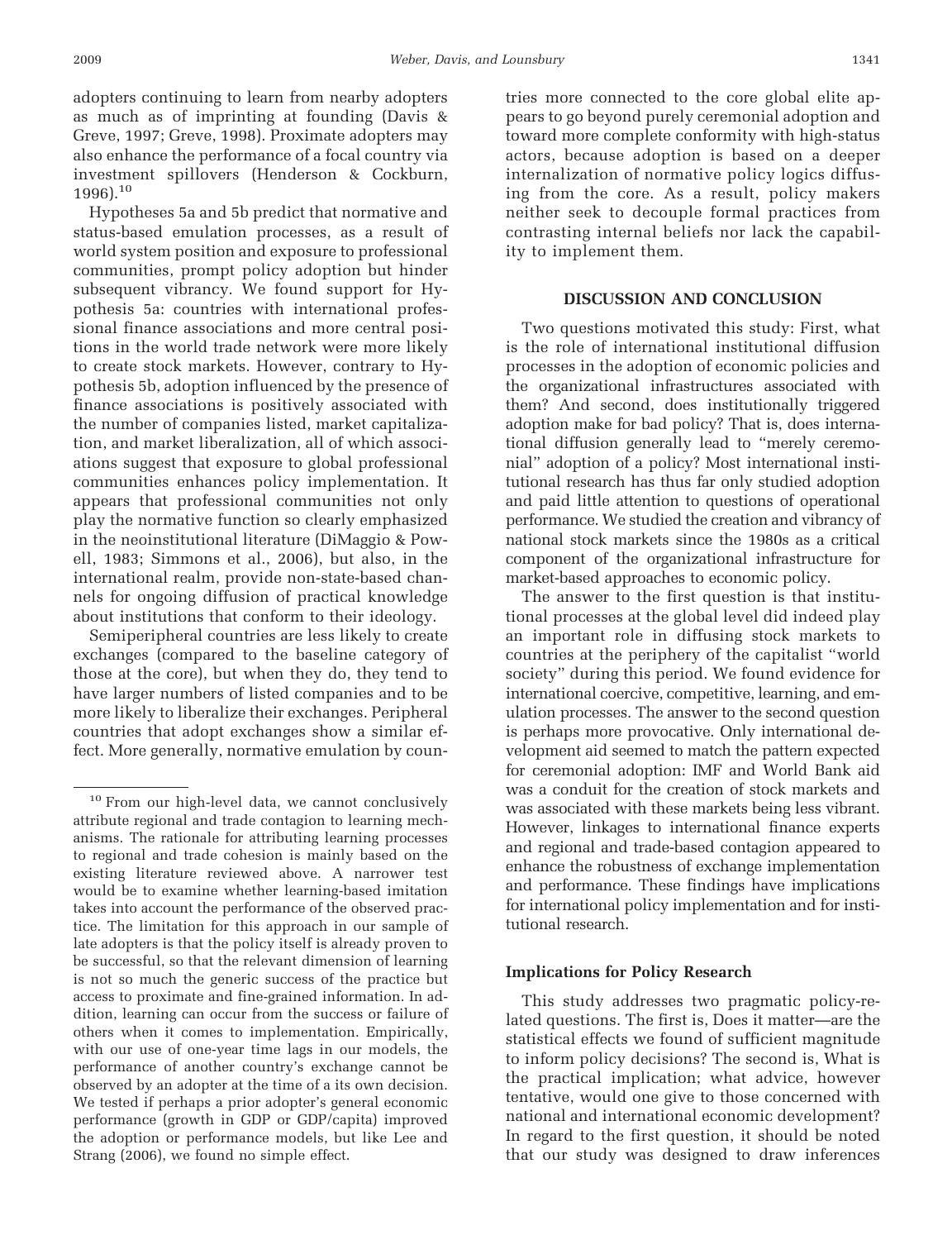about the implementation effectiveness of formally adopted practices. Hence, we are reluctant to speculate about the counterfactual of whether, for example, countries that created more ceremonial exchanges would be worse or better off economically had they not created an exchange at all or pursued alternative paths toward financial development. We performed one exploratory analysis of the difference in foreign direct investment (FDI) inflows between adopters and nonadopters in our risk set but found no statistically significant difference net of the control variables included in this study. This is clearly an area for ongoing research (see, e.g., Filer et al., 1999; Levine & Zervos, 1998).

As to the magnitude of differences within countries that created exchanges, a 1 percent of GDP increase in concessional aid increased the adoption rate by 21 percent (Table 3, panel 3a, model 11) and reduced the expected number of firms listed by about 4 per year over the following years (Table 4, panel 4a, model 3). It is important to bear in mind, though, that only 18 countries received concessional aid amounting to more than 5 percent of GDP at any time (6 of which created an exchange in the aftermath). The substantive significance of this effect can also be understood in comparison to other predictors. The adoption rate of former French colonies was 92 percent lower, and each prior regional adoption event increased the adoption rate by 165 percent and subsequent market capitalization by 2 percent of GDP per year. The presence of an international professional financial association increased the adoption rate by 155 percent and the number of companies listed by 5 and subsequent market capitalization by 3 percent of GDP per year. We emphasize the relative sizes of these effects because of two caveats for a more literal interpretation: the size of each effect varies depending on the specification and countries included in our models, and the interpretation of coefficients in time series models of exchange vibrancy is less straightforward than is interpretation in standard regression models.

What can national policy makers do to enhance the effectiveness of formally adopted development policies? One implication of our findings is that it is difficult for countries to overcome historical path-dependent development paths, and the most promising path to development may lead through the selective adoption of policy innovations that fit an existing system (e.g., Biggart & Guillén, 1999). A second implication is that in order to reap expected benefits, local policy makers should address informal as well as formal policy aspects, for example by supporting the development of internationally connected professional elites and by engaging in multilateral and regional initiatives. What can international policy makers do to build more effective institutional frameworks in countries away from the core of the global political economy? Our analyses suggest that (1) efforts should be directed at building indigenous expertise and linkages to pools of international expert communities, because normative acceptance and continued access to knowledge and resources after initial adoption are necessary for further development of markets and that (2) coercive mechanisms, such as program-contingent aid from international development agencies, may be more successful when these external policy interventions are "robust": where acceptance and implementation of the desired practice involves a broader set of actors domestically and within a country's peer group so that a self-sustaining dynamic is more likely. The successful adoption of specific practices, such as financial markets, requires supporting changes throughout a country's entire institutional matrix and its external web of relationships. It is because of these informal and distributed parts of policy processes, that programbased and externally monitored interventions by development agencies may lead to ceremonial rather than expansive implementation. It is informative in this regard to contrast our findings with those of Brune, Garrett, and Kogut (2004), who found that IMF concessional aid was associated with more extensive privatization programs in terms of volume and valuation. The difference between our largely negative findings and the study by Brune et al. suggests that the "Washington consensus" approach to financial development is limited by its focus on episodic formal state programs (privatization, exchange liberalization, exchange creation) and fails to effectively foster the development of informal and distributed institutions that involve the private sector (fewer companies listed, portion of economy governed by market). Building a robust institutional matrix requires the creation of less formal and diverse structural linkages, as well as attention from policy makers extending beyond concessional lending episodes.

#### **Implications for Neoinstitutional Research**

This study sheds light on how institutional mechanisms of diffusion relate to the subsequent performance of a formally adopted practice or policy. In crude neoinstitutional accounts, it has often been assumed that innovations adopted as a result of institutional pressures are only symbolic and hence automatically less substantive, yet recent research has begun more nuanced examinations of the conditions under which formally adopted practices remain solely ceremonial or are also substantively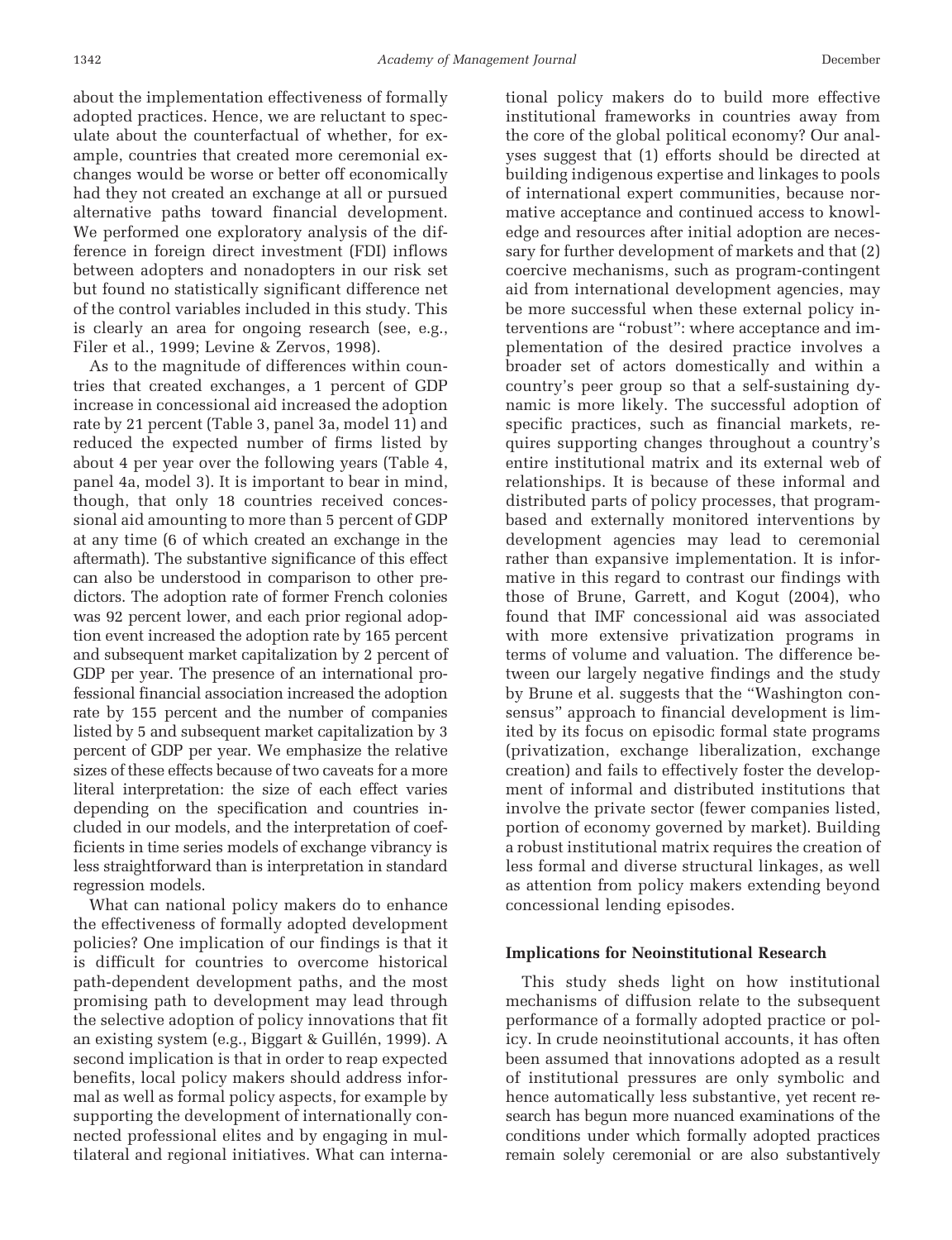implemented (Lounsbury, 2001; Westphal & Zajac, 2001; Zelner et al., 2009). This line of research has often pointed to postadoption factors, such as ongoing monitoring of compliance, changing interests of the adopters, and degree of structural inertia. Our study suggests that institutional mechanisms at the point of adoption may also influence subsequent vibrancy. We found that coercive institutional pressures that trigger adoption are associated with more ceremonial, poorly performing exchanges, while peer influence and normative emulation enable more vibrant exchange activity.

The pattern we observed at the country level is akin to imprinting at the time of founding for organizations (Stinchcombe, 1965). If new organizations are influenced by the social context of their founding, new national practices and policies are influenced by their world society context. Subsequent development is partly path-dependent. The specifics of institutional diffusion processes, far from being only about immediate legitimation, may be more relevant for longer-term and substantive outcomes than is often presumed. Our study is one of the first to examine and refine conventional expectations around institutional adoption in the global sphere. Our findings suggest that more "microinstitutional" studies of the process of international policy diffusion and the formal adoption of national policies and practices are needed to further disentangle various mechanism (see, e.g., Woods [2006] for a recent example). In combination with high-level studies such as ours, such research may enhance the practical relevance of neoinstitutional theory for international policy makers.

#### **REFERENCES**

- Allison, G. 1971. *Essence of decision: Explaining the Cuban missile crisis.* Boston: Little, Brown.
- Anselin, L. 2006. Spatial econometrics. In T. C. Mills & K. Patterson (Eds.), *Palgrave handbook of econometrics, volume 1—Econometric theory:* 901–941. Basingstoke, U.K.: Palgrave Macmillan.
- Armijo, L. E. 1999. Introduction and overview. In L. E. Armijo (Ed.), *Financial globalization and democracy in emerging markets:* 10 –14. New York: St. Martin's.
- Bekaert, G., Harvey, C. R., & Lundblad, C. 2005. Does financial liberalization spur growth? *Journal of Financial Economics*, 77: 3–55.
- Biggart, N. W., & Guillén, M. F. 1999. Developing difference: Social organization and the rise of the auto industries of South Korea, Taiwan, Spain, and Argentina. *American Sociological Review*, 64: 722– 747.

Brune, N., Garrett, G., & Kogut, B. 2004. The international

monetary fund and the global spread of privatization. *IMF Staff Papers*, 51(2): 195–219.

- Burt, R. S. 1987. Social contagion and innovation: Cohesion versus structural equivalence. *American Journal of Sociology*, 92: 1287–1335.
- Chase-Dunn, C., Kawano, Y., & Brewer, B. D. 2000. Trade globalization since 1795: Waves of integration in the world system. *American Sociological Review*, 65: 77–95.
- Clayton, M. J., Jorgenson, B. N., & Kavajecz, K. A. 2006. On the presence and market-structure of exchanges around the world. *Journal of Financial Markets*, 9:  $27 - 48.$
- Cyert, R. M., & March, J. G. 1963. *A behavioral theory of the firm.* Englewood Cliffs, NJ: Prentice-Hall.
- Davis, G. F., & Greve, H. R. 1997. Corporate elite networks and governance changes in the 1980s. *American Journal of Sociology*, 103: 1–37.
- DiMaggio, P. J., & Powell, W. W. 1983. The iron cage revisited: Institutional isomorphism and collective rationality in organizational fields. *American Sociological Review*, 48: 147–160.
- Dobbin, F. 1994. *Forging industrial policy: The United States, Britain, and France in the railway age.* London, U.K.: Cambridge University Press.
- Edelman, L. B. 1992. Legal ambiguity and symbolic structures: Organizational mediation of civil rights law. *American Journal of Sociology*, 97: 1531–1576.
- Elkins, Z., Guzman, A. T., & Simmons, B. A. 2006. Competing for capital: The diffusion of bilateral investment treaties, 1960 –2000. *International Organization*, 60: 811– 846.
- Filer, R. K., Hanousek, J., & Campos, N. F. 1999. *Do stock markets promote economic growth?* Working paper no. 268, William Davidson Institute, University of Michigan Business School.
- Fourcade-Gourinchas, M. 2001. Politics, institutional structures, and the rise of economics: A comparative study. *Theory and Society*, 30: 397– 447.
- Frank, D. J., Hironaka, A., & Schofer, E. 2000. The nationstate and the natural environment over the twentieth century. *American Sociological Review*, 65: 96 – 116.
- Franzese, R. J., & Hays, J. C. 2007. Spatial econometric models of cross-sectional interdependence in political science panel and time-series-cross-section data. *Political Analysis*, 15(2): 140 –164.
- Franzese, R. J., & Hays, J. C. 2008. Interdependence in comparative politics: Substance, theory, empirics, substance. *Comparative Political Studies*, 41: 742– 780.
- Franzese, R. J., Hays, J. C., & Kachi, A. 2008. *The m-star model as an approach to modeled, dynamic, endogenous interdependence in comparative & inter-*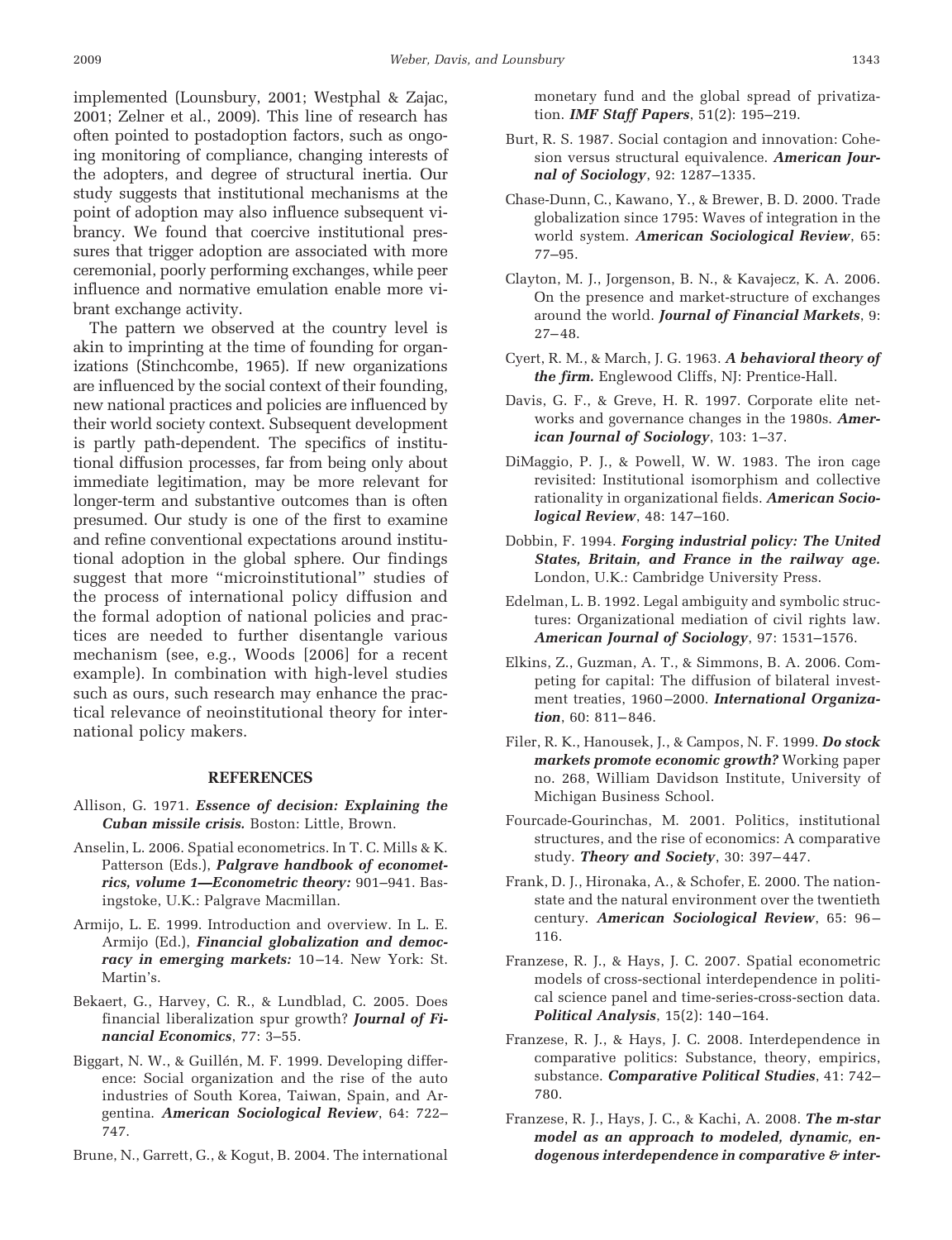*national political economy.* Working paper, SSRN, June 13.

- Goetzmann, W. N., & Jorion, P. 1999. Re-emerging markets. *Journal of Financial and Quantitative Analysis*, 34: 1–32.
- Gowan, P. 1999. *The global gamble: Washington's Faustian bid for world dominance.* New York: Verso.
- Greve, H. R. 1998. Managerial cognition and the mimetic adoption of market positions: What you see is what you do. *Strategic Management Journal*, 19: 967– 988.
- Guler, I., Guillén, M. F., & Macpherson, J. M. 2002. Global competition, institutions, and the diffusion of organizational practices: The international spread of ISO 9000 quality certificates. *Administrative Science Quarterly*, 47: 207–232.
- Haas, P. 1992. Epistemic communities and international policy coordination. *International Organization*, 46: 1–35.
- Heckman, J. J. 1979. Sample selection bias as a specification error. *Econometrica*, 47: 153–162.
- Henderson, R. M., & Cockburn, I. 1996. Scale, scope, and spillovers: The determinants of research productivity in drug discovery. *RAND Journal of Economics*, 27: 32–59.
- Henisz, W. J., Zelner, B. A., & Guillén, M. F. 2005. The worldwide diffusion of market-oriented infrastructure reform, 1977–1999. *American Sociological Review,* 70: 871– 897.
- International Monetary Fund. 1997. *The role of the IMF in governance issues: Guidance note.* Washington, DC: International Monetary Fund.
- Kostova, T., & Roth, K. 2002. Adoption of an organizational practice by subsidiaries of multinational corporations: Institutional and relational effects. *Academy of Management Journal*, 45: 215–233.
- La Porta, R., & Lopez-de-Silanes, F. 1998. Capital markets and legal institutions. In S. J. Burki & G. Perry (Eds.), *Beyond the Washington consensus: Institutions matter:* 73–92. Washington, DC: World Bank.
- La Porta, R., Lopez-de-Silanes, F., Shleifer, A., & Vishny, R. 1998. Law and finance. *Journal of Political Economy*, 106: 1113–1155.
- La Porta, R., Lopez-de-Silanes, F., Shleifer, A., & Vishny, R. 1999a. *Investor protection and corporate evaluation.* Working paper no. 7403, National Bureau of Economic Research.
- La Porta, R., Lopez-de-Silanes, F., Shleifer, A., & Vishny, R. 1999b. The quality of government. *Journal of Law, Economics, and Organization*, 14: 222–282.
- La Porta, R., Lopez-de-Silanes, F., Shleifer, A., & Vishny, R. 2000. Investor protection and corporate governance. *Journal of Financial Economics*, 58: 3–27.
- Lee, C. K., & Strang, D. 2006. The international diffusion

of public-sector downsizing: Network emulation and theory-driven learning. *International Organization*, 60: 883–909.

- LeSage, J. P. 1999. *Spatial econometrics.* http://rri.wvu. edu/WebBook/LeSage/spatial/spatial.html.
- Levine, R. 1998. The legal environment, banks, and economic growth. *Journal of Money, Credit, and Bank*ing, 30: 596-613.
- Levine, R., & Zervos, S. 1998. Stock markets, banks, and economic growth. *American Economic Review,* 88: 537–554.
- Levitt, B., & March, J. G. 1996. Organizational learning. In J. Hagan & K. Cook (Eds.), *Annual review of sociology,* vol. 14: 319 –340. Palo Alto, CA: Annual Reviews.
- Levy, J. S. 1994. Learning and foreign policy: Sweeping a conceptual minefield. *International Organization,* 48: 279 –312.
- Lindblom, C. E., & Woodhouse, E. J. 1993. *Policy making process* (3rd ed.). Englewood Cliffs, NJ: Prentice-Hall.
- Lounsbury, M. 2001. Institutional sources of practice variation. *Administrative Science Quarterly*, 46: 29 –56.
- Lounsbury, M., & Ventresca, M. J. 2002. Social structure and organizations revisited. In M. Lounsbury & M. J. Ventresca (Eds.), *Research in the sociology of organizations*, vol. 19: 3–36. Greenwich, CT: JAI Press.
- Manzocchi, S. 1999. Capital flows to developing economies throughout the twentieth century. In L. E. Armijo (Ed.), *Financial globalization and democracy in emerging markets:* 51–73. New York: St. Martin's.
- March, J. G., & Simon, H. A. 1958. *Organizations.* New York: Wiley.
- McMichael, P. 1996. *Development and social change: A global perspective.* Thousand Oaks, CA: Pine Forge Press.
- Meyer, J. W., & Rowan, B. 1977. Institutional organizations: Formal structures as myth and ceremony. *American Journal of Sociology*, 83: 340 –363.
- Meyer, J. W., Boli, J., Thomas, G. M., & Ramirez, F. O. 1997. World society and the nation state. *American Journal of Sociology*, 103: 144 –181.
- Mizruchi, M. S. 1993. Cohesion, equivalence, and similarity of behavior: A theoretical and empirical assessment. *Social Networks*, 15: 275–307.
- Murillo, M. V. 2002. Political bias in policy convergence: Privatization choices in Latin America. *World Politics*, 54: 462– 493.
- North, D. C. 1990. *Institutions, institutional change and economic performance.* Cambridge, U.K.: Cambridge University Press.
- Phillips, D., & Zuckerman, E. W. 2001. Middle-status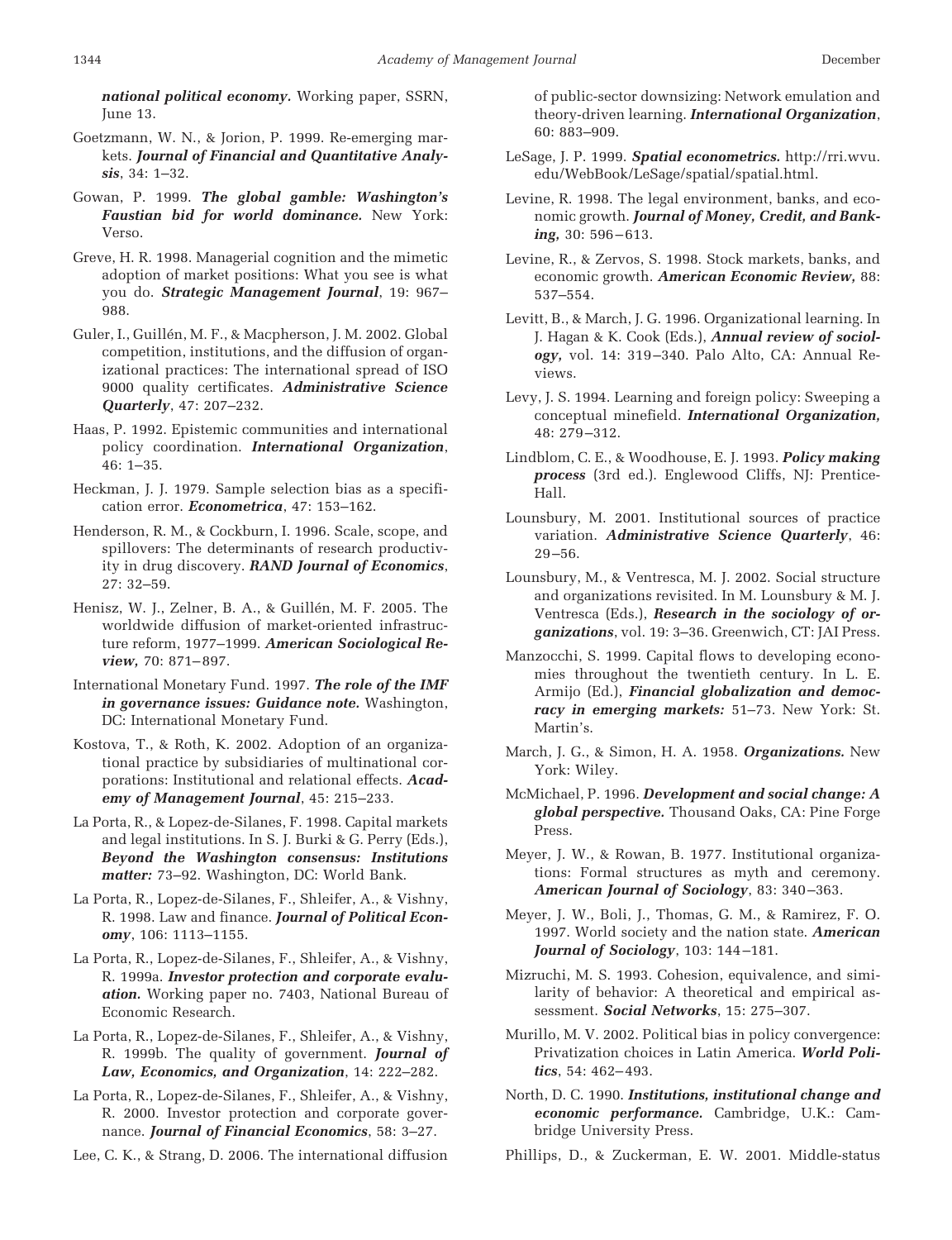conformity: Theoretical restatements and empirical demonstration in two markets. *American Journal of Sociology*, 107: 379 – 429.

- Polillo, S., & Guillén, M. F. 2005. Globalization pressures and the state: The worldwide spread of central bank independence. *American Journal of Sociology*, 110: 1764 –1802.
- Simmons, B. A., & Elkins, Z. 2004. The globalization of liberalization: Policy diffusion in the international political economy. *American Political Science Review*, 98: 171–189.
- Simmons, B. A., Dobbin, F., & Garrett, G. 2006. Introduction: The international diffusion of liberalism. *International Organization*, 60: 781– 810.
- Spicer, A. 2002. Revolutionary change and organizational form: The politics of investment fund organization in Russia, 1992–1997. In M. Lounsbury & M. J. Ventresca (Eds.), *Research in the sociology of organizations*, vol. 19: 91–124. Greenwich, CT: JAI Press.
- Stinchcombe, A. L. 1965. Social structure and organizations. In J. G. March (Ed.), *Handbook of organizations:* 142–193. Chicago: Rand McNally.
- Strang, D. 1990. From dependency to sovereignty: An event history analysis of decolonization 1870 –1987. *American Sociological Review*, 55: 846 – 860.
- Strang, D., & Tuma, N. B. 1993. Spatial and temporal heterogeneity in diffusion. *American Journal of Sociology*, 99: 614 – 639.
- Sutton, R. I., & Dobbin, F. 1996. The two faces of governance: Responses to legal uncertainty in U.S. firms, 1995–1985. *American Sociological Review*, 61: 794 – 811.
- Tolbert, P. S., & Zucker, L. G. 1983. Institutional sources of change in the formal structure of organizations: The diffusion of civil service reform, 1880 –1935. *Administrative Science Quarterly*, 28: 22–39.
- Useem, M. 1996. *Investor capitalism: How money managers are changing the face of corporate america.* New York: Basic Books.
- Van Agtmael, A. W. 1984. *Emerging securities markets: Investment banking opportunities in the developing world.* London: Euromoney Publications.
- van Rossem, R. 1996. The world system paradigm as general theory of development: A cross-national test. *American Sociological Review*, 61: 508 –527.
- Vreeland, J. R. 2003. *The IMF and economic development.* Cambridge, U.K.: Cambridge University Press.
- Waters, M. 1995. *Globalization.* New York: Routledge.
- Weber, M. 1904/1958. *The Protestant work ethic and the spirit of capitalism* [T. Parsons, trans.]. New York: Scribner's.
- Wejnert, B. 2005. Diffusion, development and democracy. *American Sociological Review*, 70: 53– 81.

Westphal, J. D., Gulati, R., & Shortell, S. M. 1997. Cus-

tomization or conformity? An institutional and network perspective on the content and consequences of TQM adoption. *Administrative Science Quarterly*, 42: 366 –394.

- Westphal, J. D., & Zajac, E. J. 1998. The symbolic management of stockholders: Corporate governance reforms and shareholder reactions. *Administrative Science Quarterly*, 43: 127–153.
- Westphal, J. D., & Zajac, E. J. 2001. Explaining institutional decoupling: The case of stock repurchase programs. *Administrative Science Quarterly*, 46: 202– 228.
- Williamson, O. E. 1975. *Markets and hierarchies: Analysis and antitrust implications.* New York: Free Press.
- Woods, N. 2006. *The globalizers: The IMF, the World Bank, and their borrowers.* Ithaca, NY: Cornell University Press.
- World Bank. 1997. *Private capital flows to developing countries: The road to financial integration.* Oxford, U.K.: Oxford University Press.
- Zbaracki, M. J. 1998. The rhetoric and reality of total quality management. *Administrative Science Quarterly*, 43: 602– 636.
- Zeger, S. L., & Liang, K.-Y. 1986. Longitudinal data analysis for discrete and continuous outcomes. *Biometrics*, 42: 121–130.
- Zelner, B. A., Henisz, W. J., & Holburn, G. L. F. 2009. Contentious implementation and retrenchment in neoliberal policy reform: The global electric power industry, 1989 –2001. *Administrative Science Quarterly,* 54: 379 – 412.



**Klaus Weber** (klausweber@northwestern.edu) is an assistant professor in management and organizations at the Kellogg School of Management at Northwestern University. He received his Ph.D. from the University of Michigan, Ann Arbor. His research uses cultural, institutional and sensemaking approaches to understand the intersection between social movements and the economy, globalization, and environmental sustainability.

**Gerald F. Davis** (gfdavis@umich.edu) is the Wilbur K. Pierpont Professor of Management and a professor of sociology at the University of Michigan. He received his Ph.D. from Stanford University. His interests are in social movements, social networks, and the influence of finance on society.

**Michael Lounsbury** (ml37@bus.ualberta.ca) is the Alex Hamilton Professor of Business at the University of Alberta School of Business and the Canadian National Institute for Nanotechnology. He received his Ph.D. from Northwestern University. His research focuses on institutional emergence and change, entrepreneurship, and the cultural dynamics of organizations and practice.

٨X.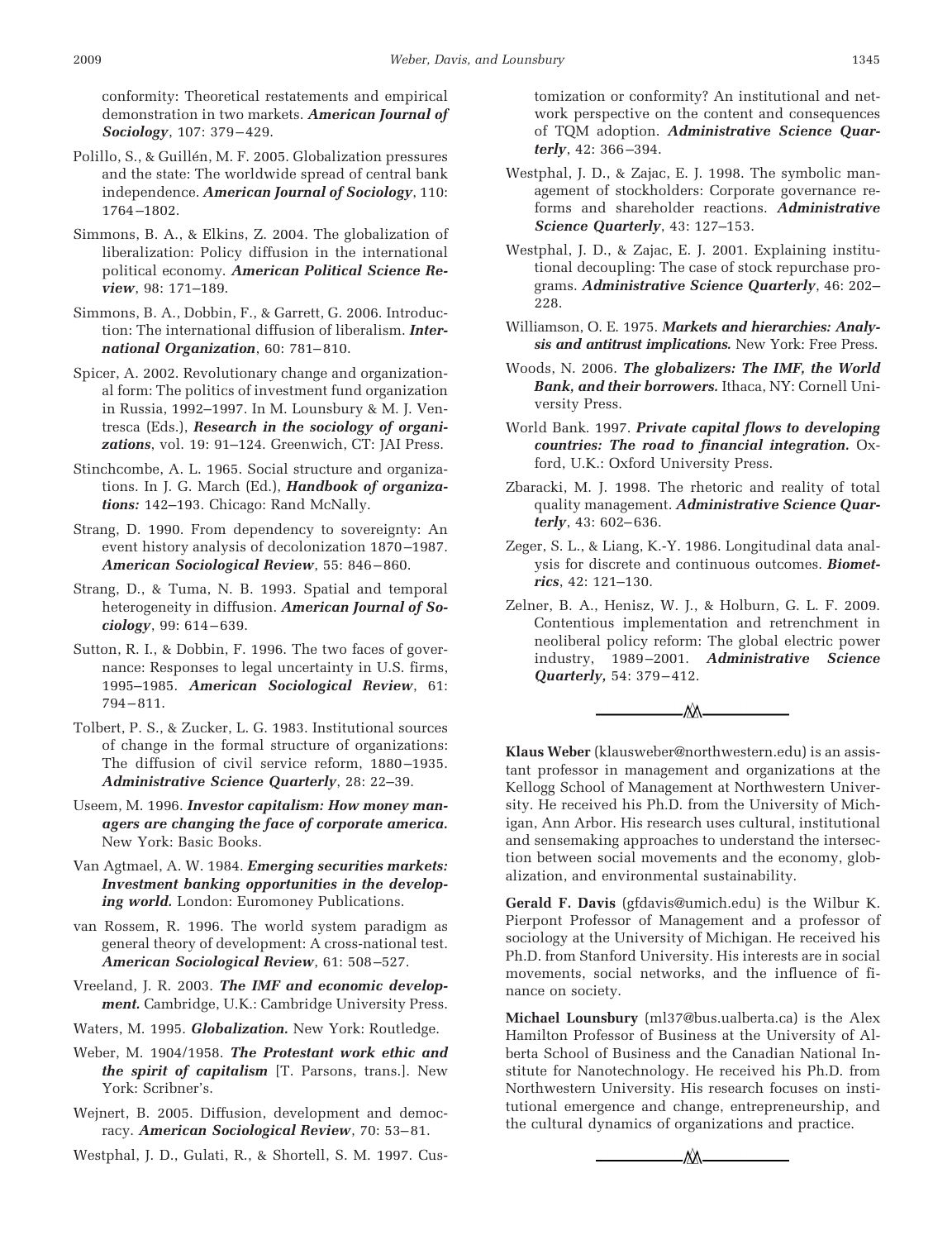# **APPENDIX Variable Descriptions**

| <b>Variables</b>        | <b>Measurement</b>                                                                                                                                                                                                                                                                      | <b>Data Sources</b>                                                                                                                                                                                                    |
|-------------------------|-----------------------------------------------------------------------------------------------------------------------------------------------------------------------------------------------------------------------------------------------------------------------------------------|------------------------------------------------------------------------------------------------------------------------------------------------------------------------------------------------------------------------|
| Years since creation    | The date of adoption is the first day of trading on<br>a new exchange. Excluded: options exchanges,<br>exchanges without legal provision for trading<br>equities, countries where exchanges existed<br>prior to independence.                                                           | Handbook of World Stock, Derivatives and<br>Commodity Exchanges, 1992-2006,<br>1992: Blackwell; 1998-99: International<br>Financial Publishers; 2000 on:<br>MondoVisione, online.                                      |
| Companies listed        | Domestically incorporated companies listed on<br>the country's stock exchanges at year end.<br>Excludes bonds, investment companies, mutual<br>funds, and other collective investment vehicles.<br>Excludes foreign companies.                                                          | World Development Indicators, 2007.<br>Primary sources: Standard & Poor's,<br>Emerging Stock Markets Factbook.                                                                                                         |
| Market capitalization   | Share price times the number of shares<br>outstanding for all listed domestic companies,<br>as percentage of GDP, at market prices in<br>current \$US.                                                                                                                                  | World Development Indicators, 2007.<br>Primary sources: Standard & Poor's,<br>Emerging Stock Markets Factbook; GNP:<br>World Bank and OECD GDP estimates.                                                              |
| Exchange liberalized    | Formal (regulative) liberalization of equity<br>markets, defined as "[giving] foreign investors<br>the [unrestricted] opportunity to invest in<br>domestic equity securities" (Baekert et al., 2005:<br>4). Binary variable.                                                            | Dates as reported in Appendix A of<br>Baekert et al. (2005), supplemented for<br>additional countries from country<br>chronologies available online at http://<br>www.duke.edu/~charvey/Country_risk/<br>couindex.htm. |
| Population              | Natural logarithm of a country's population.                                                                                                                                                                                                                                            | World Development Indicators, 2007.                                                                                                                                                                                    |
| GDP/capita              | GNP at current \$US prices divided by midyear<br>population.                                                                                                                                                                                                                            | World Development Indicators, 2007.                                                                                                                                                                                    |
| GDP growth              | Percentage of annual growth in GDP.                                                                                                                                                                                                                                                     | World Development Indicators, 2007.                                                                                                                                                                                    |
| Years 1990-99           | Dummy variable coded 1 if year $\geq$ 1990 and $<$                                                                                                                                                                                                                                      |                                                                                                                                                                                                                        |
| Former Soviet bloc      | 2001. 0 otherwise.<br>Countries include newly independent states of the<br>former Soviet Union, and its sphere of<br>influence, including members of the Warsaw<br>Pact, Cuba, Mongolia, North Korea, and                                                                               | CIA World Factbook, own coding.                                                                                                                                                                                        |
| Trade openness          | Vietnam.<br>Ratio is the sum of exports and imports of goods<br>and services measured as a share of GDP.                                                                                                                                                                                | World Development Indicators, 2007.                                                                                                                                                                                    |
| Capital account balance | Total credits less debits for capital transfers and<br>nonproduced nonfinancial assets divided by<br>GDP. IMF balance of payments definition.                                                                                                                                           | World Development Indicators, 2007.                                                                                                                                                                                    |
| Domestic credit/GDP     | Domestic credit provided to the private sector<br>divided by GDP. Credit to private sector<br>includes loans, purchases of nonequity<br>securities, trade credits, and other repayable<br>accounts receivable.                                                                          | World Development Indicators, 2007.                                                                                                                                                                                    |
| Protestant population   | Percentage of total population in 1980 belonging<br>to a Protestant church.                                                                                                                                                                                                             | LaPorta et al. (1999), data appendix<br>(primary sources: U.N., CIA).                                                                                                                                                  |
| French colony           | Country was part of the French colonial empire or<br>a French protectorate prior to independence. If<br>several colonial powers occupied a territory, we<br>coded the latest before full independence.                                                                                  | CIA World Factbook, 2006, own coding.                                                                                                                                                                                  |
| Level of democracy      | Country score on the democracy scale minus its<br>score on the authoritarian scale in Polity IV.<br>The ten-point scales are composites taking into<br>account constitutional and actual checks and<br>balances and access to political participation.                                  | Polity IV 2004, database, University of<br>Maryland's Center for International<br>Development and Conflict Management:<br>http://www.cidcm.umd.edu/polity/.                                                            |
| Left government         | Ideology (left, center, right) of country's largest<br>party in government and its executive leader.<br>Left ideology coded 1, right ideology $-1$ , both<br>scales added.                                                                                                              | Polity IV 2004.                                                                                                                                                                                                        |
| IMF/WB concessional aid | Disbursements of loans and credits at a concessional<br>rate by the IMF or World Bank. Concessional<br>loans are commonly linked to structural and<br>policy reforms, unlike nonconcessional finance,<br>which principally meets balance of payment<br>needs. Divided by GDP, as above. | World Development Indicators (World<br>Bank global development finance data).                                                                                                                                          |